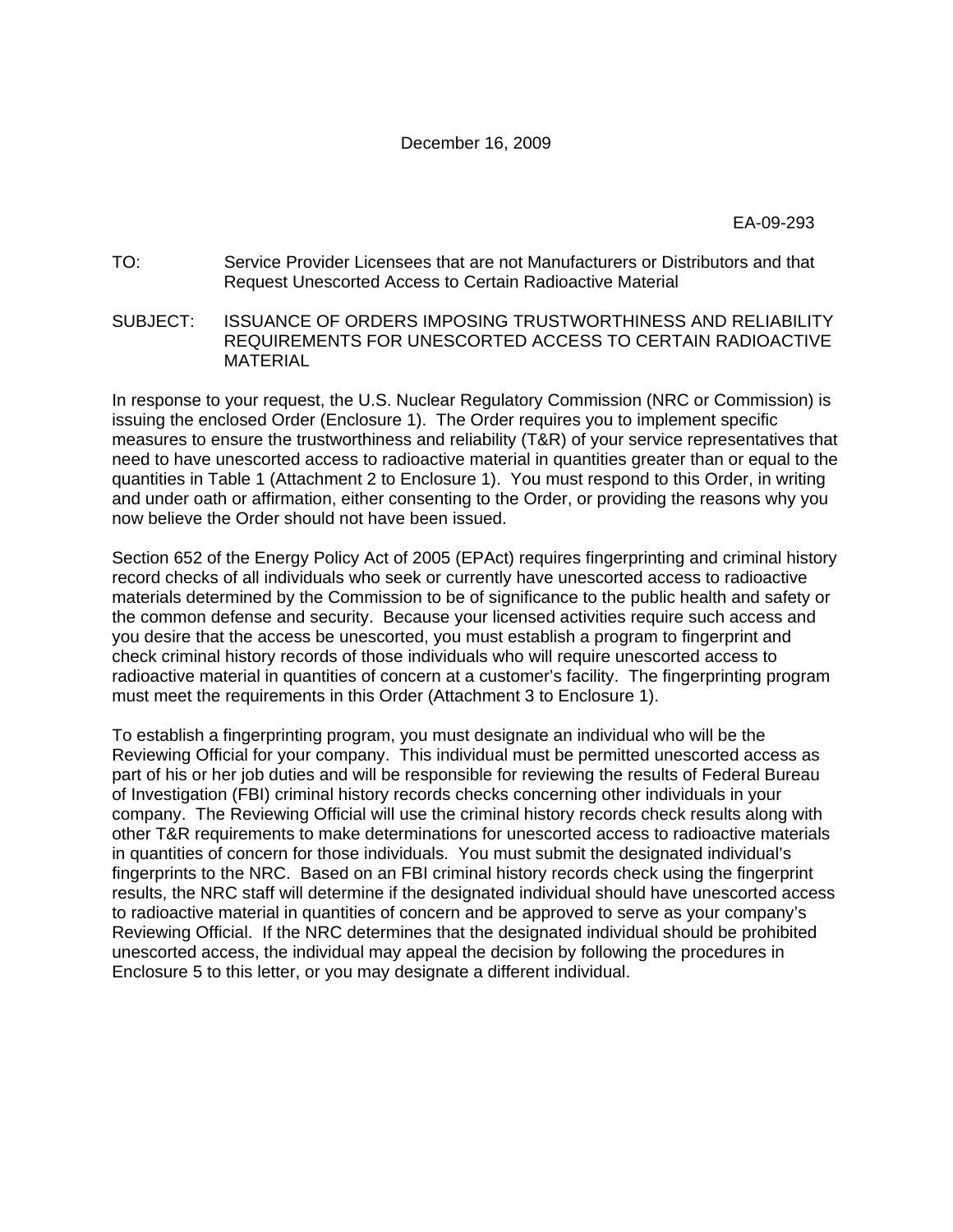The enclosed Order is effective immediately. These requirements will remain in effect until the Commission determines otherwise. You must respond to this Order within twenty-five (25) days of the date of its issuance, and implement the requirements before allowing unescorted access to radioactive material in quantities of concern to any individual. Please refer to the enclosed guidance and procedures (Enclosures 2-5) for further information. Some of the implementing guidance with included Questions and Answers (Q&A's), specifically Enclosure 2, were developed as part of previously-issued Orders and may not be directly applicable to service provider licensees that are not manufacturers or distributors.

You must submit fingerprints in accordance with the procedures in this Order. The current processing fee is \$26.00 per submission and payment must be made as described in Enclosure 3.

To facilitate resolution of any issues or questions related to compliance with the requirements in the enclosed Order please contact Sarenee C. Hawkins at 301-415-7562 or e-mail to sarenee.hawkins@nrc.gov.

Licensee responses to the Order **(not fingerprint cards)** are required to be submitted to the Director, Division of Materials Safety and State Agreements, Office of Federal and State Materials and Environmental Management Programs, and should be addressed to the attention of Sarenee C. Hawkins, Source Management and Protection Branch (SMPB), Mail Stop T8-E24. Responses to the Order should be mailed to one of the following addresses:

For normal postal delivery, mail to:

**Director** Division of Materials Safety and State Agreements Office of Federal and State Materials and Environmental Management Programs U.S. NRC Washington, D.C., 20555-0001 Attn: Sarenee C. Hawkins, Mail Stop T8-E24

For delivery services requiring a street address, mail to: **Director** Division of Materials Safety and State Agreements Office of Federal and State Materials and Environmental Management Programs U.S. NRC 11545 Rockville Pike Rockville, MD 20852-2738 Attn: Sarenee C. Hawkins, Mail Stop T8-E24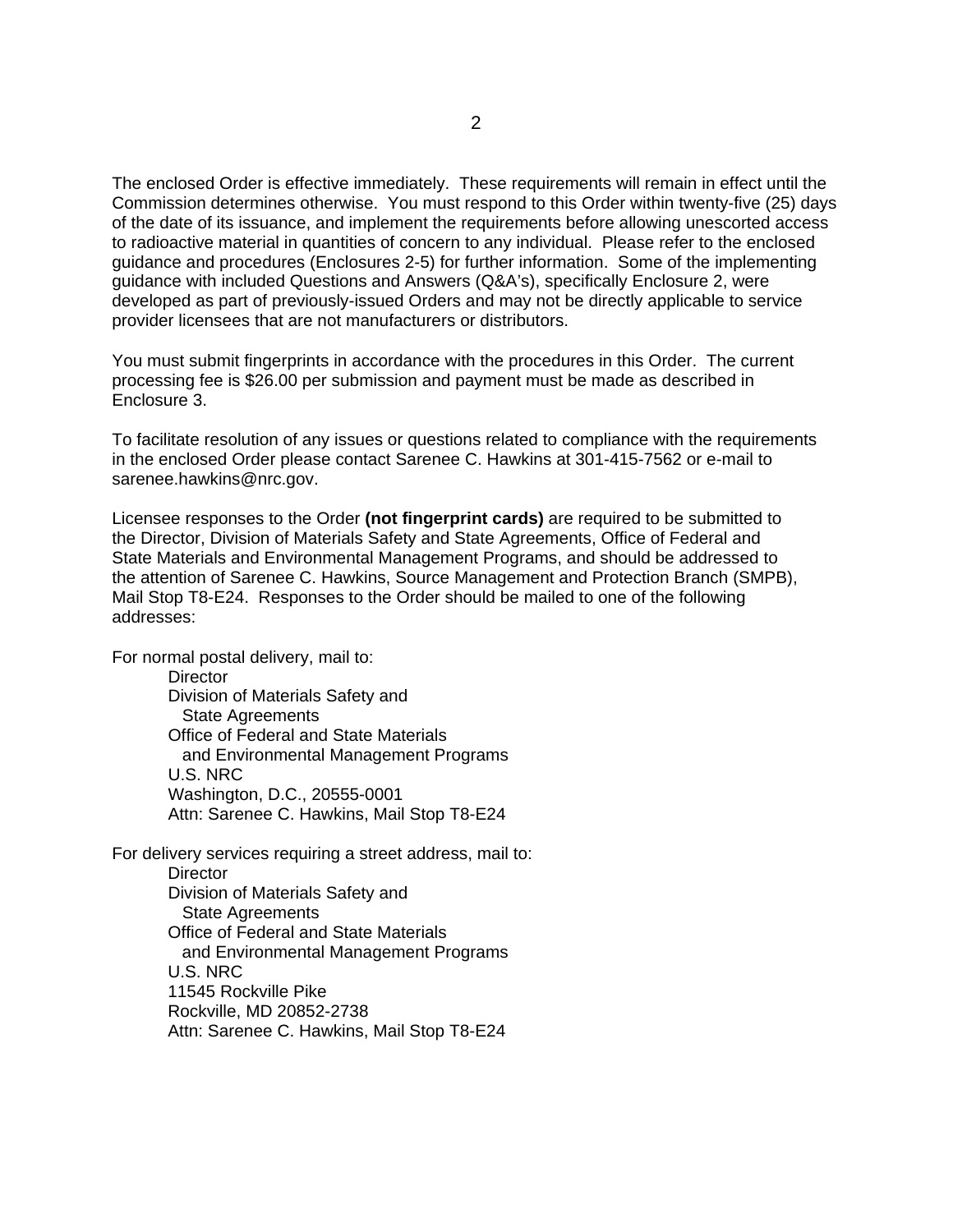Licensee fingerprint cards are required to be submitted to the Director, Division of Facilities and Security, and should be addressed to the attention of the Criminal History Program, Mail Stop TWB-05B32M. A short cover letter should be included listing the reviewing official(s) and the docket number (for NRC licensees) or for Agreement State licensees, the two letter State abbreviation followed by a dash and the State-issued license number (e.g., CA-123456). The following mailing address should be used:

For delivery services requiring a street address, mail to:

Director, Division of Facilities and Security U.S. NRC 11545 Rockville Pike Rockville, MD 20852-2738 Attn: Criminal History Program, Mail Stop TWB-05B32M

The enclosed Order has been forwarded to the Office of the Federal Register for publication.

Sincerely,

Robert J. Lewis, Director **/RA/** Division of Materials Safety and State Agreements Office of Federal and State Materials and Environmental Management Programs

Enclosures:

- 1. Order Imposing Trustworthiness and Reliability Requirements for Unescorted Access to Certain Radioactive Material
- 2. Implementing Guidance for Service Provider Licensees that are not Manufacturers or **Distributors**
- 3. Procedures for Processing Fingerprint **Checks**
- 4. Guidance for Evaluating FBI Identification and Criminal History Records Checks for Allowing Unescorted Access to Certain Radioactive Material
- 5. Process to Challenge NRC Denials or Revocations of Unescorted Access to Certain Radioactive Material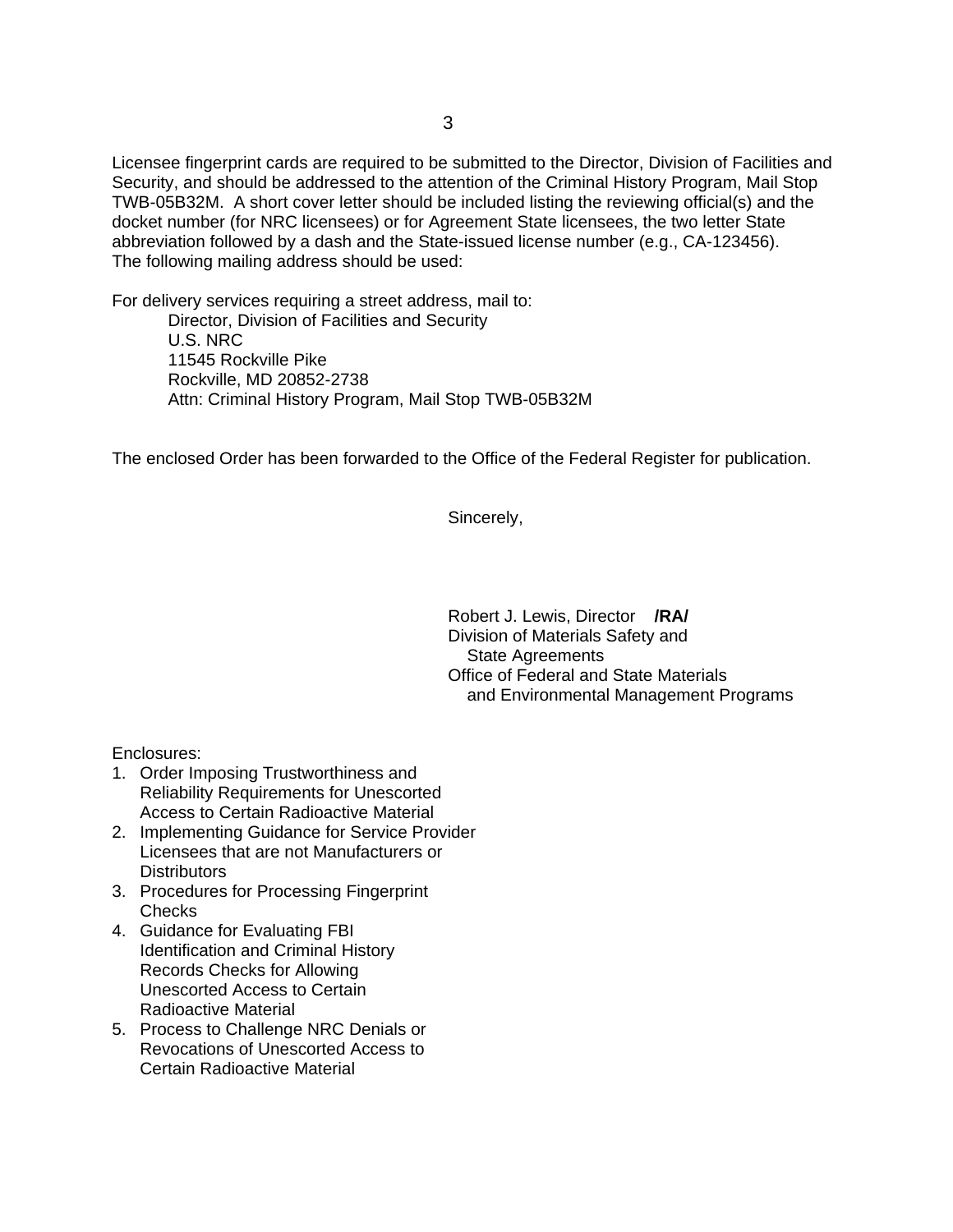#### UNITED STATES NUCLEAR REGULATORY COMMISSION

| In the Matter of:                   |  |
|-------------------------------------|--|
|                                     |  |
| <b>CERTAIN LICENSEES REQUESTING</b> |  |
| UNESCORTED ACCESS TO                |  |
| RADIOACTIVE MATERIAL                |  |

(a)  $\overline{EA}$ -09-293

# **ORDER IMPOSING TRUSTWORTHINESS AND RELIABILITY REQUIREMENTS FOR UNESCORTED ACCESS TO CERTAIN RADIOACTIVE MATERIAL (EFFECTIVE IMMEDIATELY)**

I

The Licensees identified in Attachment  $1<sup>1</sup>$  to this Order hold licenses issued in accordance with the Atomic Energy Act (AEA) of 1954, as amended, by the U.S. Nuclear Regulatory Commission (NRC or Commission) or an Agreement State, authorizing them to perform services on devices containing certain radioactive material for customers licensed by the NRC or an Agreement State to possess and use certain quantities of the radioactive materials listed in Attachment 2 to this Order. Commission regulations at 10 CFR 20.1801 or equivalent Agreement State regulations require Licensees to secure, from unauthorized removal or access, licensed materials that are stored in controlled or unrestricted areas. Commission regulations at 10 CFR § 20.1802 or equivalent Agreement State regulations require Licensees to control and maintain constant surveillance of licensed material that is in a controlled or unrestricted area and that is not in storage.

**III** and the state of the state of the state of the state of the state of the state of the state of the state of the state of the state of the state of the state of the state of the state of the state of the state of the

Subsequent to the terrorist events of September 11, 2001, the NRC issued immediately effective security Orders to NRC and Agreement State Licensees under the Commission's authority to protect the common defense and security of the nation. The Orders required certain manufacturing and distribution (M&D) Licensees to implement

 $\overline{a}$ 

 $1$  Attachment 1 contains sensitive information and will not be released to the public.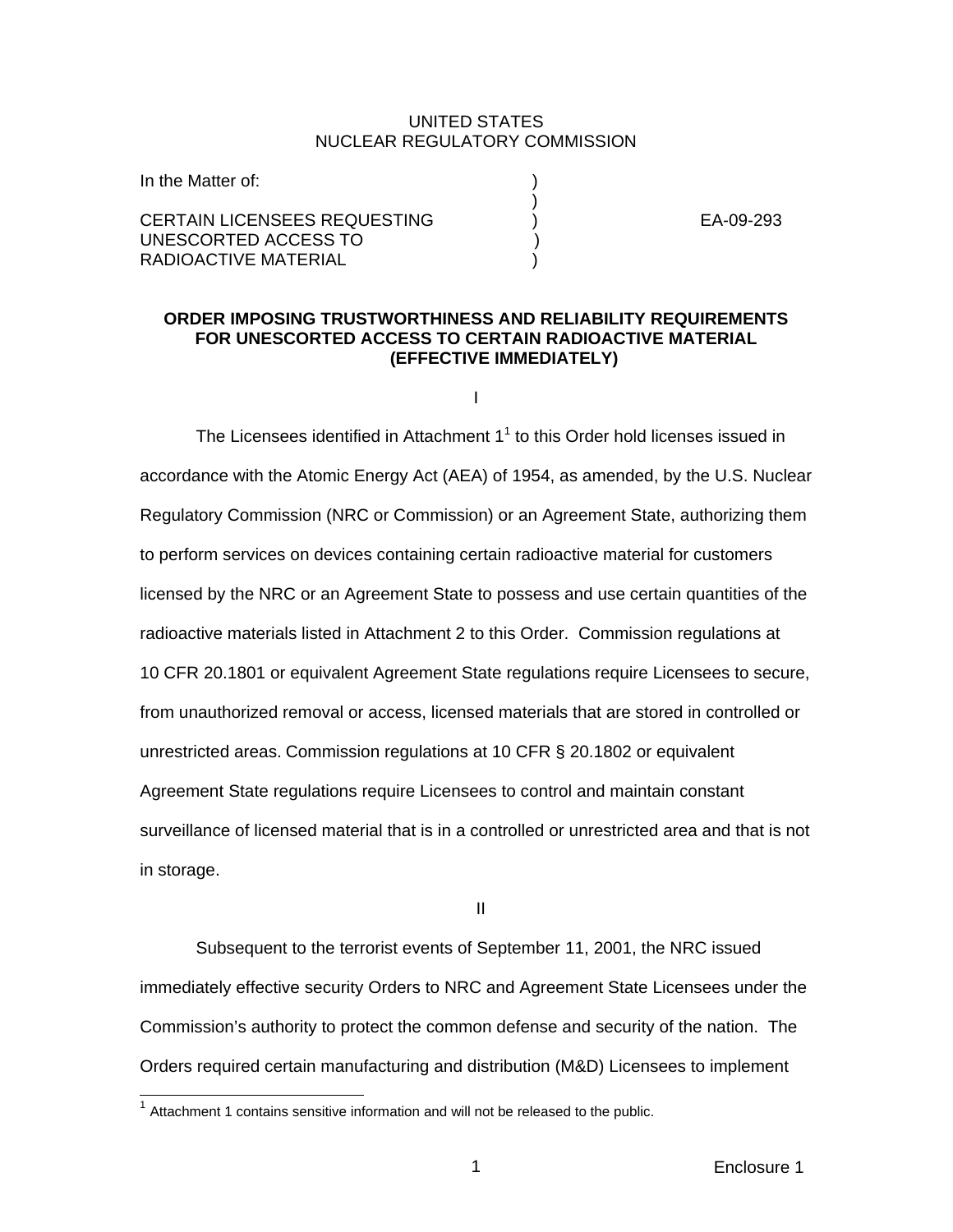Additional Security Measures (ASMs) for the radioactive materials listed in Attachment 2 to this Order (the radionuclides of concern), to supplement the existing regulatory requirements. The ASMs included requirements for determining the trustworthiness and reliability of individuals that require unescorted access to the radionuclides of concern. Section 652 of the Energy Policy Act of 2005, which became law on August 8, 2005, amended Section 149 of the AEA to require fingerprinting and a Federal Bureau of Investigation (FBI) identification and criminal history records check for "any individual who is permitted unescorted access to radioactive materials or other property subject to regulation by the Commission that the Commission determines to be of such significance to the public health and safety or the common defense and security as to warrant fingerprinting and background checks." Section 149 of the AEA also requires that "all fingerprints obtained by a Licensee or applicant…shall be submitted to the Attorney General of the United States through the Commission for identification and a criminal history records check." As a result, the trustworthiness and reliability requirements of the ASMs were updated and the M&D Licensees were issued additional Orders imposing the new fingerprinting requirements.

 In late 2005, the NRC and the Agreement States began issuing Increased Controls (IC) Orders or other legally binding requirements to Licensees who are authorized to possess the radionuclides of concern. Paragraph IC 1.c of the IC requirements stated that "service providers shall be escorted unless determined to be trustworthy and reliable by an NRC-required background investigation as an employee of a Manufacturing and Distribution Licensee." Starting in December 2007, the NRC and the Agreement States began issuing additional Orders or other legally binding requirements to the IC Licensees, imposing the new fingerprinting requirements. In the December 2007 Fingerprinting Order, Paragraph IC 1.c of the IC requirements was superseded by the requirement that "Service provider Licensee employees shall be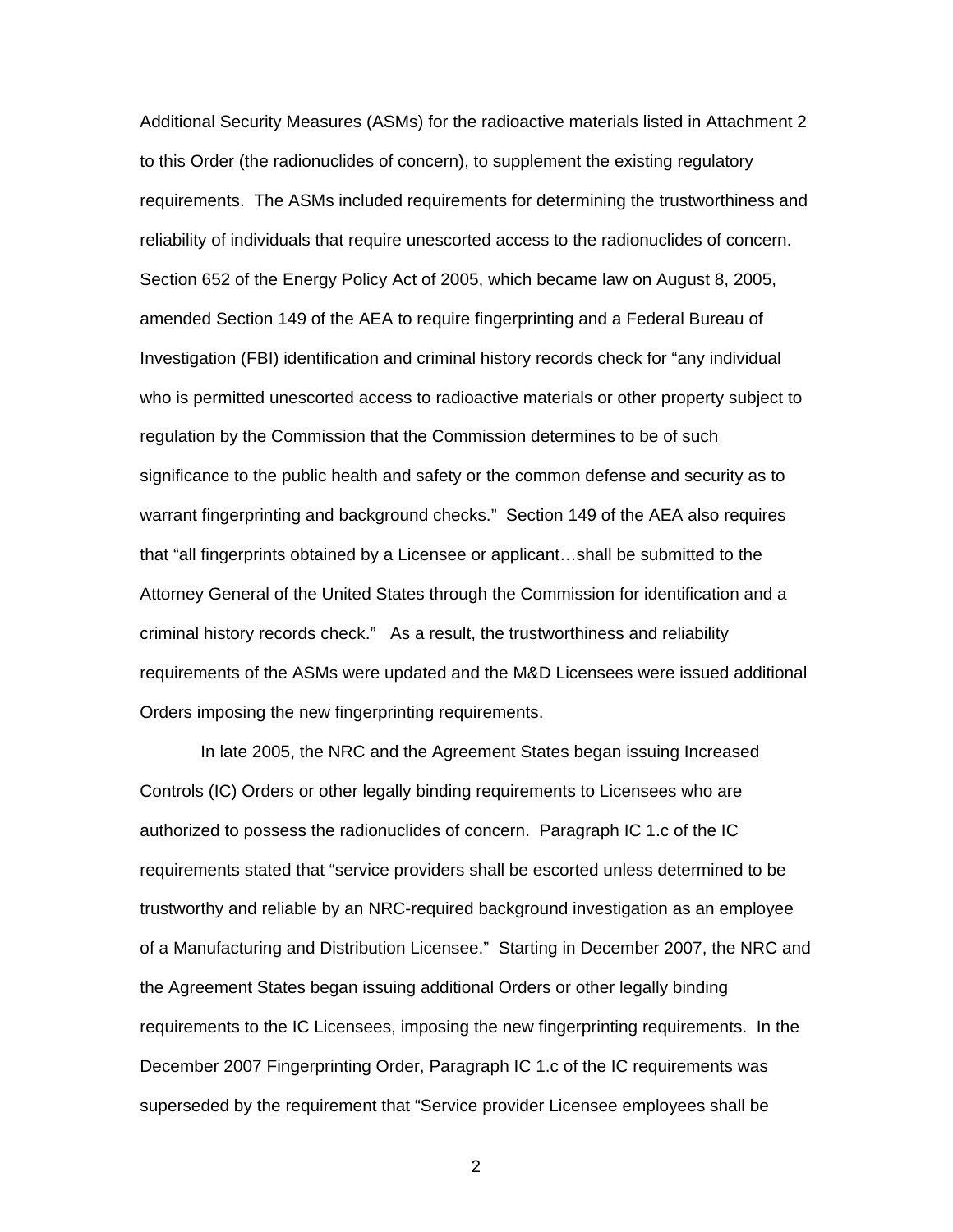escorted unless determined to be trustworthy and reliable by an NRC-required background investigation." However, NRC did not require background investigations for non-M&D service provider Licensees. Consequently, only service representatives of certain M&D Licensees may be granted unescorted access to the radionuclides of concern at an IC Licensee facility, even though non-M&D service provider Licensees provide similar services and have the same degree of knowledge of the devices they service as M&D Licensees. To maintain appropriate access control to the radionuclides of concern, and to allow M&D Licensees and non-M&D service provider Licensees to have the same level of access at customers' facilities, NRC is imposing trustworthiness and reliability requirements for unescorted access to radionuclides of concern, as set forth in this Order. These requirements apply to non-M&D service provider Licensees that request and have a need for unescorted access by their representatives to the radionuclides of concern at IC Licensee facilities. These trustworthiness and reliability requirements are equivalent to the requirements for M&D Licensees who perform services requiring unescorted access to the radionuclides of concern.

 In order to provide assurance that non-M&D service provider Licensees are implementing prudent measures to achieve a consistent level of protection for service providers requiring unescorted access to the radionuclides of concern at IC Licensee facilities, all Licensees identified in Attachment 1 to this Order shall implement the requirements of this Order. In addition, pursuant to 10 CFR 2.202, because of potentially significant adverse impacts associated with a deliberate malevolent act by an individual with unescorted access to the radionuclides of concern, I find that the public health, safety, and interest require this Order to be effective immediately.

III

Accordingly, pursuant to Sections 81, 149, 161b, 161i, 161o, 182, and 186 of the Atomic Energy Act of 1954, as amended, and the Commission's regulations in 10 CFR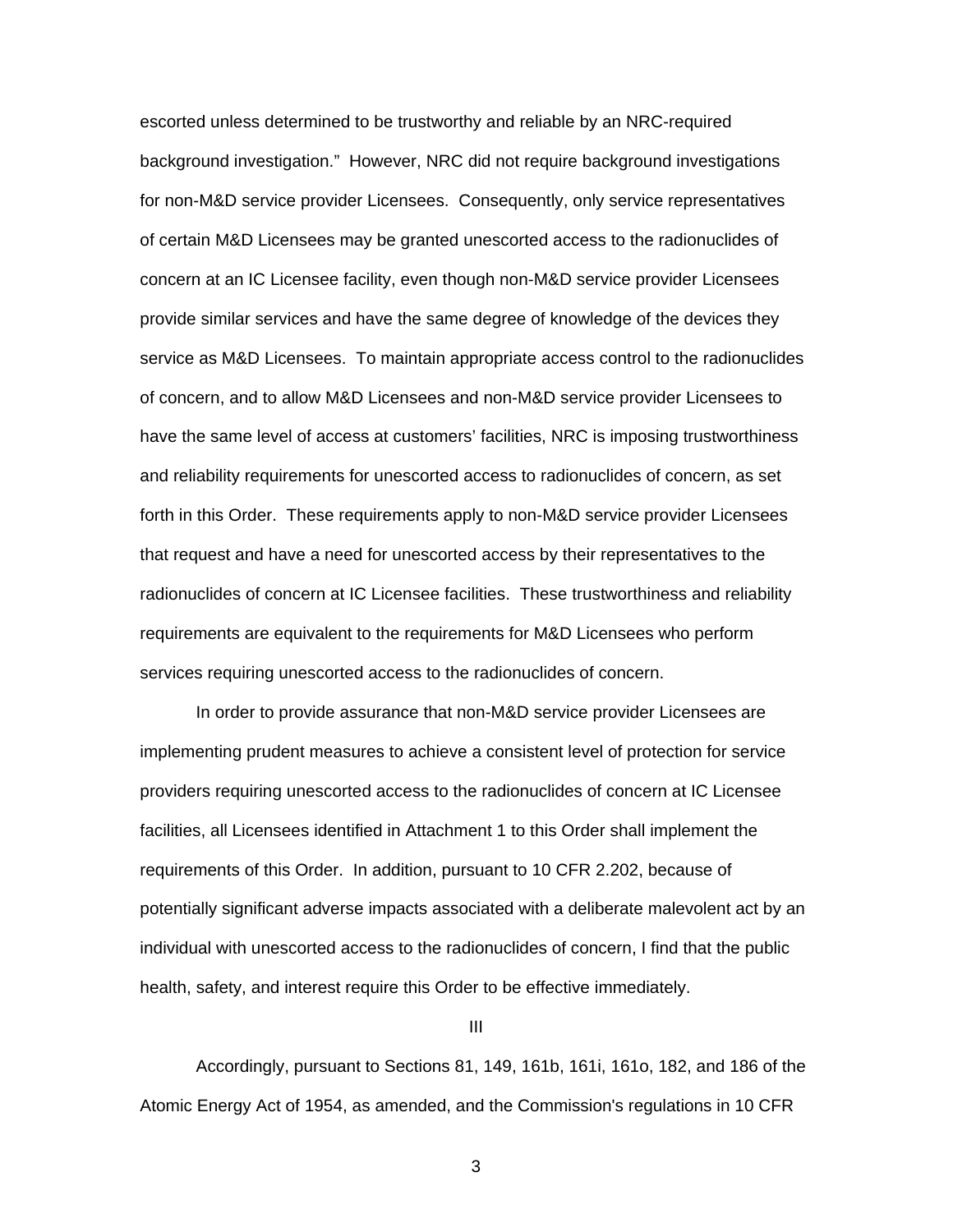2.202, 10 CFR Parts 20, 30 and 33, IT IS HEREBY ORDERED, **EFFECTIVE IMMEDIATELY**, THAT ALL LICENSEES IDENTIFIED IN ATTACHMENT 1 TO THIS ORDER COMPLY WITH THE REQUIREMENTS SET FORTH IN THIS ORDER.

- A.1. The Licensee shall establish and maintain a fingerprinting program that meets the requirements of Attachment 3 to this Order for individuals that require unescorted access to the radionuclides of concern. The Licensee shall complete implementation of the requirements of Attachment 3 to this Order **within one hundred eighty (180) days** of the date of this Order**,** or before (1) providing written verification to another Licensee subject to the IC requirements, or (2) attesting to or certifying the trustworthiness and reliability of a service provider for unescorted access to the radionuclides of concern at a customer's facility.
- A.2. **Within ninety (90) days** of the date of this Order, the Licensee shall designate a "Reviewing Official" for determining unescorted access to the radioactive materials as listed in Attachment 2 to this Order by other individuals. The designated Reviewing Official shall be determined to be trustworthy and reliable by the Licensee in accordance with the requirements described in Attachment 3 to this Order and **must be permitted to have** unescorted access to the radioactive materials listed in Attachment 2 to this Order as part of his or her job duties.
- A.3. Fingerprints for unescorted access need not be taken if a designated Reviewing Official is relieved from the fingerprinting requirement by 10 CFR § 73.61, or has been favorably decided by a U.S. Government program involving fingerprinting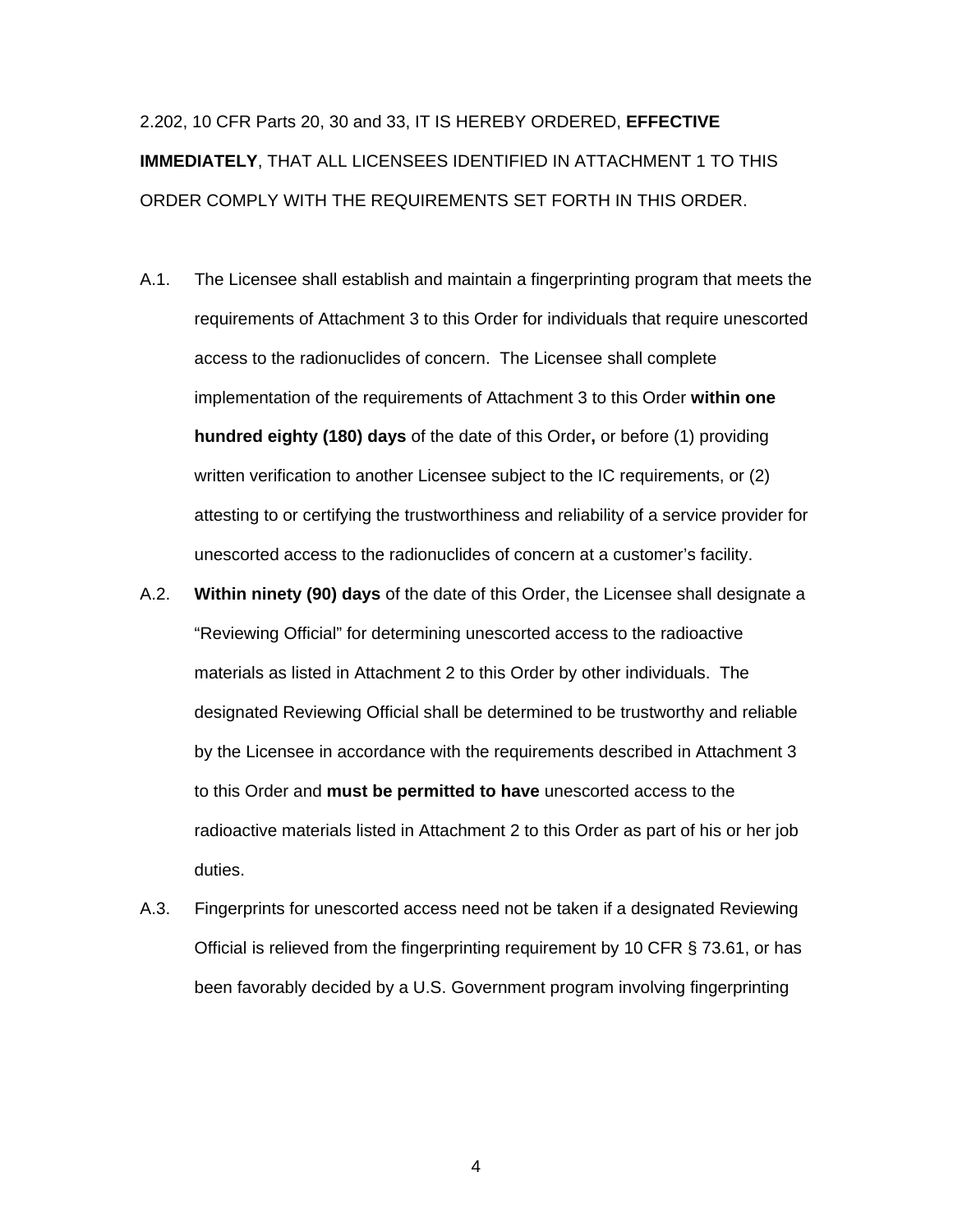and a FBI identification and criminal history records check<sup>2</sup> within the last five (5) years, or for any person who has an active federal security clearance (provided in the latter two cases that they make available the appropriate documentation<sup>3</sup>). The Licensee may provide, for NRC review, written confirmation from the Agency/employer which granted the federal security clearance or reviewed the FBI identification and criminal history records results based upon a fingerprint identification check. The NRC will determine whether, based on the written confirmation, the designated Reviewing Official may have unescorted access to the radioactive materials listed in Attachment 2 to this Order, and therefore, be permitted to serve as the Licensee's Reviewing Official<sup>4</sup>.

- A.4. A designated Reviewing Official may not review the results from the FBI identification and criminal history records checks or make unescorted access determinations until the NRC has approved the individual as the Licensee's Reviewing Official.
- A.5. The NRC will determine whether this individual (or any subsequent Reviewing Official) may have unescorted access to the radionuclides of concern, and

 $3$  This documentation must allow the NRC or NRC-approved Reviewing Official to verify that the individual has fulfilled the unescorted access requirements of Section 149 of the AEA by submitting to fingerprinting and a FBI identification and criminal history records check.

 2 Examples of such programs include (1) National Agency Check, (2) Transportation Worker Identification Credentials in accordance with 49 CFR Part 1572, (3) Bureau of Alcohol Tobacco Firearms and Explosives background checks and clearances in accordance with 27 CFR Part 555, (4) Health and Human Services security risk assessments for possession and use of select agents and toxins in accordance with 42 CFR Part 73, and (5) Hazardous Material security threat assessment for hazardous material endorsement to commercial drivers license in accordance with 49 CFR Part 1572, Customs and Border Patrol's Free and Secure Trade (FAST) Program. The FAST program is a cooperative effort between the Bureau of Customs and Border Patrol and the governments of Canada and Mexico to coordinate processes for the clearance of commercial shipments at the U.S. - Canada and U.S. - Mexico borders. Participants in the FAST program, which requires successful completion of a background records check, may receive expedited entrance privileges at the northern and southern borders.

<sup>&</sup>lt;sup>4</sup> The NRC's determination of this individual's unescorted access to the radionuclides of concern in accordance with the process described in Enclosure 4 to the transmittal letter of this Order is an administrative determination that is outside the scope of this Order.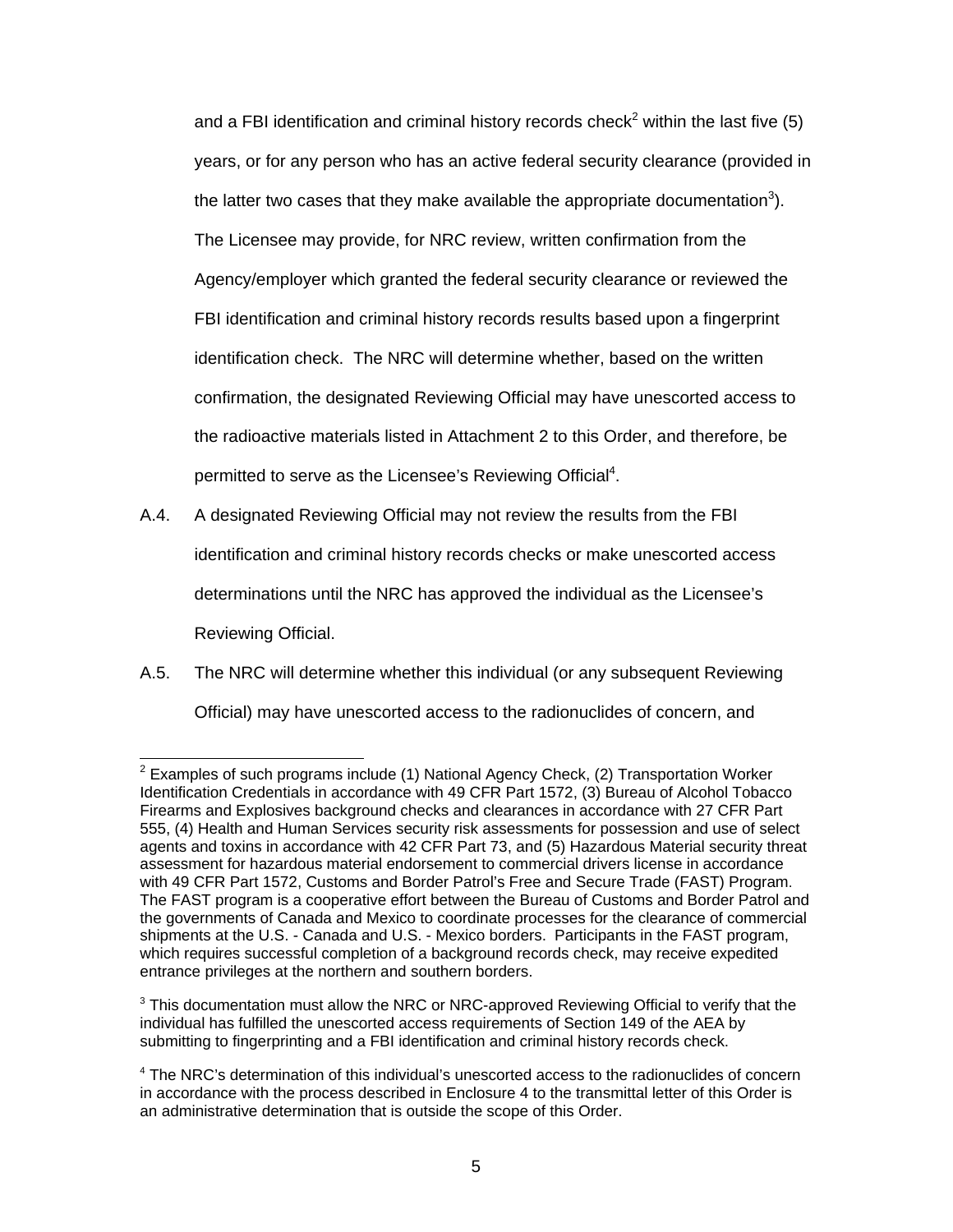therefore, will be permitted to serve as the Licensee's Reviewing Official. The NRC-approved Reviewing Official shall be the recipient of the results of the FBI identification and criminal history records check of the other Licensee employees requiring unescorted access to the radioactive materials listed in Attachment 2 to this Order, and shall control such information as specified in the "Protection of Information" section of Attachment 3 to this Order.

- A.6. The NRC-approved Reviewing Official shall determine whether an individual may have unescorted access to radioactive materials that equal or exceed the quantities in Attachment 2 to this Order, in accordance with the requirements described in Attachment 3 to this Order.
- B. Prior to requesting fingerprints from a Licensee employee, a copy of this Order shall be provided to that person.
- C.1. The Licensee shall, in writing, **within twenty-five (25) days** of the date of this Order, notify the Commission, (1) if it is unable to comply with any of the requirements described in this Order, including Attachment 3 to this Order, (2) if compliance with any of the requirements is unnecessary in its specific circumstances, or (3) if implementation of any of the requirements would cause the Licensee to be in violation of the provisions of any Commission or Agreement State regulation or its license. The notification shall provide the Licensee's justification for seeking relief from or variation of any specific requirement.
- C.2. The Licensee shall complete implementation of the requirements of Attachment 3 to this Order **within one hundred eighty (180) days** of the date of this Order.
- C.3. The Licensee shall report to the Commission when they have achieved full compliance with the requirements described in Attachment 3 to this Order. The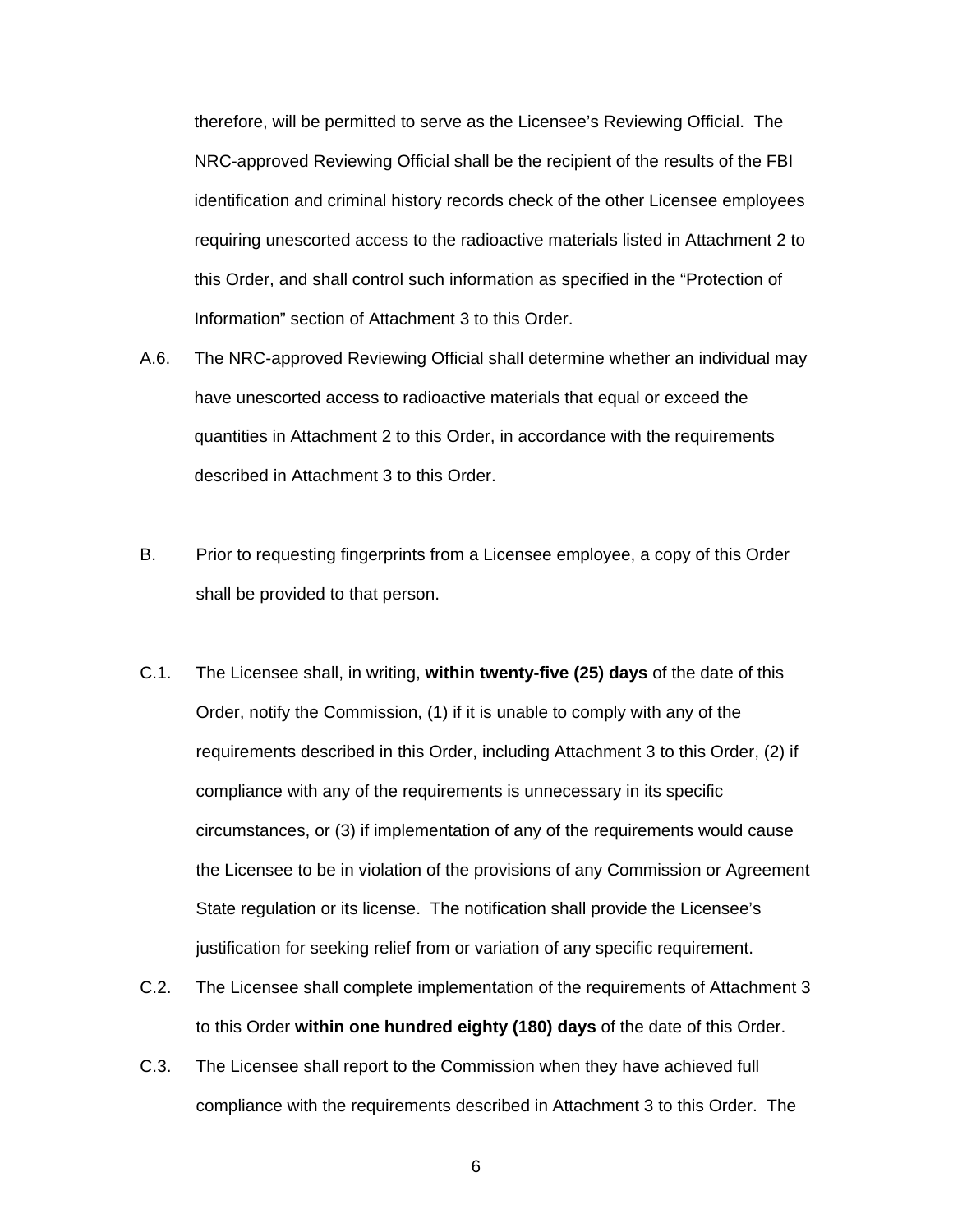report shall be made **within twenty-five (25) days** after full compliance has been achieved.

- C.4. If during the implementation period of this Order, the Licensee is unable, due to circumstances beyond its control, to meet the requirements of this Order by **June 14, 2010,** the Licensee shall request the Commission, in writing, the need for an extension of time to implement the requirements. The request shall provide the Licensee's justification for seeking additional time to comply with the requirements of this Order.
- C.5. Licensees shall notify the NRC's Headquarters Operations Office at 301-816- 5100 within 24 hours if the results from a FBI identification and criminal history records check indicate that an individual is identified on the FBI's Terrorist Screening Data Base.

 Licensee responses to C.1, C.2., C.3., and C.4. above shall be submitted in writing to the Director, Division of Materials Safety and State Agreements, Office of Federal and State Materials and Environmental Management Programs, U.S. Nuclear Regulatory Commission, Washington, DC 20555. Licensee responses shall be marked as "Security-Related Information - Withhold Under 10 CFR 2.390.

The Director, Division of Materials Safety and State Agreements, Office of Federal and State Materials and Environmental Management Programs, may, in writing, relax or rescind any of the above conditions upon demonstration of good cause by the Licensee.

IV

 In accordance with 10 CFR 2.202, the Licensee must, and any other person adversely affected by this Order may, submit an answer to this Order within twenty-five (25) days of the date of this Order. In addition, the Licensee and any other person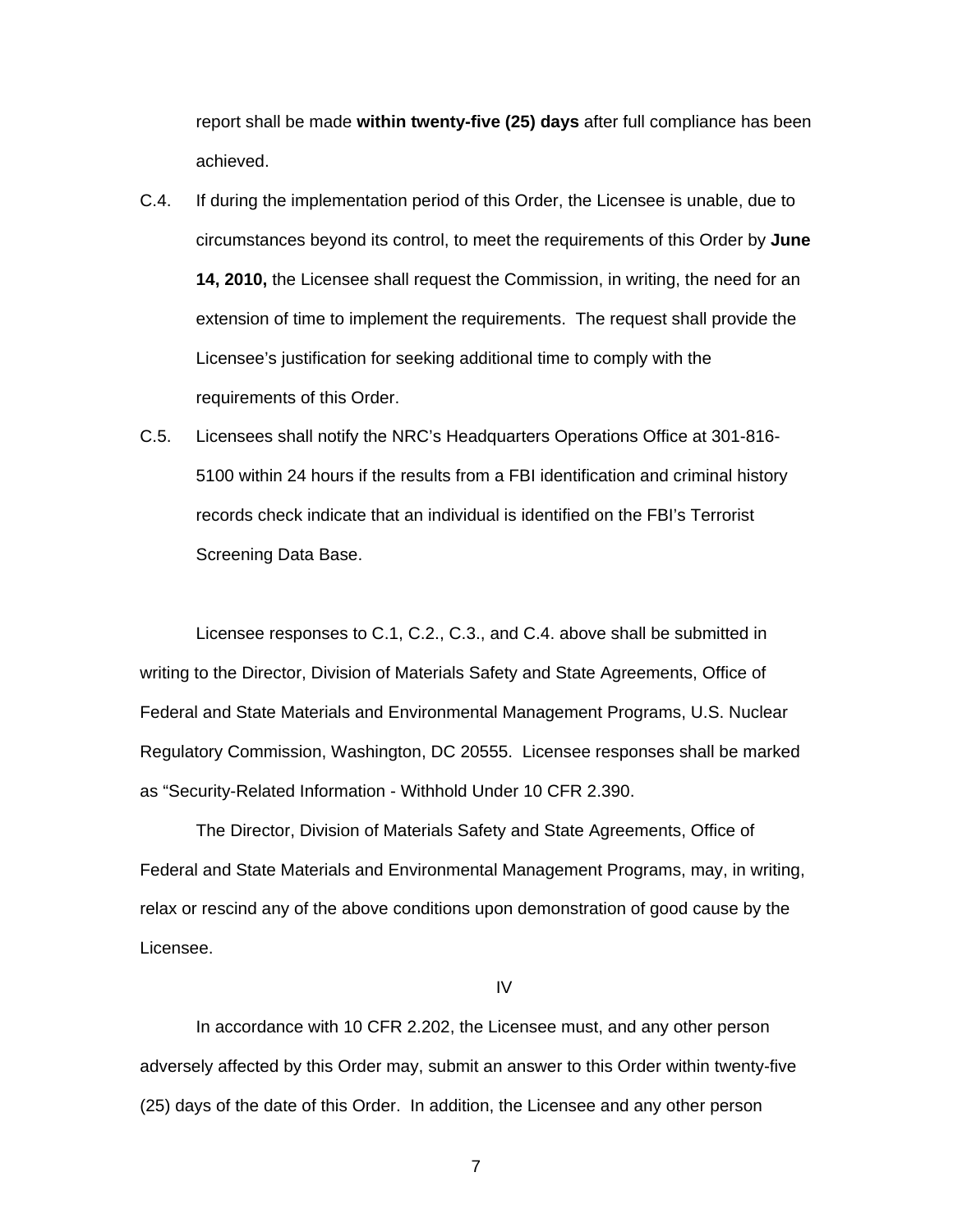adversely affected by this Order may request a hearing of this Order within twenty-five (25) days of the date of the Order. Where good cause is shown, consideration will be given to extending the time to request a hearing. A request for extension of time must be made, in writing, to the Director, Division of Materials Safety and State Agreements, Office of Federal and State Materials and Environmental Management Programs, U.S. Nuclear Regulatory Commission, Washington, DC 20555, and include a statement of good cause for the extension.

 The answer may consent to this Order. If the answer includes a request for a hearing, it shall, under oath or affirmation, specifically set forth the matters of fact and law on which the Licensee relies and the reasons as to why the Order should not have been issued. If a person other than the Licensee requests a hearing, that person shall set forth with particularity the manner in which his interest is adversely affected by this Order and shall address the criteria set forth in 10 CFR 2.309(d).

 A request for a hearing must be filed in accordance with the NRC E-Filing rule, which became effective on October 15, 2007. The E-Filing Final Rule was issued on August 28, 2007, (72 Fed. Reg. 49,139). The E-Filing process requires participants to submit and serve documents over the internet or, in some cases, to mail copies on electronic optical storage media. Participants may not submit paper copies of their filings unless they seek a waiver in accordance with the procedures described below.

 To comply with the procedural requirements associated with E-Filing, at least five (5) days prior to the filing deadline the requestor must contact the Office of the Secretary by e-mail at HEARINGDOCKET@NRC.GOV, or by calling (301) 415-1677, to request (1) a digital ID certificate, which allows the participant (or its counsel or representative) to digitally sign documents and access the E-Submittal server for any NRC proceeding in which it is participating; and/or (2) creation of an electronic docket for the proceeding (even in instances when the requestor (or its counsel or representative) already holds an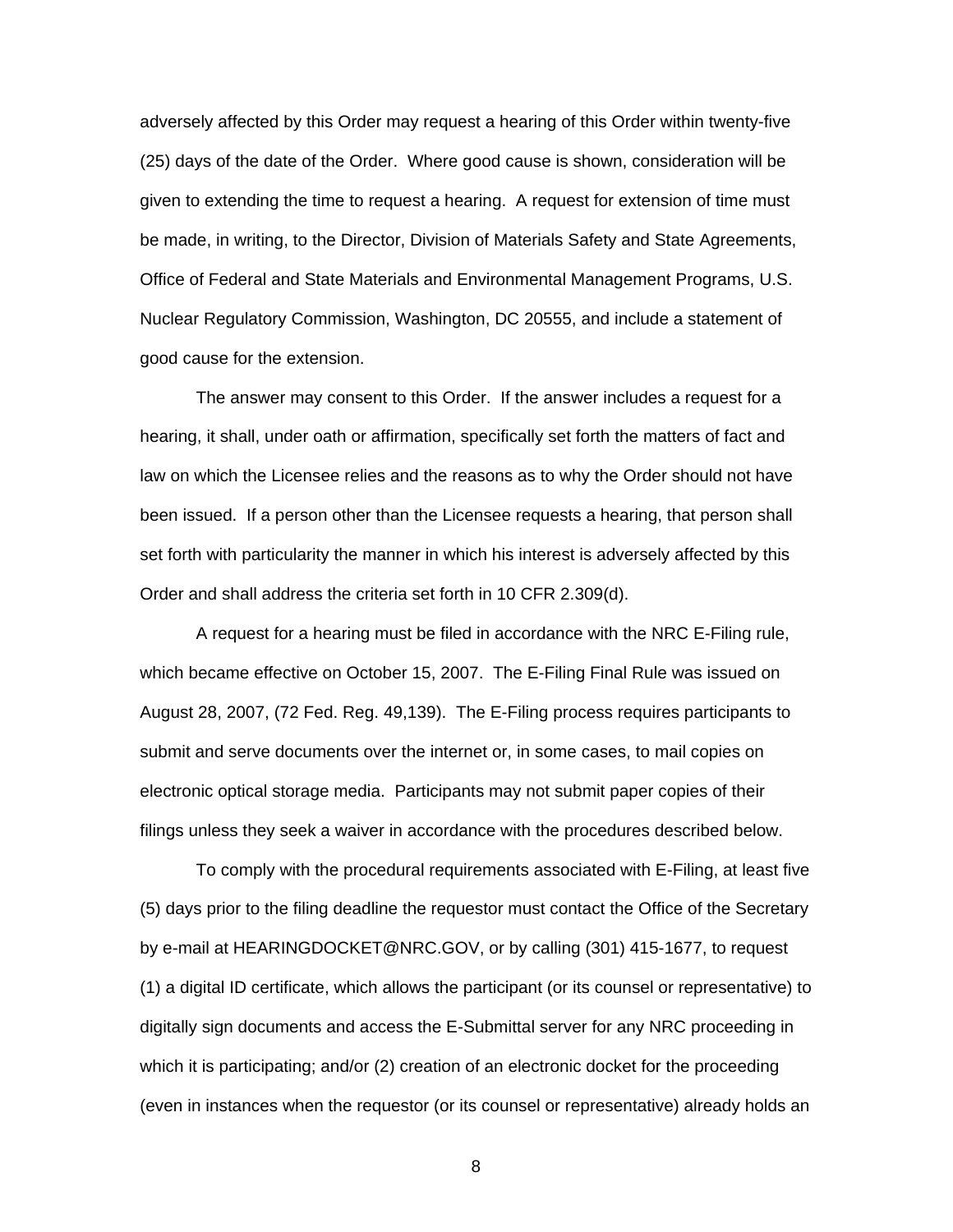NRC-issued digital ID certificate). Each requestor will need to download the Workplace Forms Viewer™ to access the Electronic Information Exchange (EIE), a component of the E-Filing system. The Workplace Forms Viewer™ is free and is available at http://www.nrc.gov/site-help/e-submittals/install-viewer.html. Information about applying for a digital ID certificate also is available on NRC's public website at http://www.nrc.gov/site-help/e-submittals/apply-certificates.html.

 Once a requestor has obtained a digital ID certificate, had a docket created, and downloaded the EIE viewer, it can then submit a request for a hearing through EIE. Submissions should be in Portable Document Format (PDF) in accordance with NRC guidance available on the NRC public website at http://www.nrc.gov/site-help/esubmittals.html. A filing is considered complete at the time the filer submits its document through EIE. To be timely, electronic filings must be submitted to the EIE system no later than 11:59 p.m. Eastern Time on the due date. Upon receipt of a transmission, the E-Filing system time-stamps the document and sends the submitter an e-mail notice confirming receipt of the document. The EIE system also distributes an e-mail notice that provides access to the document to the NRC Office of the General Counsel and any others who have advised the Office of the Secretary that they wish to participate in the proceeding, so that the filer need not serve the document on those participants separately. Therefore, any others who wish to participate in the proceeding (or their counsel or representative) must apply for and receive a digital ID certificate before a hearing request is filed so that they may obtain access to the document via the E-Filing system.

 A person filing electronically may seek assistance through the "Contact Us" link located on the NRC website at http://www.nrc.gov/site-help/e-submittals.html or by calling the NRC technical help line, which is available between 8:00 a.m. and 8:00 p.m., Eastern Time, Monday through Friday. The help line number is (866)-672-7640.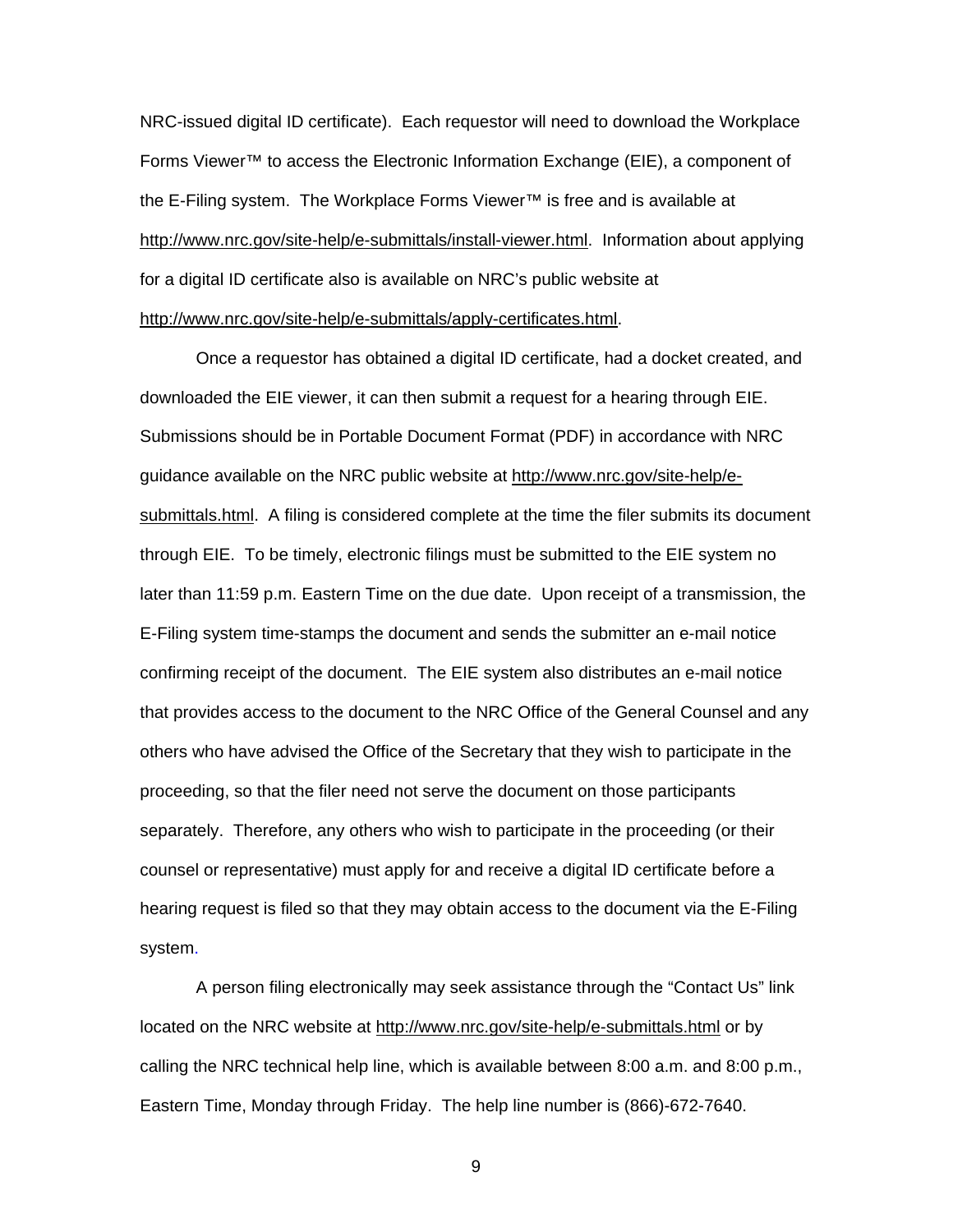Participants who believe that they have good cause for not submitting documents electronically must file a motion, in accordance with 10 C.F.R. 2.302(g), with their initial paper filing requesting authorization to continue to submit documents in paper format. Such filings must be submitted by (1) first class mail addressed to the Office of the Secretary of the Commission, U.S. Nuclear Regulatory Commission, Washington, DC 20555-0001, Attention: Rulemaking and Adjudications Staff; or (2) courier, express mail, or expedited delivery service to the Office of the Secretary, Sixteenth Floor, One White Flint North, 11555 Rockville Pike, Rockville, Maryland, 20852, Attention: Rulemaking and Adjudications Staff. Participants filing a document in this manner are responsible for serving the document on all other participants. Filing is considered complete by firstclass mail as of the time of deposit in the mail, or by courier, express mail, or expedited delivery service upon depositing the document with the provider of the service.

 Documents submitted in adjudicatory proceedings will appear in NRC's electronic hearing docket which is available to the public at

http://ehd.nrc.gov/EHD\_Proceeding/home.asp, unless excluded pursuant to an order of the Commission, an Atomic Safety and Licensing Board, or a Presiding Officer. Participants are requested not to include personal privacy information, such as social security numbers, home addresses, or home phone numbers in their filings. With respect to copyrighted works, except for limited excerpts that serve the purpose of the adjudicatory filings and would constitute a Fair Use application, Participants are requested not to include copyrighted materials in their works.

 If a hearing is requested by the Licensee or a person whose interest is adversely affected, the Commission will issue an Order designating the time and place of any hearing. If a hearing is held the issue to be considered at such hearing shall be whether this Order should be sustained.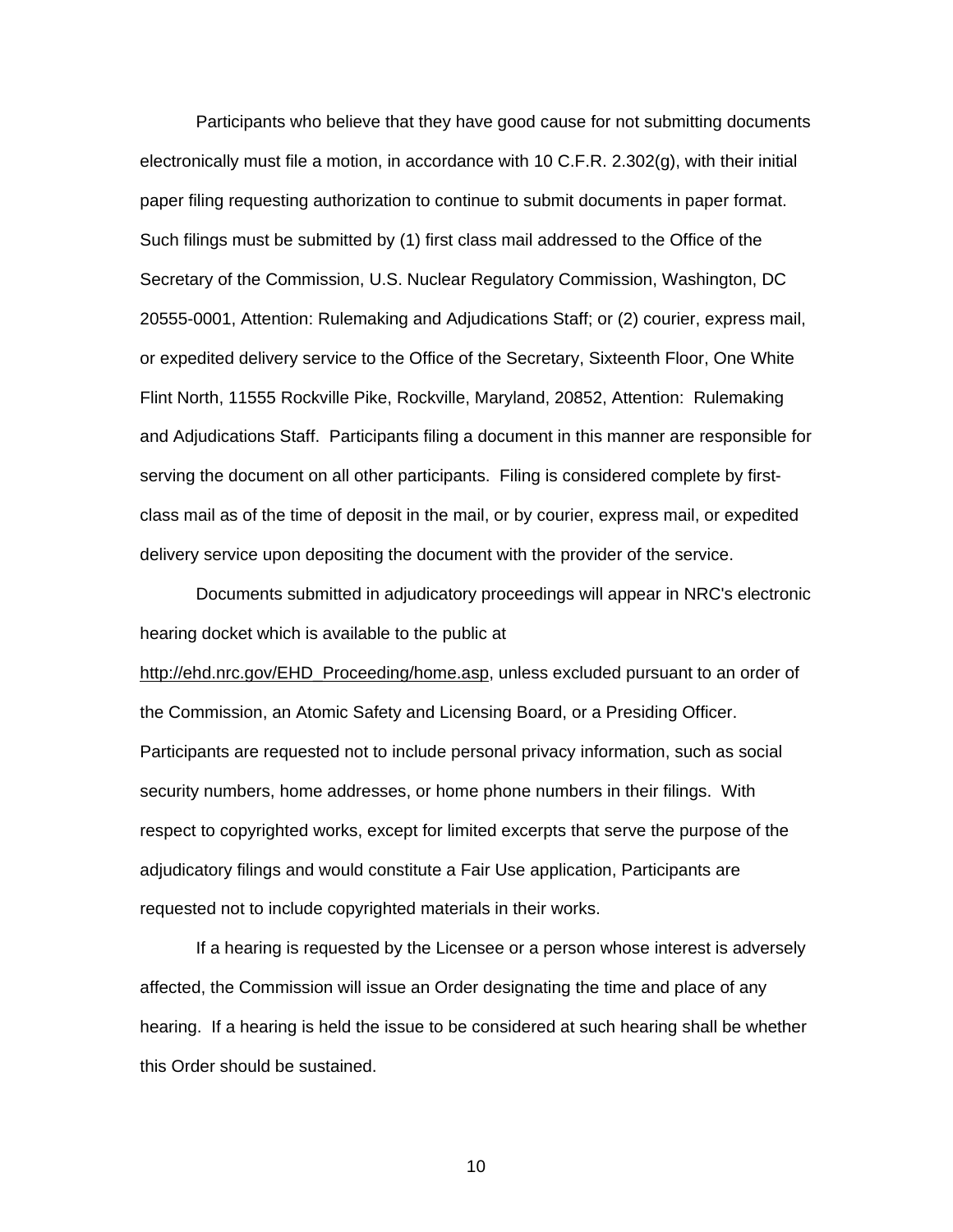Pursuant to 10 CFR 2.202(c)(2)(i), the Licensee may, in addition to requesting a hearing, at the time the answer is filed or sooner, move the presiding officer to set aside the immediate effectiveness of the Order on the ground that the Order, including the need for immediate effectiveness, is not based on adequate evidence but on mere suspicion, unfounded allegations, or error.

 In the absence of any request for hearing, or written approval of an extension of time in which to request a hearing, the provisions specified in Section III above shall be final twenty-five (25) days from the date of this Order without further order or proceedings. If an extension of time for requesting a hearing has been approved, the provisions specified in Section III shall be final when the extension expires if a hearing request has not been received.

AN ANSWER OR A REQUEST FOR HEARING SHALL NOT STAY THE IMMEDIATE EFFECTIVENESS OF THIS ORDER.

Dated this **16**th day of **December, 2009**.

# FOR THE NUCLEAR REGULATORY COMMISSION

Robert J. Lewis, Director **/RA/** Division of Materials Safety and State Agreements Office of Federal and State Materials and Environmental Management Programs

Attachments:

- 1. List of Applicable Materials Licensees
- 2. Table 1: Radionuclides of concern
- 3. Requirements for Service Provider Licensees Providing Written Verification Attesting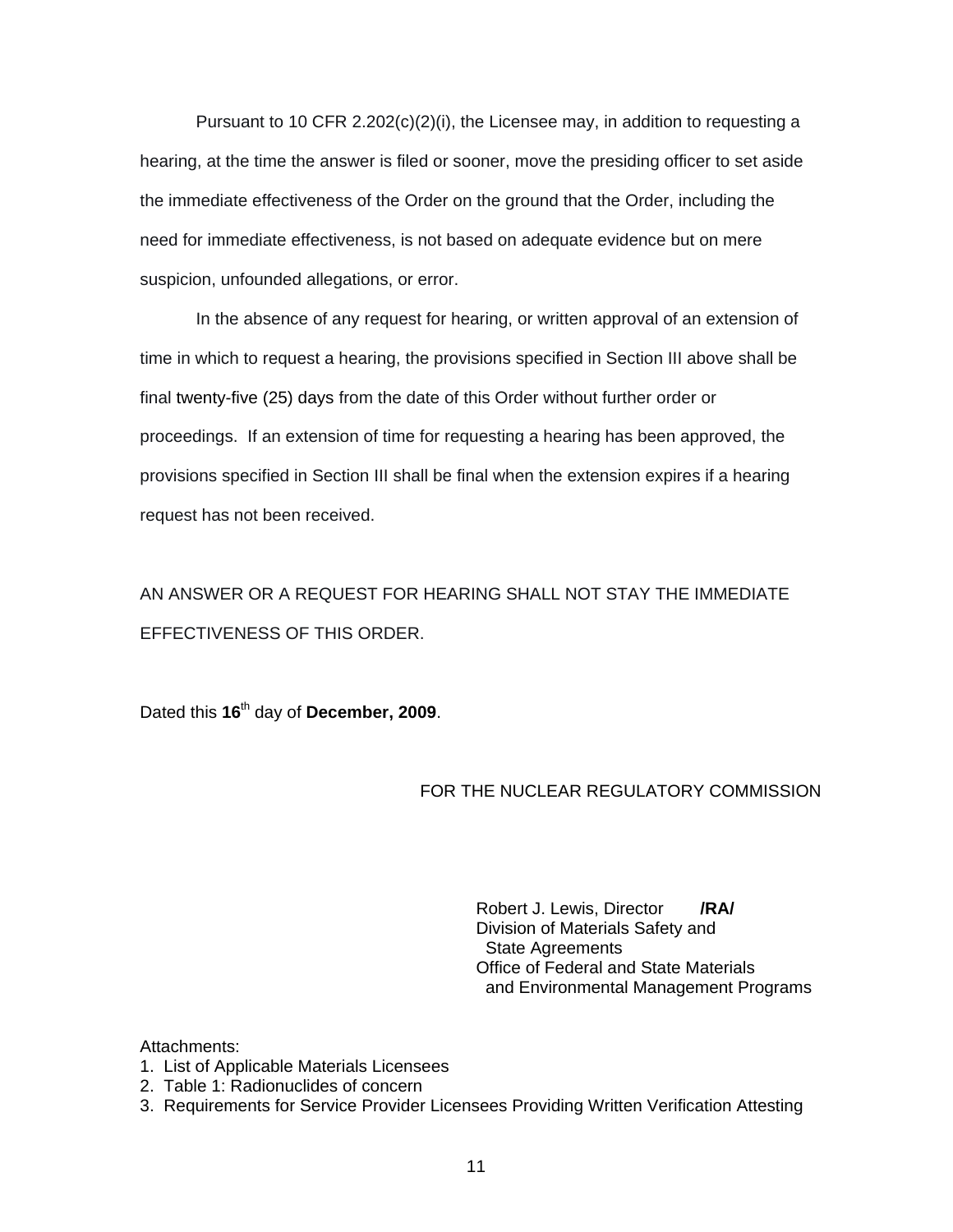to or Certifying the Trustworthiness and Reliability of Service Providers for Unescorted Access to Certain Radioactive Material at Customer Facilities, including Requirements for Fingerprinting and Criminal History Checks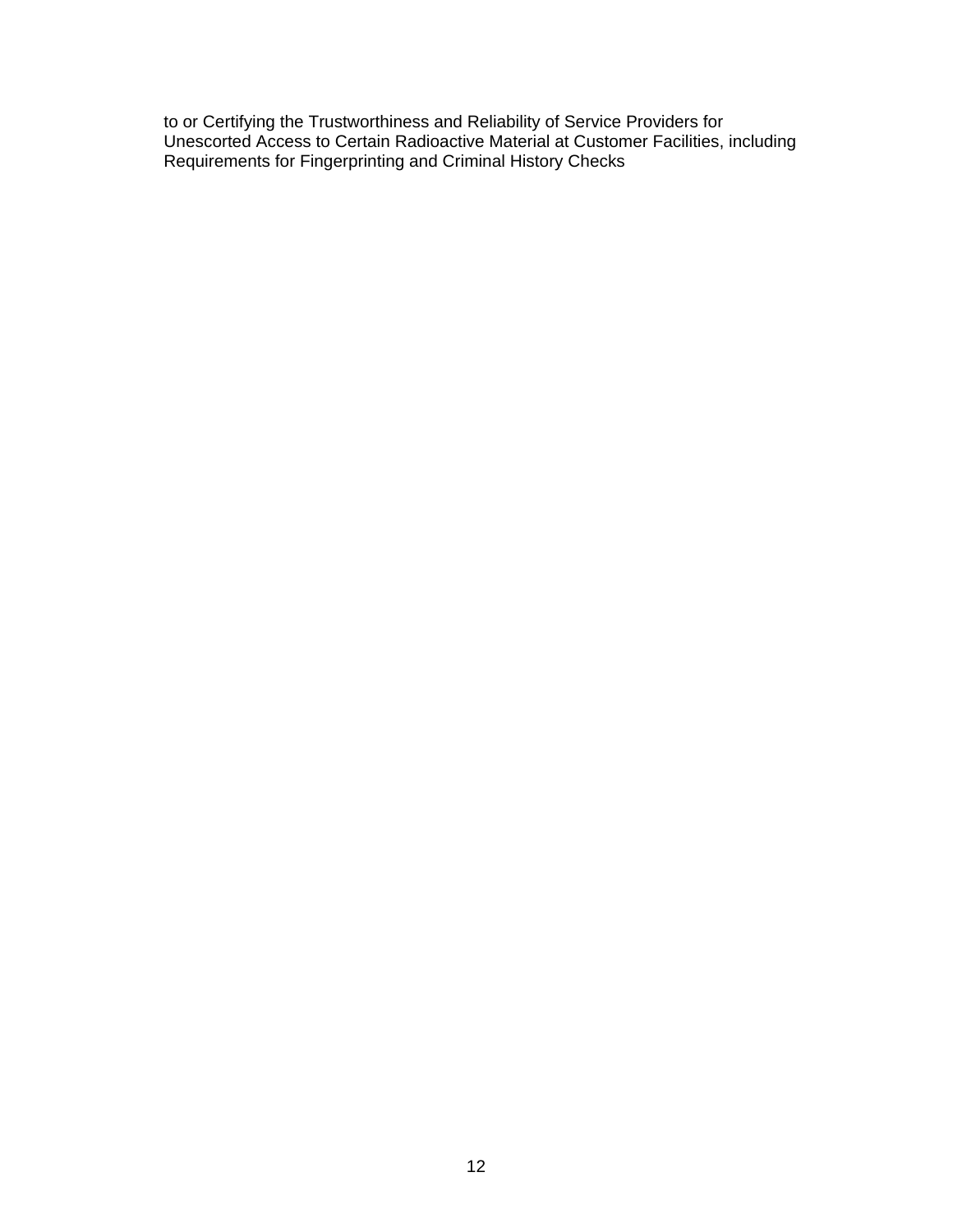# **OFFICIAL USE ONLY – SECURITY-RELATED INFORMATION**

**Applicable Materials Licenses** 

**REDACTED**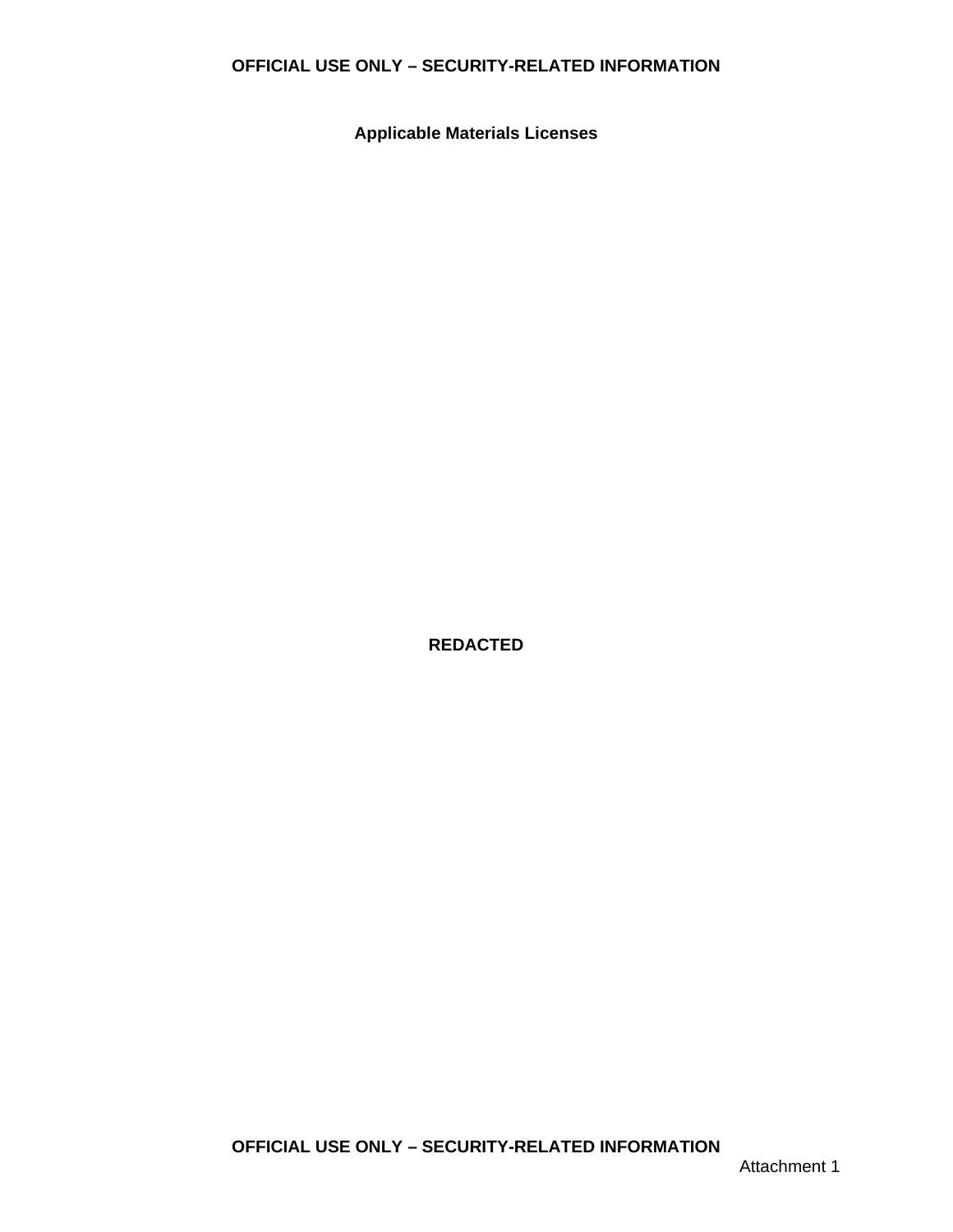| Radionuclide                                                       | Quantity of<br>Concern <sup>1</sup> (TBq) | Quantity of<br>Concern <sup>2</sup> (Ci) |
|--------------------------------------------------------------------|-------------------------------------------|------------------------------------------|
| Am-241                                                             | 0.6                                       | 16                                       |
| Am-241/Be                                                          | 0.6                                       | 16                                       |
| Cf-252                                                             | 0.2                                       | 5.4                                      |
| Cm-244                                                             | 0.5                                       | 14                                       |
| $Co-60$                                                            | 0.3                                       | 8.1                                      |
| Cs-137                                                             | 1                                         | 27                                       |
| Gd-153                                                             | 10                                        | 270                                      |
| Ir-192                                                             | 0.8                                       | 22                                       |
| Pm-147                                                             | 400                                       | 11,000                                   |
| Pu-238                                                             | 0.6                                       | 16                                       |
| Pu-239/Be                                                          | 0.6                                       | 16                                       |
| Ra-226                                                             | 0.4                                       | 11                                       |
| Se-75                                                              | $\overline{2}$                            | 54                                       |
| Sr-90 (Y-90)                                                       | 10                                        | 270                                      |
| Tm-170                                                             | 200                                       | 5,400                                    |
| Yb-169                                                             | 3                                         | 81                                       |
| Combinations of radioactive<br>materials listed above <sup>3</sup> | See Footnote<br>Below <sup>4</sup>        |                                          |

Table 1: Radionuclides of Concern

 $1$  The aggregate activity of multiple, collocated sources of the same radionuclide should be included when the total activity equals or exceeds the quantity of concern.

 $2$  The primary values used for compliance with this Order are TBq. The curie (Ci) values are rounded to two significant figures for informational purposes only.

 $3$  Radioactive materials are to be considered aggregated or collocated if breaching a common physical security barrier (e.g., a locked door at the entrance to a storage room) would allow access to the radioactive material or devices containing the radioactive material.

4 If several radionuclides are aggregated, the sum of the ratios of the activity of each source, *i* of radionuclide, *n*,  $A_{(i,n)}$ , to the quantity of concern for radionuclide *n*,  $Q_{(n)}$ , listed for that radionuclide equals or exceeds one. [(aggregated source activity for radionuclide  $\overline{A}$ ) ÷ (quantity of concern for radionuclide A)] + [(aggregated source activity for radionuclide B)  $\div$  (quantity of concern for radionuclide B) $] +$ etc.....  $\geq 1$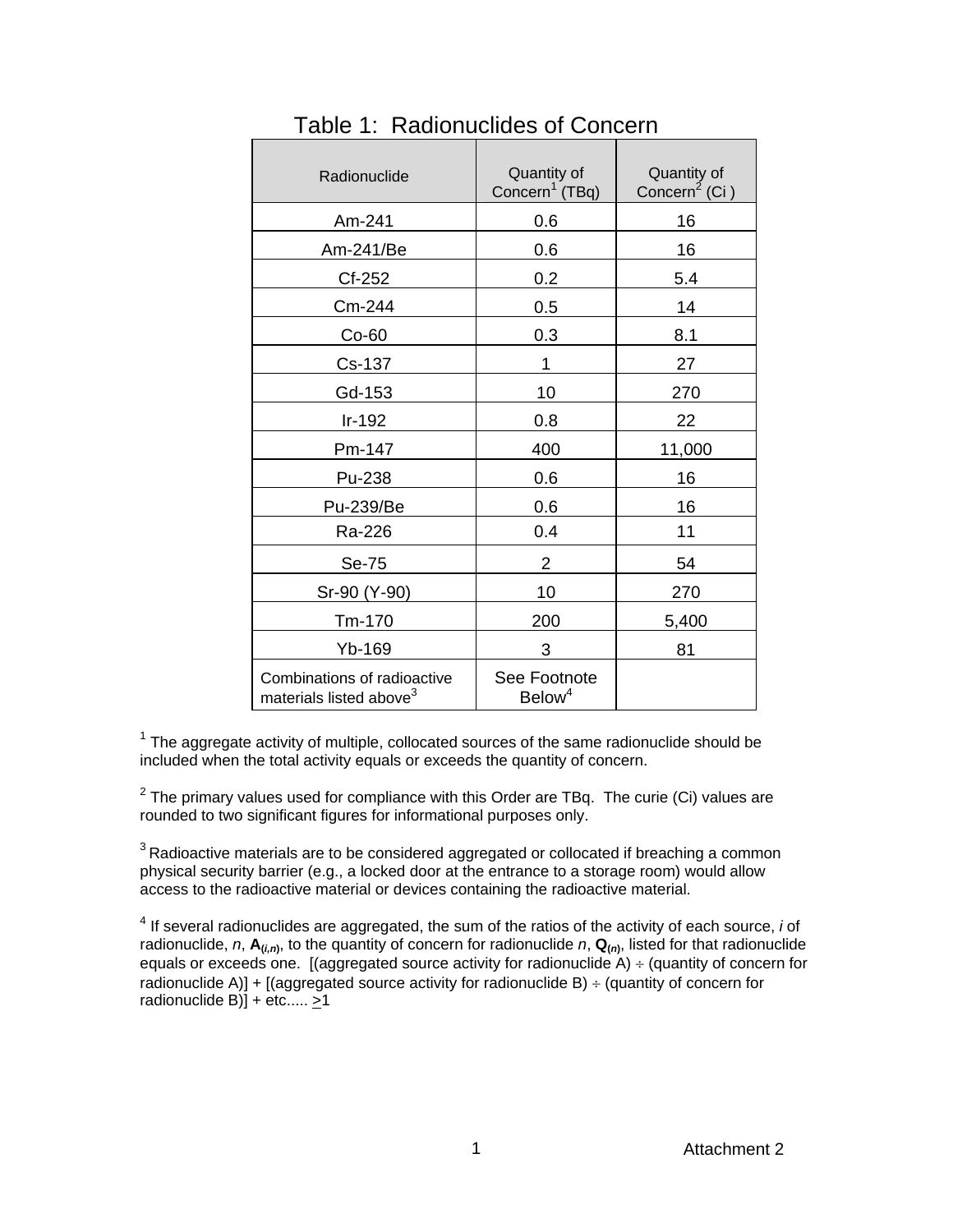#### **Guidance for Aggregation of Sources**

NRC supports the use of the International Atomic Energy Agency's (IAEA) source categorization methodology as defined in IAEA Safety Standards Series No. RS-G-1.9, "Categorization of Radioactive Sources," (2005) (see

http://www-pub.iaea.org/MTCD/publications/PDF/Pub1227\_web.pdf) and as endorsed by the agency's Code of Conduct for the Safety and Security of Radioactive Sources, January 2004 (see http://www-pub.iaea.org/MTCD/publications/PDF/Code-2004\_web.pdf). The Code defines a three-tiered source categorization scheme. Category 1 corresponds to the largest source strength (equal to or greater than 100 times the quantity of concern values listed in Table 1.) and Category 3, the smallest (equal or exceeding one-tenth the quantity of concern values listed in Table 1.). Additional security measures apply to sources that are equal to or greater than the quantity of concern values listed in Table 1, plus aggregations of smaller sources that are equal to or greater than the quantities in Table 1. Aggregation only applies to sources that are collocated.

Licensees who possess individual sources in total quantities that equal or exceed the Table 1 quantities are required to implement additional security measures. Where there are many small (less than the quantity of concern values) collocated sources whose total aggregate activity equals or exceeds the Table 1 values, Licensees are to implement additional security measures.

Some source handling or storage activities may cover several buildings, or several locations within specific buildings. The question then becomes, "When are sources considered collocated for purposes of aggregation?" For purposes of the additional controls, sources are considered collocated if breaching a single barrier (e.g., a locked door at the entrance to a storage room) would allow access to the sources. Sources behind an outer barrier should be aggregated separately from those behind an inner barrier (e.g., a locked source safe inside the locked storage room). However, if both barriers are simultaneously open, then all sources within these two barriers are considered to be collocated. This logic should be continued for other barriers within or behind the inner barrier.

The following example illustrates the point: A lockable room has sources stored in it. Inside the lockable room, there are two shielded safes with additional sources in them. Inventories are as follows:

The room has the following sources outside the safes: Cf-252, 0.12 TBq (3.2 Ci); Co-60, 0.18 TBq (4.9 Ci), and Pu-238, 0.3 TBq (8.1 Ci). Application of the unity rule yields:  $(0.12 \div 0.2) + (0.18 \div 0.3) + (0.3 \div 0.6) = 0.6 + 0.6 + 0.5 = 1.7$ . Therefore, the sources would require additional security measures.

Shielded safe #1 has a 1.9 TBq (51 Ci) Cs-137 source and a 0.8 TBq (22 Ci) Am-241 source. In this case, the sources would require additional security measures, regardless of location, because they each exceed the quantities in Table 1.

Shielded safe #2 has two Ir-192 sources, each having an activity of 0.3 TBq (8.1 Ci). In this case, the sources would not require additional security measures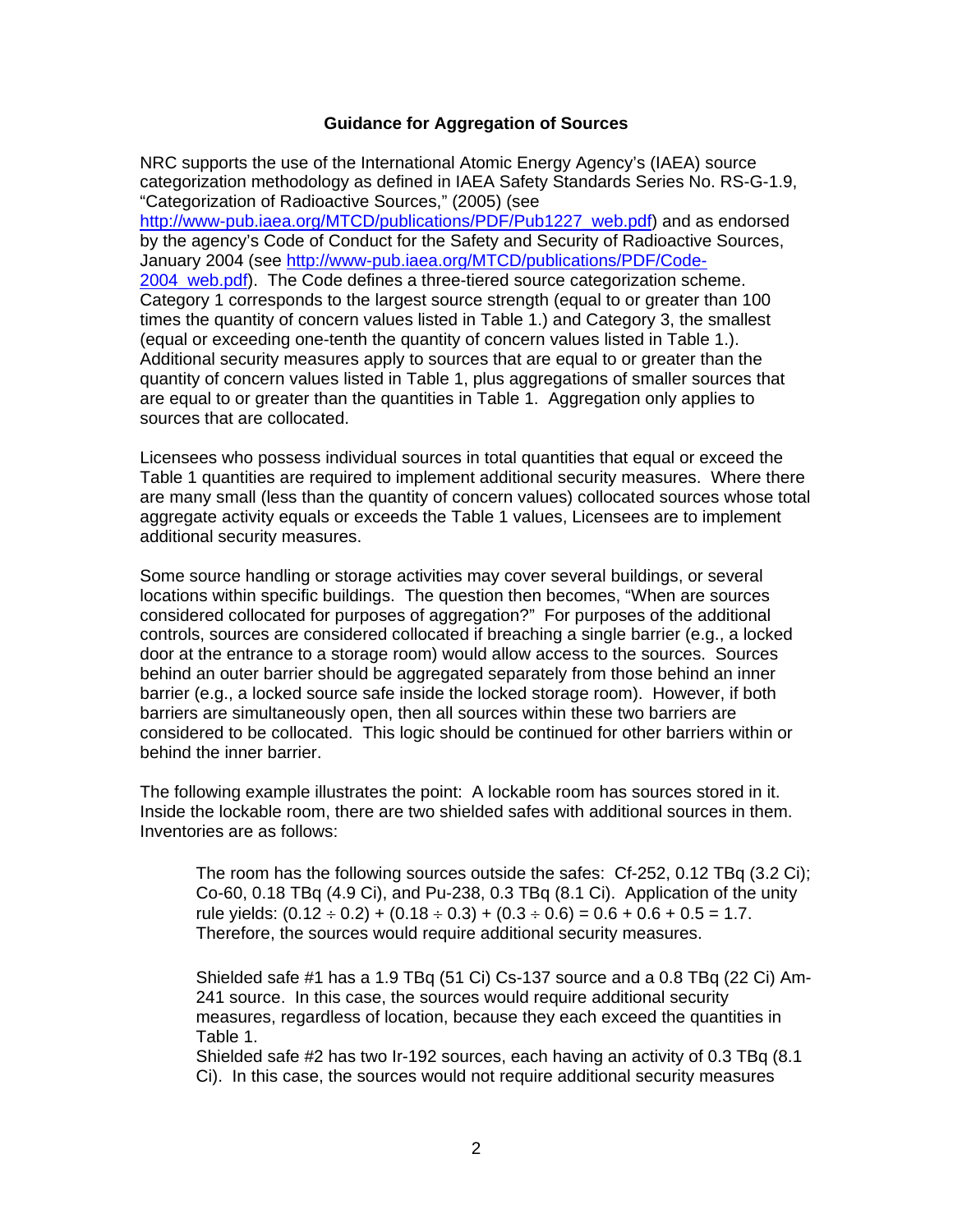while locked in the safe. The combined activity does not exceed the threshold quantity 0.8 TBq (22 Ci).

Because certain barriers may cease to exist during source handling operations (e.g., a storage location may be unlocked during periods of active source usage), Licensees should, to the extent practicable, consider two modes of source usage — "operations" (active source usage) and "shutdown" (source storage mode). Whichever mode results in the greatest inventory (considering barrier status) would require additional security measures for each location.

Use the following method to determine which sources of radioactive material require implementation of the additional security measures:

- Include any single source equal to or greater than the quantity of concern in Table
- Include multiple collocated sources of the same radionuclide when the combined quantity equals or exceeds the quantity of concern
- For combinations of radionuclides, include multiple collocated sources of different radionuclides when the aggregate quantities satisfy the following unity rule:  $[(amount of radionuclide A) ÷ (quantity of concern of$ radionuclide A)] +  $[(amount of radionuclide B) ÷ (quantity of concern of$ radionuclide B)] + etc..... $\geq$  1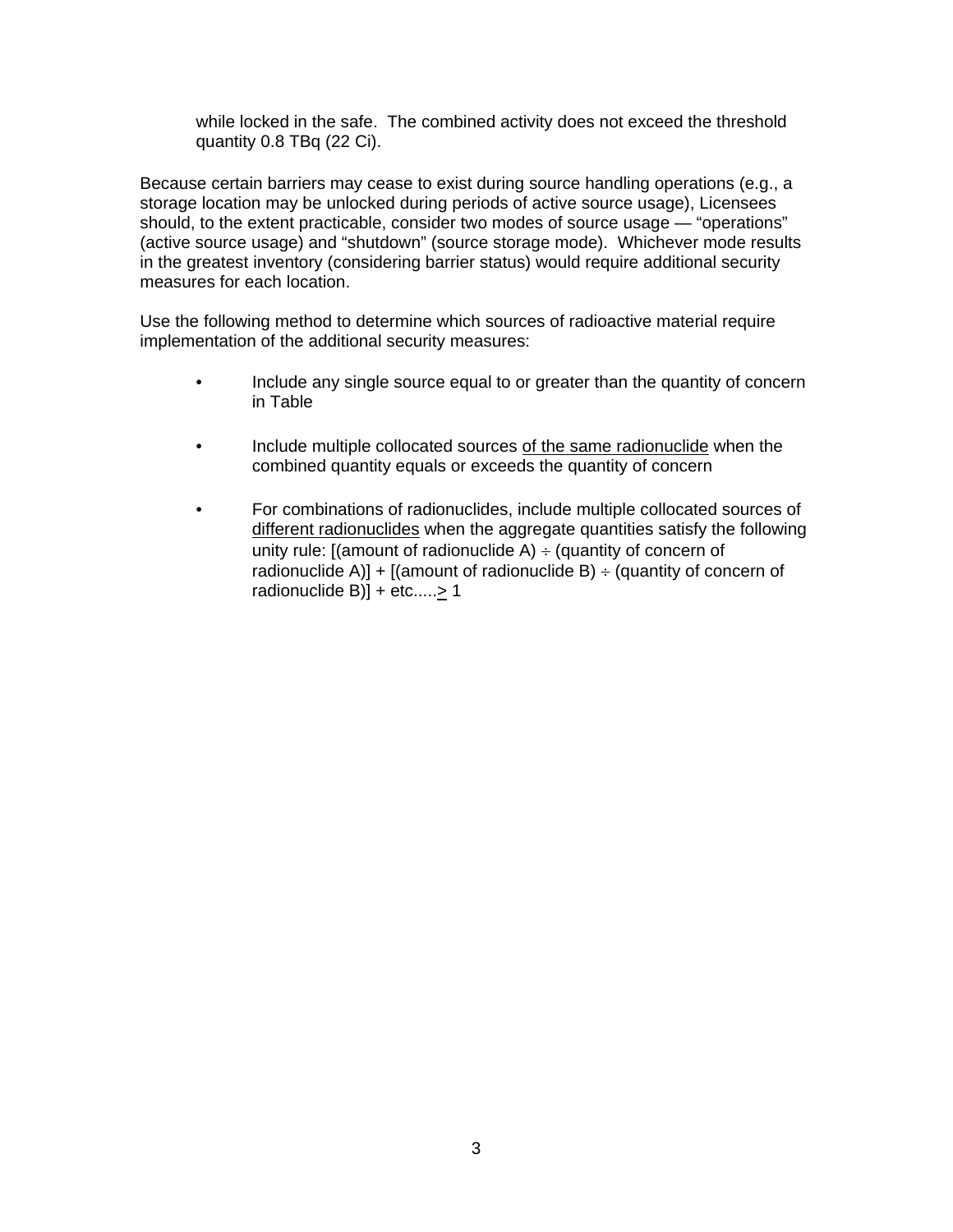**Requirements for Service Provider Licensees Providing Written Verification Attesting to or Certifying the Trustworthiness and Reliability of Service Providers for Unescorted Access to Certain Radioactive Material at Customer Facilities, including Requirements for Fingerprinting and Criminal History Records Checks** 

### **A. General Requirements**

Licensees subject to the provisions of this Order shall comply with the requirements of this attachment. The term "certain radioactive material" means the radionuclides in quantities equal to or greater than the quantities listed in Attachment 2 to this Order.

- 1. The Licensee shall provide the customer's facility written verification attesting to or certifying the trustworthiness and reliability of an individual as a service provider only for employees the Licensee has approved in writing (see requirement A.3 below). The Licensee shall request unescorted access to certain radioactive material at customer licensee facilities only for approved service providers that require the unescorted access in order to perform a job duty.
- 2. The trustworthiness, reliability, and true identity of a service provider shall be determined based on a background investigation. The background investigation shall address at least the past three (3) years, and as a minimum, include fingerprinting and a Federal Bureau of Investigation (FBI) criminal history records check as required in Section B, verification of employment history, education, and personal references. If a service provider's employment has been less than the required three (3) year period, educational references may be used in lieu of employment history.
- 3. The Licensee shall document the basis for concluding that there is reasonable assurance that a service provider requiring unescorted access to certain radioactive material at a customer facility is trustworthy and reliable, and does not constitute an unreasonable risk for unauthorized use of the radioactive material. The Licensee shall maintain a list of service providers approved for unescorted access to certain radioactive material.
- 4. The Licensee shall retain documentation regarding the trustworthiness and reliability of approved service providers for three years after the individual no longer requires unescorted access to certain radioactive material associated with the Licensee's activities.
- 5. Each time the Licensee revises the list of approved service providers (see requirement 3 above), the Licensee shall retain the previous list for three (3) years after the revision.
- 6. The Licensee shall provide to a customer written certification for each service provider for whom unescorted access to certain radioactive material at the customer's facility is required and requested. The written certification shall be dated and signed by the Reviewing Official. A new written certification is not required if an individual service provider returns to the customer facility within three years, provided the customer has retained the prior certification.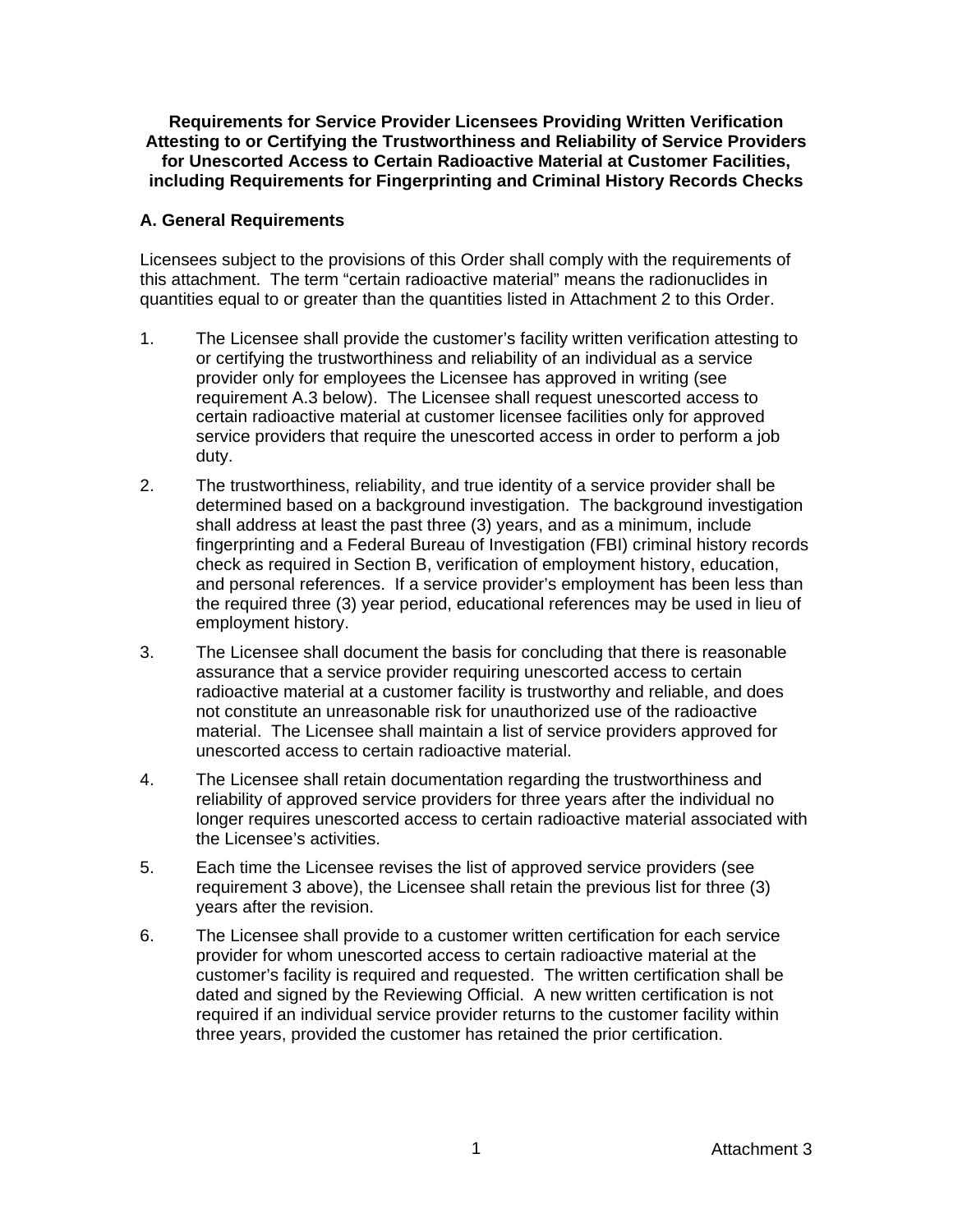# **B. Specific Requirements Pertaining to Fingerprinting and Criminal History Records Checks**

- 1. The Licensee shall fingerprint each service provider to be approved for unescorted access to certain radioactive materials following the procedures outlined in Enclosure 3 of the transmittal letter. The Licensee shall review and use the information received from the FBI identification and criminal history records check and ensure that the provisions contained in the subject Order and this attachment are satisfied.
- 2. The Licensee shall notify each affected individual that the fingerprints will be used to secure a review of his/her criminal history record and inform the individual of the procedures for revising the record or including an explanation in the record, as specified in the "Right to Correct and Complete Information" section of this attachment.
- 3. Fingerprints for unescorted access need not be taken if an employed individual (e.g., a Licensee employee, contractor, manufacturer, or supplier) is relieved from the fingerprinting requirement by 10 CFR § 73.61, or any person who has been favorably-decided by a U.S. Government program involving fingerprinting and an FBI identification and criminal history records check (e.g., National Agency Check, Transportation Worker Identification Credentials in accordance with 49 CFR Part 1572, Bureau of Alcohol Tobacco Firearms and Explosives background checks and clearances in accordance with 27 CFR Part 555, Health and Human Services security risk assessments for possession and use of select agents and toxins in accordance with 42 CFR Part 73, Hazardous Material security threat assessment for hazardous material endorsement to commercial drivers license in accordance with 49 CFR Part 1572, Customs and Border Patrol's Free and Secure Trade Program<sup>1</sup>) within the last five (5) years, or any person who has an active federal security clearance (provided in the latter two cases that they make available the appropriate documentation<sup>2</sup>). Written confirmation from the Agency/employer which granted the federal security clearance or reviewed the FBI criminal history records results based upon a fingerprint identification check must be provided. The Licensee must retain this documentation for a period of three (3) years from the date the individual no longer requires unescorted access to certain radioactive material associated with the Licensee's activities.
- 4. All fingerprints obtained by the Licensee pursuant to this Order must be submitted to the Commission for transmission to the FBI.

 $\overline{a}$ 

5. The Licensee shall review the information received from the FBI and consider it, in conjunction with the trustworthiness and reliability requirements of Section A of

 $1$  The FAST program is a cooperative effort between the Bureau of Customs and Border Patrol and the governments of Canada and Mexico to coordinate processes for the clearance of commercial shipments at the U.S. - Canada and U.S. - Mexico borders. Participants in the FAST program, which requires successful completion of a background records check, may receive expedited entrance privileges at the northern and southern borders.<br><sup>2</sup> Thie desumente:

This documentation must allow the Reviewing Official to verify that the individual has fulfilled the unescorted access requirements of Section 149 of the AEA by submitting to fingerprinting and an FBI identification and criminal history records check.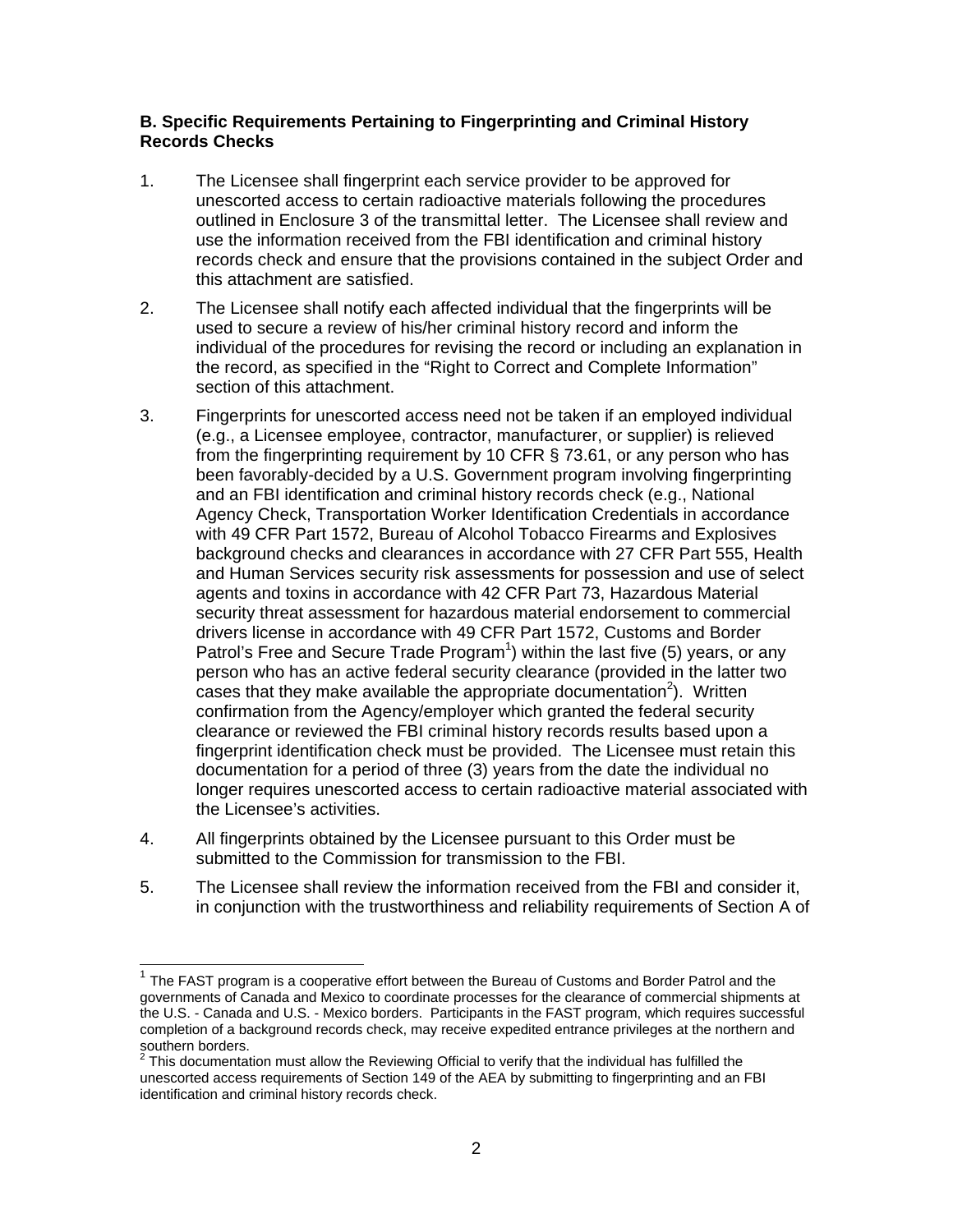this attachment, in making a determination whether to approve and certify the individual for unescorted access to certain radioactive materials.

- 6. The Licensee shall use any information obtained as part of a criminal history records check solely for the purpose of determining an individual's suitability for unescorted access to certain radioactive materials.
- 7. The Licensee shall document the basis for its determination whether to approve the individual for unescorted access to certain radioactive materials.

# **C. Prohibitions**

A Licensee shall not base a final determination to not provide certification for unescorted access to certain radioactive material for an individual solely on the basis of information received from the FBI involving: an arrest more than one (1) year old for which there is no information of the disposition of the case, or an arrest that resulted in dismissal of the charge or an acquittal.

A Licensee shall not use information received from a criminal history check obtained pursuant to this Order in a manner that would infringe upon the rights of any individual under the First Amendment to the Constitution of the United States, nor shall the Licensee use the information in any way which would discriminate among individuals on the basis of race, religion, national origin, sex, or age.

# **D. Right to Correct and Complete Information**

Prior to any final adverse determination, the Licensee shall make available to the individual the contents of any criminal records obtained from the FBI for the purpose of assuring correct and complete information. Written confirmation by the individual of receipt of this notification must be maintained by the Licensee for a period of one (1) year from the date of the notification.

If, after reviewing the record, an individual believes that it is incorrect or incomplete in any respect and wishes to change, correct, or update the alleged deficiency, or to explain any matter in the record, the individual may initiate challenge procedures. These procedures include either direct application by the individual challenging the record to the agency (i.e., law enforcement agency) that contributed the questioned information, or direct challenge as to the accuracy or completeness of any entry on the criminal history record to the Assistant Director, Federal Bureau of Investigation Identification Division, Washington, DC 20537-9700 (as set forth in 28 CFR Part 16.30 through 16.34). In the latter case, the FBI forwards the challenge to the agency that submitted the data and requests that agency to verify or correct the challenged entry. Upon receipt of an Official communication directly from the agency that contributed the original information, the FBI Identification Division makes any changes necessary in accordance with the information supplied by that agency. The Licensee must provide at least ten (10) days for an individual to initiate an action challenging the results of an FBI identification and criminal history records check after the record is made available for his/her review. The Licensee may make a final unescorted access to certain radioactive material determination based upon the criminal history record only upon receipt of the FBI's ultimate confirmation or correction of the record. Upon a final adverse determination on unescorted access to certain radioactive material, the Licensee shall provide the individual its documented basis for denial. Unescorted access to certain radioactive material shall not be granted to an individual during the review process.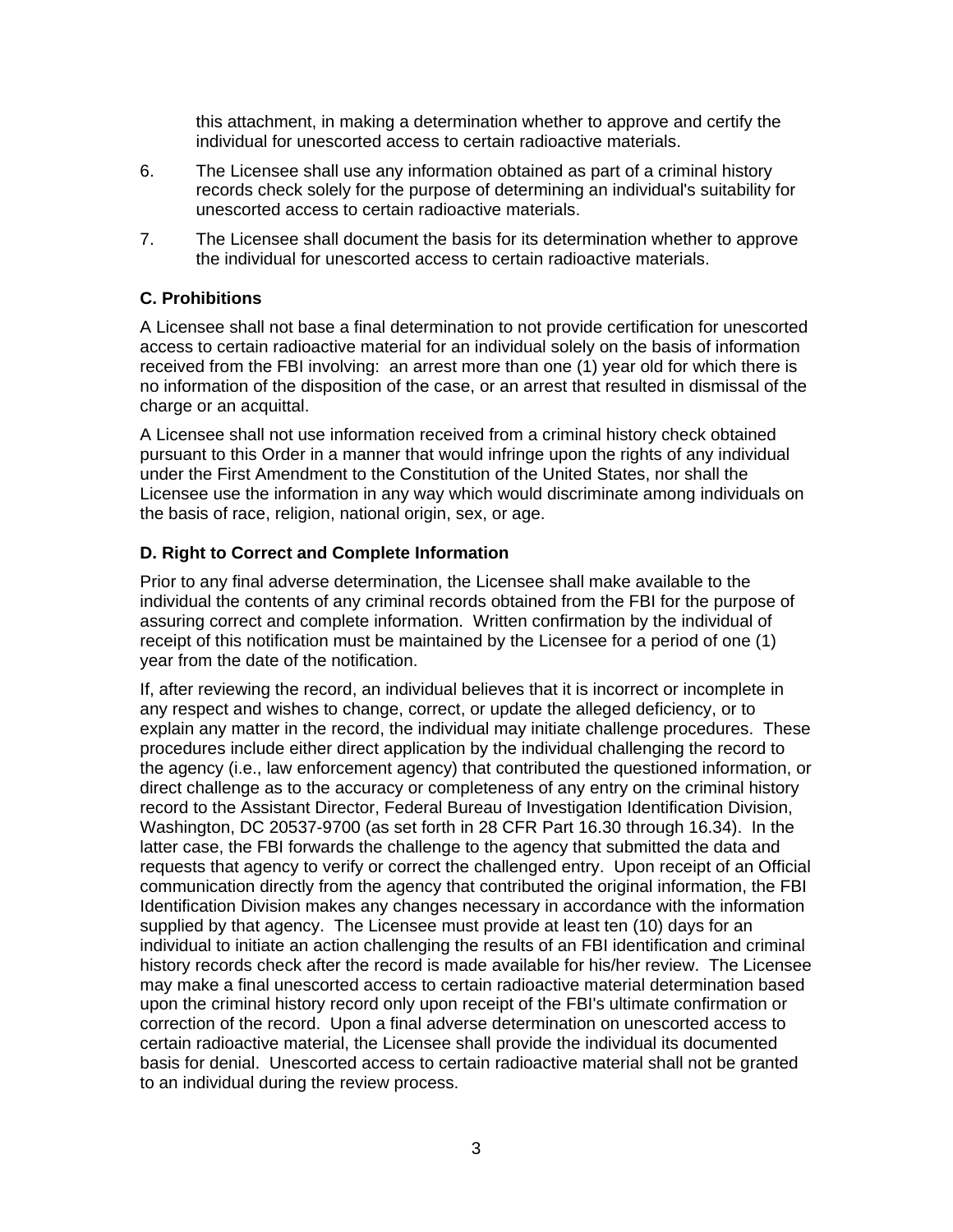# **E. Protection of Information**

- 1. Each Licensee who obtains a criminal history record on an individual pursuant to this Order shall establish and maintain a system of files and procedures for protecting the record and the personal information from unauthorized disclosure.
- 2. The Licensee may not disclose the record or personal information collected and maintained to persons other than the subject individual, his/her representative, or to those who have a need to access the information in performing assigned duties in the process of determining whether to verify the individual for unescorted access to certain radioactive material. No individual authorized to have access to the information may re-disseminate the information to any other individual who does not have a need-to-know.
- 3. The personal information obtained on an individual from a criminal history record check may be transferred to another Licensee if the Licensee holding the criminal history record check receives the individual's written request to re-disseminate the information contained in his/her file, and the gaining Licensee verifies information such as the individual's name, date of birth, social security number, sex, and other applicable physical characteristics for identification purposes.
- 4. The Licensee shall make criminal history records, obtained under this section, available for examination by an authorized representative of the NRC to determine compliance with the regulations and laws.
- 5. The Licensee shall retain all fingerprints and criminal history records from the FBI, or a copy if the individual's file has been transferred:
	- a. for three (3) years after the individual no longer requires unescorted access, or
	- b. for three (3) years after unescorted access to certain radioactive material was denied.

 After the required three (3) year period, these documents shall be destroyed by a method that will prevent reconstruction of the information in whole or in part.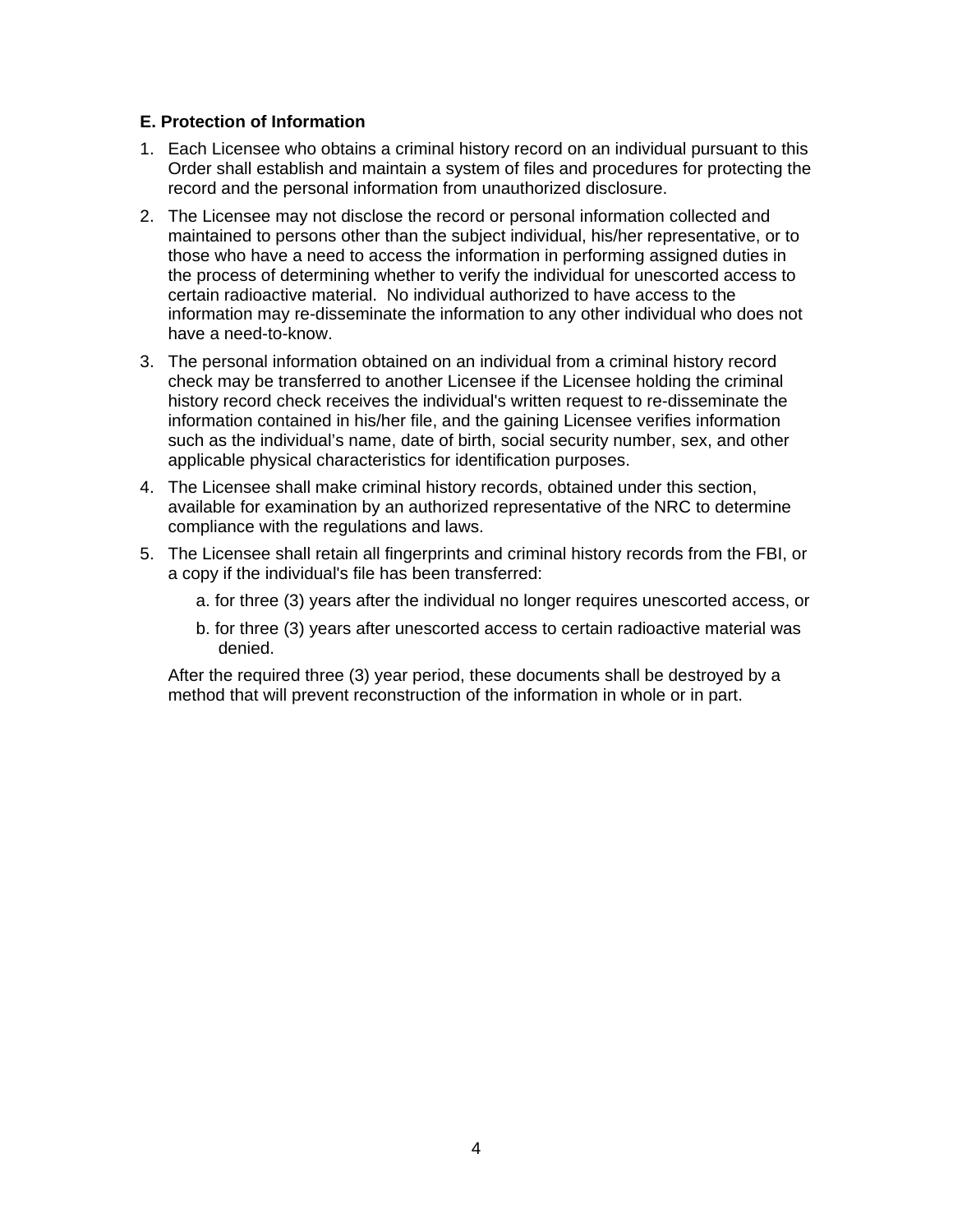# **Implementing Guidance for Service Provider Licensees that are not Manufacturers or Distributors**

# A. Initial Actions

- 1. The U.S. Nuclear Regulatory Commission (NRC) issued a Regulatory Issue Summary (RIS 2007-15) informing all NRC licensees that are non-manufacturer and distributor (non-M&D) service providers, and all Agreement State Radiation Control Program Directors and State Liaison Officers about the non-M&D Service Provider Order.
	- 2. Each non-M&D service provider licensee should review the RIS and determine if a need exists for its service representatives to have unescorted access to radioactive material in quantities of concern at client facilities.
	- 3. If the licensee determines that unescorted access is required the licensee must request, in writing, that NRC issue the Order.

# B. NRC Issues Order in Response to the Licensee's Request

- 1. After receiving the Order, the licensee selects a candidate Reviewing Official. As part of the selection, the licensee must perform a trustworthiness and reliability review per the requirements in Attachment 3 of the Order. NOTE: the Reviewing Official MUST BE an individual that requires unescorted access to radioactive material in quantities of concern as part of his/her job duties.
- 2. The licensee designates the Reviewing Official to NRC by submitting the individual's fingerprints and processing fee.
- 3. NRC processes the fingerprints through the Federal Bureau of Investigation, and reviews the results of the criminal history investigation. If the investigation does not find disqualifying information, NRC will authorize the designated individual to serve as the licensees Reviewing Official.
- 4. The Reviewing Official performs the trustworthiness and reliability reviews for other licensee service representatives that require unescorted access to radioactive material in quantities of concern. The Reviewing Official must submit the fingerprints of the service representatives to NRC and receive the criminal history investigation results. The reviews must be performed per the requirements in Attachment 3 of the Order and Enclosure 4 of the transmittal letter. Based on the information and investigation results, the Reviewing Official determines if the service representative is trustworthy and reliable and that the service representative may be granted unescorted access to radioactive materials in quantities of concern.
- 5. The Reviewing Official prepares, on company letterhead, an attestation or certification that indicates the service representative (by name) has been determined to be trustworthy and reliable in accordance with the NRC security Order for non-M&D Service Providers. The Reviewing Official signs and dates this document.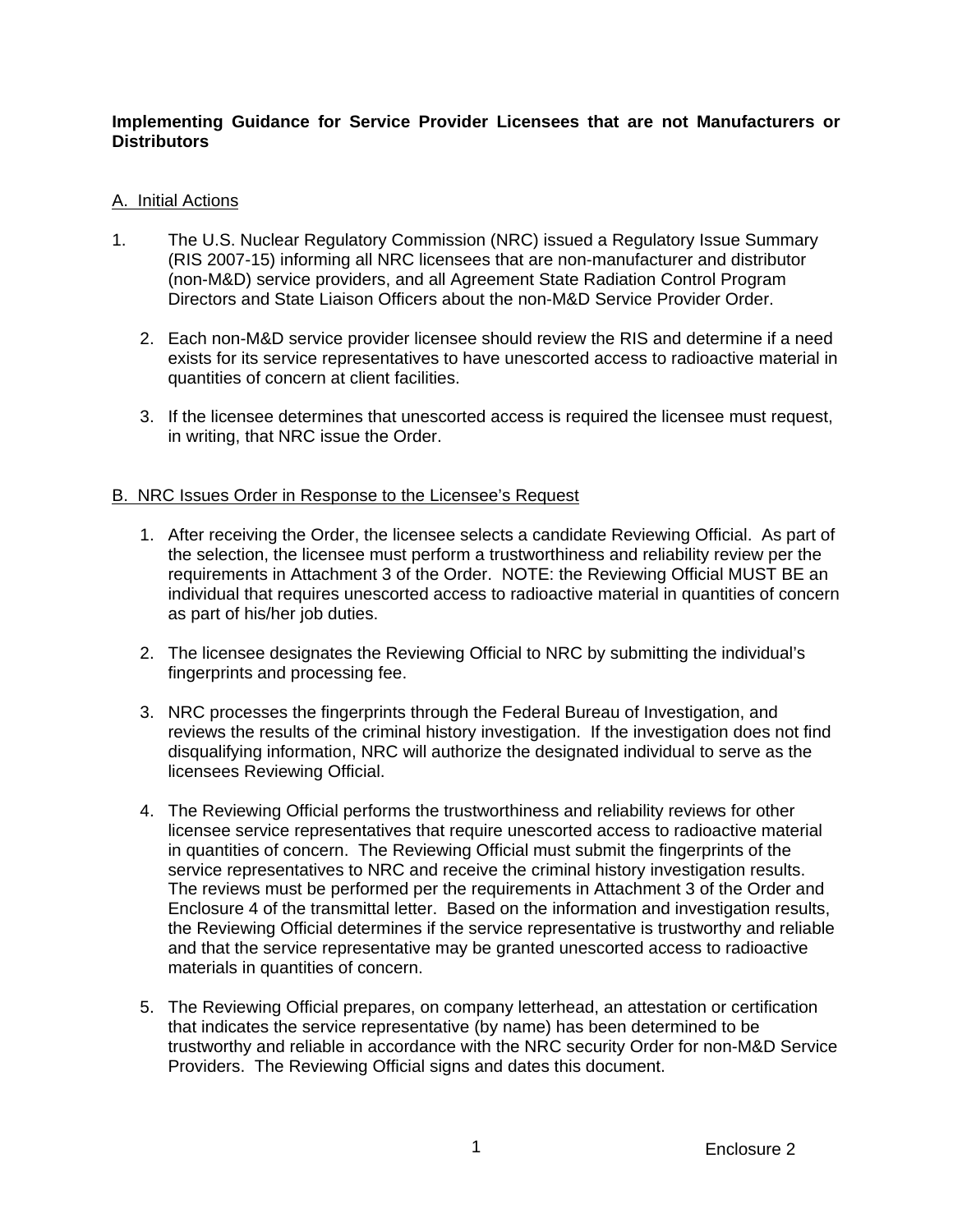6. Client licensees may accept the signed and dated document in lieu of conducting their own trustworthiness and reliability review of the named service representative.

# C. NRC Actions during Future Inspections

1. During future inspections, both the service provider licensee and the client licensee will be audited to assure compliance with the Order requirements and the implementation process.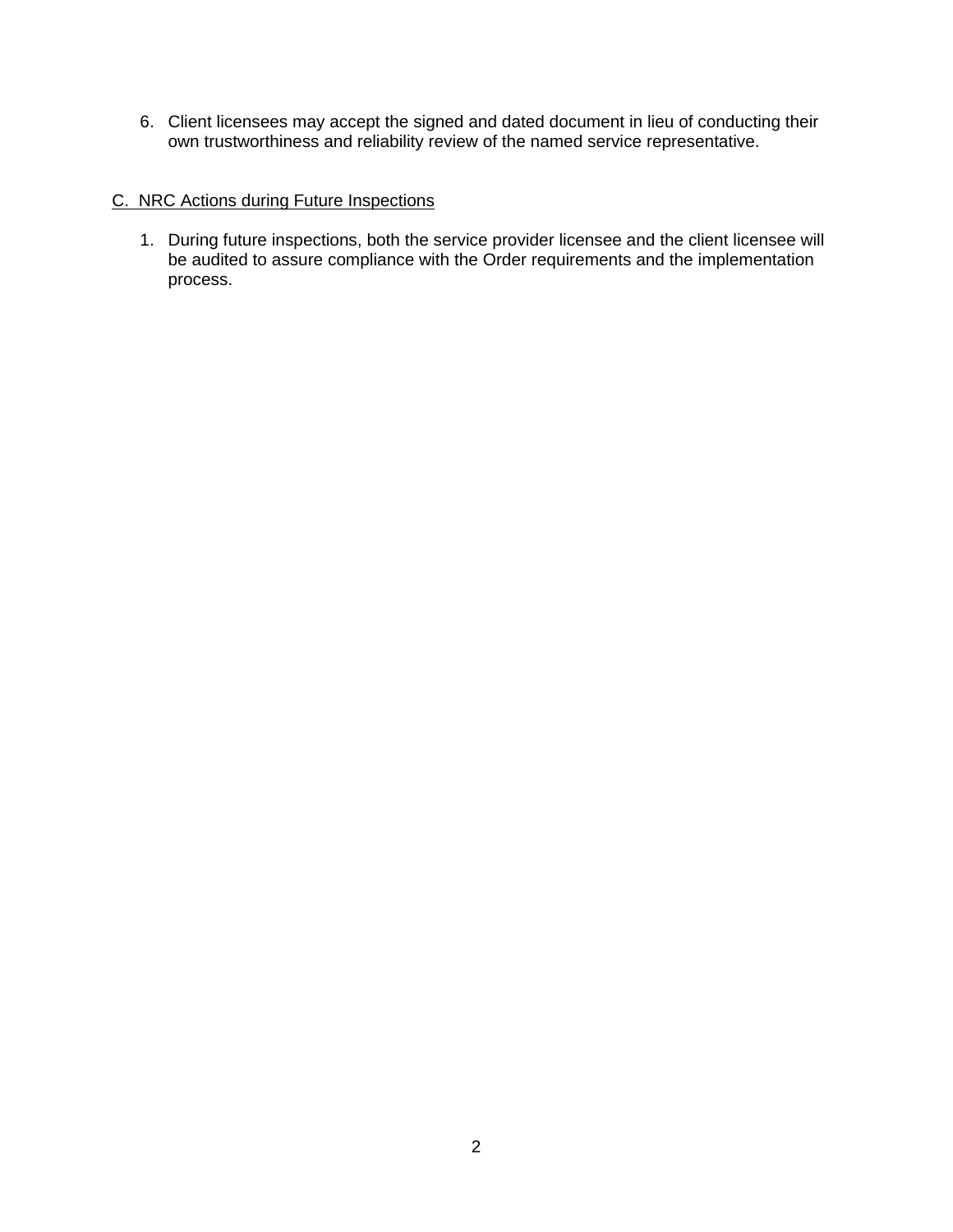**Questions and Answers with Regards to Fingerprinting and FBI Criminal History Records Checks** 

# **1. Information on how I would be required to respond to this notice when I receive it does not appear to be included with the implementing guidance? Will my response include sensitive information?**

The information on how to respond to the NRC Order requiring implementation of the fingerprinting requirements is contained in the Order itself. The NRC Orders are not considered sensitive information. Examples of previous Orders can be found by searching ADAMS or NRC's website.

Licensee responses to the Order are considered sensitive information and should be marked appropriately at the top of the page with **"Security Related Information - Withhold Under 10 CFR 2.390."** 

# **2. Does a National Agency Check (NAC) satisfy the provisions of the Order?**

If the NAC has been conducted within the past five (5) calendar years and the employee can provide documentation of favorable results to the NRC or licensee's Reviewing Official, as appropriate, then this would satisfy the provisions of the Order.

# **3. Can the Human Resources department be designated as the licensee's Reviewing Official to review criminal history records? Do they have to be fingerprinted to be able to review and approve others?**

The requirements for fingerprinting and criminal history records should be incorporated into the licensee's current program of reviewing and approving background information of its employees. The duties of a Reviewing Official can be delegated to the Human Resources department or any other appropriate department as long as the individual(s) involved in the determining of an employee's trustworthiness and reliability have been determined themselves to be trustworthy and reliable by the licensee, are permitted to have unescorted access to radioactive material in quantities of concern as part of their job duties, and have been approved by the NRC to be the licensee's Reviewing Official.

# **4. What is a Reviewing Official? Who can be a Reviewing Official?**

A Reviewing Official is an NRC-approved individual that requires unescorted access to radioactive material in quantities of concern as part of his/her job duties, and who shall make the trustworthiness and reliability determinations of other Licensee employees to determine whether the individual may have, or continue to have, unescorted access.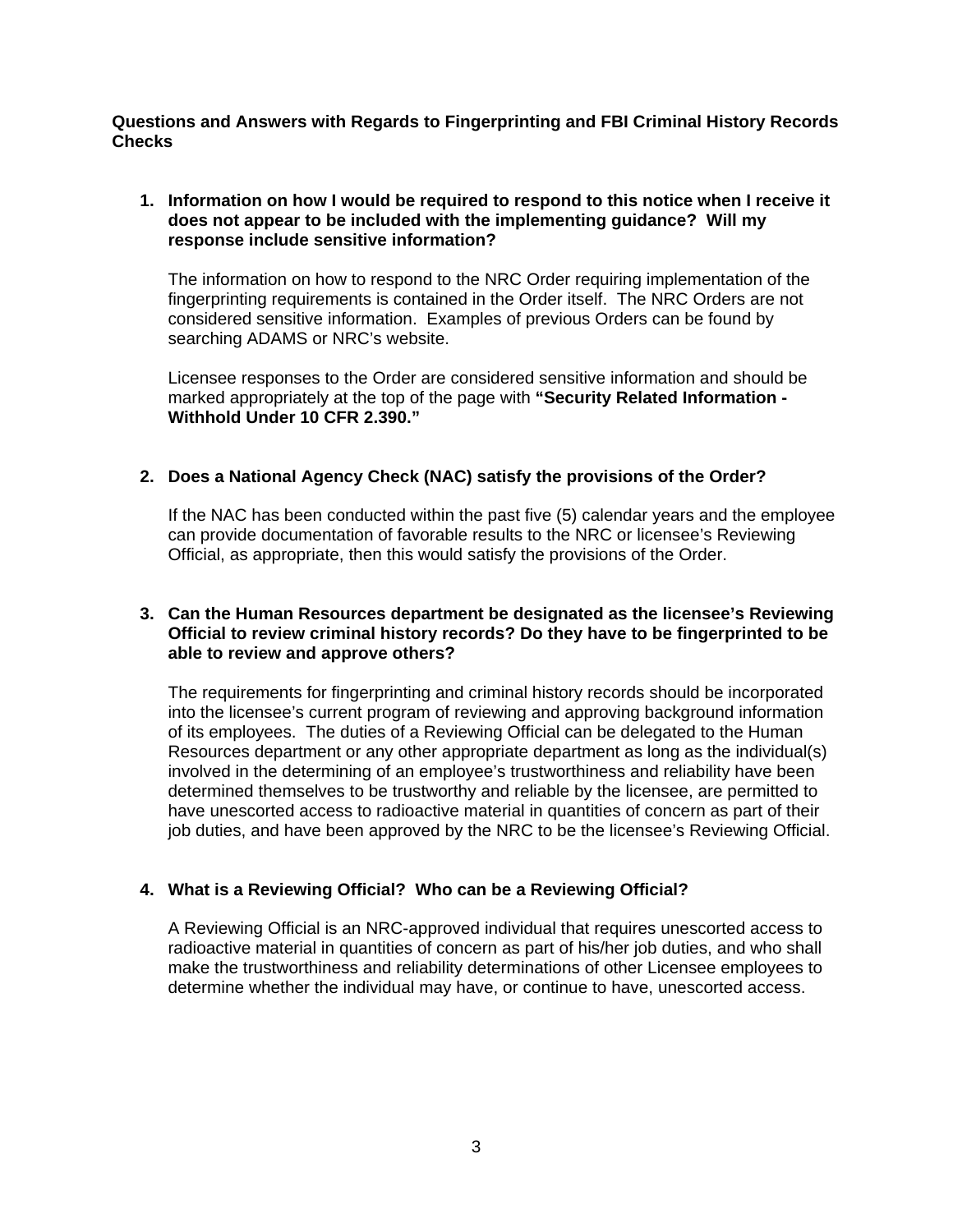# **5. I was only provided a few fingerprint cards, where can I get more?**

You can request more fingerprint cards by writing to the Office of Information Services, U.S. Nuclear Regulatory Commission, Washington, DC 20555, by calling (301) 492- 3531, or by e-mail to forms@nrc.gov.

# **6. What information do I need to include on the card?**

Incomplete fingerprint cards will not be processed and will be returned to the licensee. Licensees need to include the following information on each card:

- a. Last name, first name, middle name
- b. Signature of person being fingerprinted
- c. Residence of person being fingerprinted
- d. Date
- e. Signature of official taking the fingerprints
- f. Employer and address
- g. Reason for being fingerprinted
- h. Aliases
- i. Citizenship
- j. Social security number and any of the other corresponding numbers requested on the card if applicable
- k. Date of birth
- l. Place of birth
- m. Sex
- n. Race
- o. Height
- p. Weight
- q. Eye color
- r. Hair color

# **7. I was able to get more fingerprint cards from my local law enforcement agency, can I use those instead?**

 No, because of problems that have been experienced in the past with some of the cards.

#### **8. Who do I send my fingerprints to?**

A completed fingerprint card should be sent to:

 Director, Division of Facilities and Security U.S. NRC Two White Flint North 11545 Rockville Pike Rockville, MD 20852-2738 ATTN: Criminal History Program, Mail Stop TWB-05B32M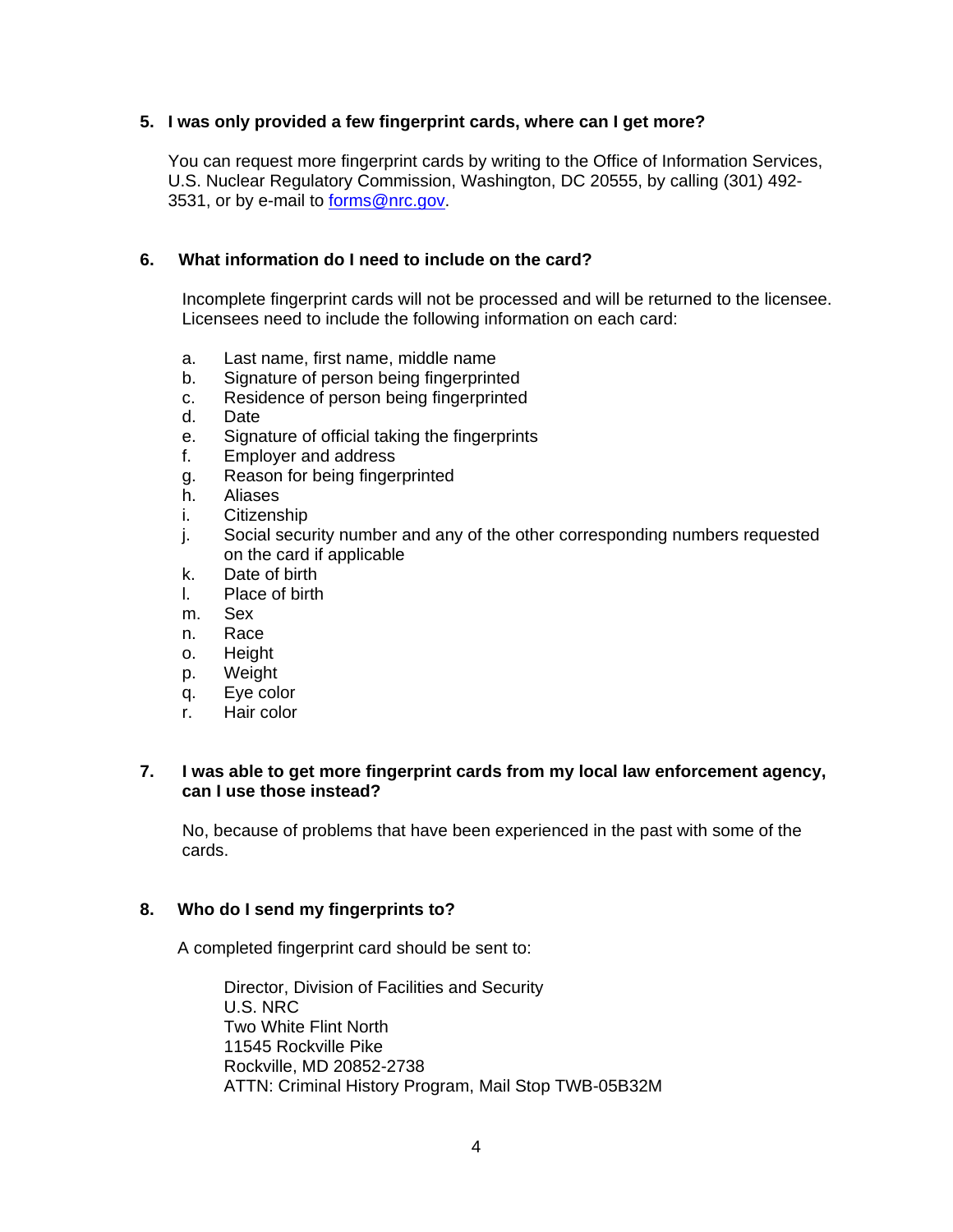# **9. Is there a fee associated with the NRC processing the fingerprints?**

 The current fee to process each fingerprint card is a \$26.00 per card. Additional fees may be charged by the entity taking the fingerprints.

#### **10. What method of payment does the NRC accept?**

NRC's preferred method of payment is electronic payment through http://www.pay.gov. Please refer to the instructions (in Enclosure 3) included with the transmittal letter of the Order for details on how to pay electronically. NRC also accepts checks, cashier checks or money orders made out to the U.S. Nuclear Regulatory Commission along with the submission of fingerprint cards. Fingerprint cards along with checks, cashier checks or money orders should be sent to:

Director, Division of Facilities and Security U.S. NRC Two White Flint North 11545 Rockville Pike Rockville, MD 20852-2738 Attn: Criminal History Program, Mail Stop TWB-05B32M

#### **11. When are licensees required to submit fingerprints to the NRC?**

 Licensees are required to fingerprint and review the criminal history results for all individuals who currently have, or will require, unescorted access to radioactive materials quantities of concern to the NRC within 90 days after the Order is issued.

# **12. Will guidance be provided on how to determine trustworthiness and reliability based on FBI identification and criminal history records checks?**

 Guidance is included with the Order documents; however, it will ultimately be the decision of the licensee's Reviewing Official to determine whether an individual should be granted unescorted access to the radioactive material, based on the results of the criminal records history check, and the other trustworthiness and reliability requirements of the Order.

# **13. My fingerprints have been returned several times as unclassifiable, can I get an extension to submit my fingerprints?**

 On a rare case that a licensee needs additional time to implement the fingerprinting requirements beyond the implementation time, the NRC will consider granting extensions only on a case by case basis. Licensees must take the appropriate actions to minimize any potential impacts in delays from receiving the criminal history results from the NRC. In a rare case that an extension is needed, the request must be datestamped before the deadline to implement the requirements and must include the licensee's justification as to why additional time is needed beyond the implementation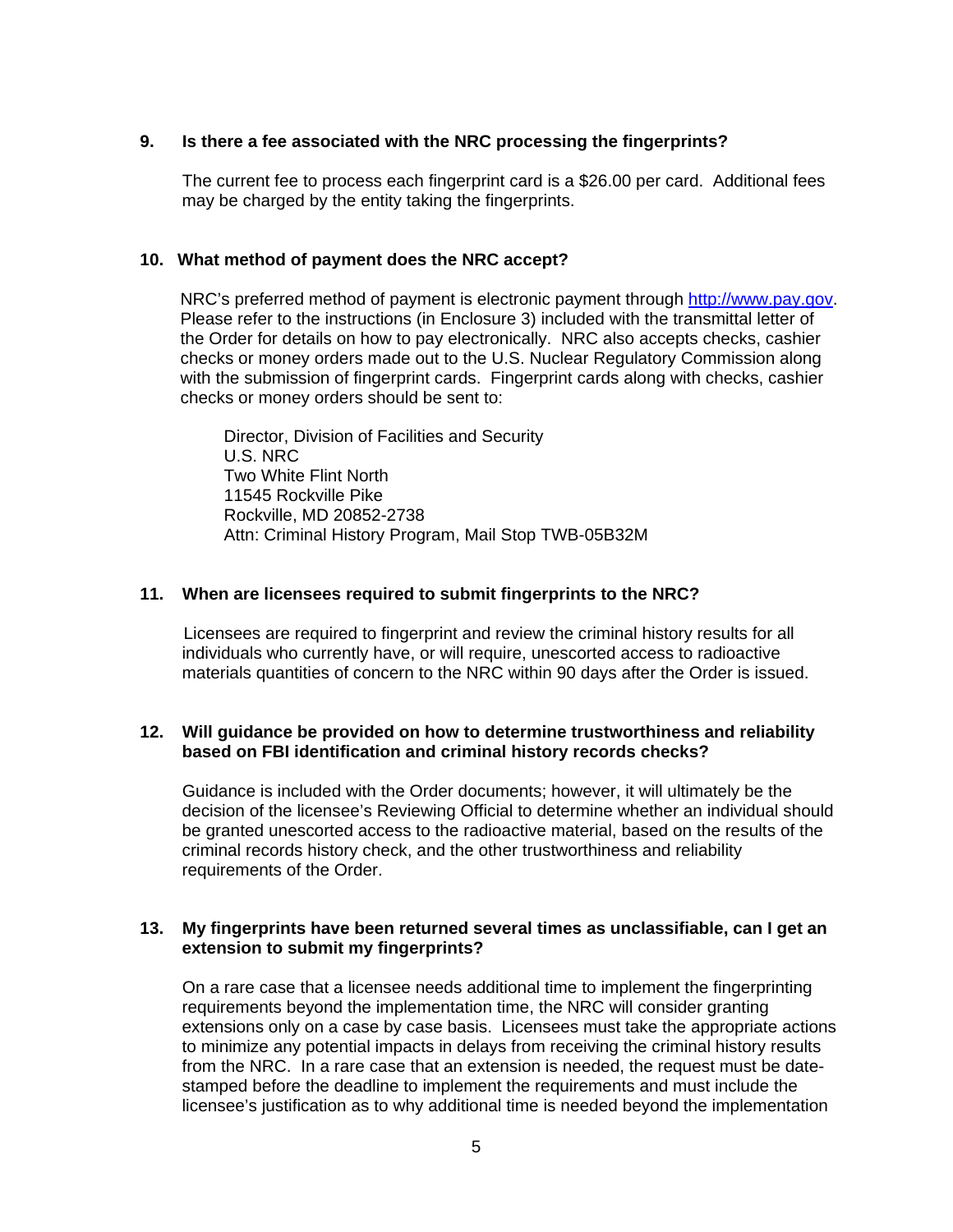period and the appropriate compensatory actions that will be implemented until the fingerprints are processed.

#### **14. What does unescorted access to the material mean?**

 Unescorted access to the material means that an individual can exert some physical control over the material or device while they are alone.

### **15. If I decide that based on a federal criminal records history check one of my employees previously granted unescorted access should not have unescorted access to radioactive material what actions can I take?**

The licensee is ultimately responsible to determine the best course of action.

# **16. Does the denial of unescorted access create legal liability for the licensee?**

 The NRC acknowledges that employer liability potentially exists through the process for determining trustworthiness and reliability, just as employer liability potentially exists throughout the hiring process. A finding that results in denying someone employment may be actionable on the part of the employee/employee candidate, and this is no different.

### **17. How far back do the criminal history record checks go? Can the NRC provide guidance on what types of information could be considered when granting unescorted access?**

 The criminal history records check provides information on all arrests since the individual's eighteenth birthday. Guidance on criminal offenses that could be considered is included in Enclosure 4 of the transmittal letter. However, the list of offenses is not inclusive. There may be additional offenses not listed in the guidance that the licensee wants to consider as part of unescorted access approval process. It is the licensee's ultimate business decision as to what criteria it uses for the bases of the trustworthiness and reliability determination.

# **18. Is there a process to request an exemption from fingerprinting? Do employees that have been fingerprinted in the past need to be fingerprinted again?**

 Fingerprints for unescorted access need not be taken if an employed individual (e.g., a Licensee employee, contractor, manufacturer, or supplier) is relieved from the fingerprinting requirement by 10 CFR § 73.61, or any person who has been favorablydecided by a U.S. Government program involving fingerprinting and an FBI identification and criminal history records check (e.g., National Agency Check, Transportation Worker Identification Credentials in accordance with 49 CFR Part 1572, Bureau of Alcohol Tobacco Firearms and Explosives background checks and clearances in accordance with 27 CFR Part 555, Health and Human Services security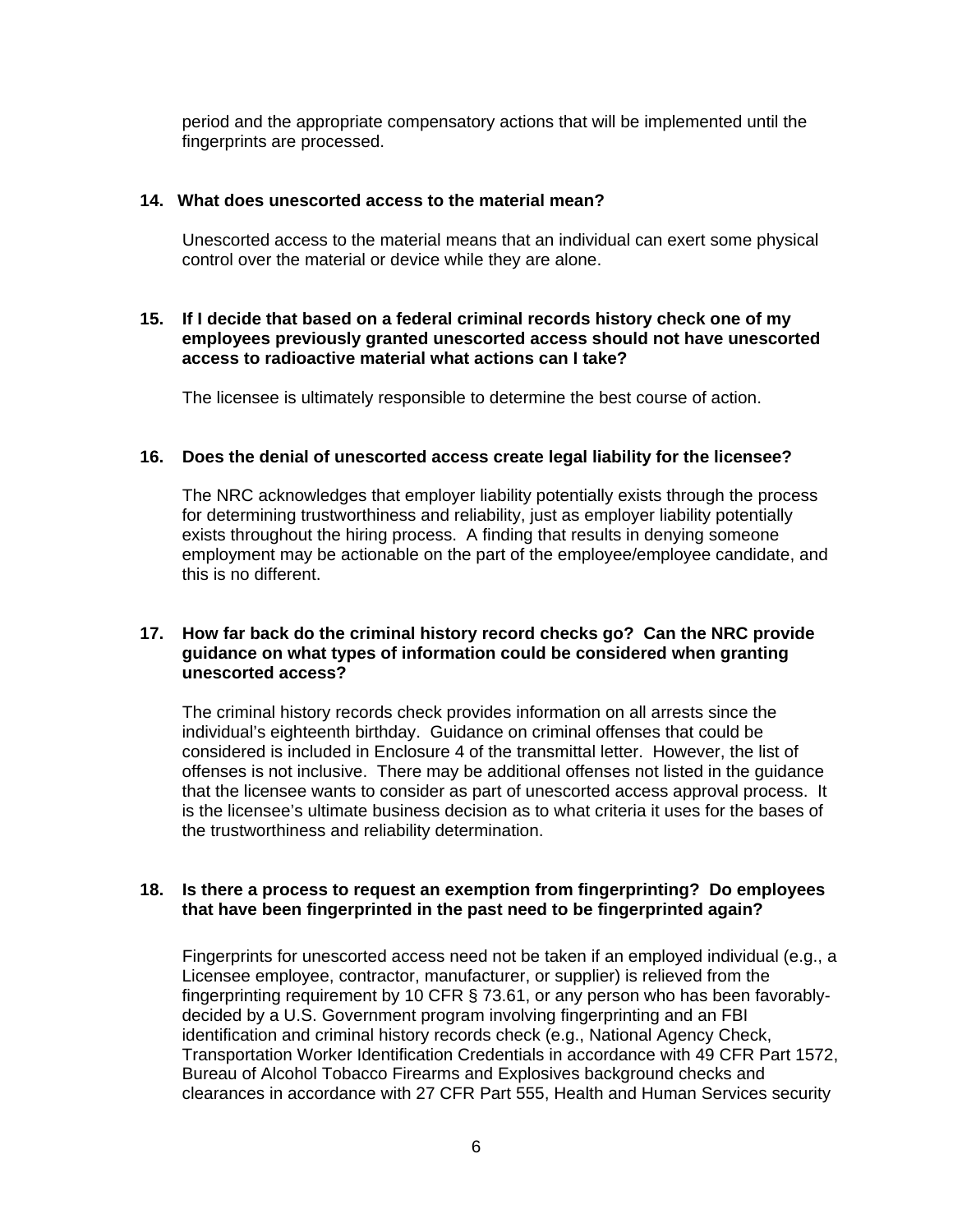risk assessments for possession and use of select agents and toxins in accordance with 42 CFR Part 73, Hazardous Material security threat assessment for hazardous material endorsement to commercial drivers license in accordance with 49 CFR Part 1572, Customs and Border Patrol's Free and Secure Trade Program<sup>1</sup> within the last five (5) years, or any person who has an active federal security clearance (provided in the latter two cases that they make available the appropriate documentation<sup>2</sup>). Written confirmation from the Agency/employer which granted the federal security clearance or reviewed the FBI criminal history records results based upon a fingerprint identification check must be provided. The Licensee must retain this documentation for a period of three (3) years from the date the individual no longer requires unescorted access to certain radioactive material associated with the Licensee's activities.

### **19. Is fingerprinting meant to replace the trustworthiness and reliability determination?**

 No, fingerprinting is only one component of the trustworthiness and reliability determination. A trustworthiness and reliability determination should be based, at a minimum, by verifying employment history, education, personal references and a federal criminal history check. All four of these components need to be considered when making a trustworthiness and reliability determination.

#### **20. How will compliance with the fingerprinting component be verified?**

Compliance will be verified at the time the licensee's trustworthiness and reliability program is inspected by the NRC.

# **21. Is there financial aid or funding available to assist in the implementation of the fingerprinting requirements? Will the licensees be compensated in any way?**

 The NRC will not provide financial aid and there is no funding available to assist in the implementation of the fingerprinting requirements.

# **22. Will there be a reevaluation period?**

-

At the moment there is no reevaluation period. The reevaluation of criminal history records will be addressed during the NRC's rulemaking process.

 $1$  The FAST program is a cooperative effort between the Bureau of Customs and Border Patrol and the governments of Canada and Mexico to coordinate processes for the clearance of commercial shipments at the U.S. - Canada and U.S. - Mexico borders. Participants in the FAST program, which requires successful completion of a background records check, may receive expedited entrance privileges at the northern and southern borders.

 $2$  This documentation must allow the Reviewing Official to verify that the individual has fulfilled the unescorted access requirements of Section 149 of the AEA by submitting to fingerprinting and an FBI identification and criminal history records check.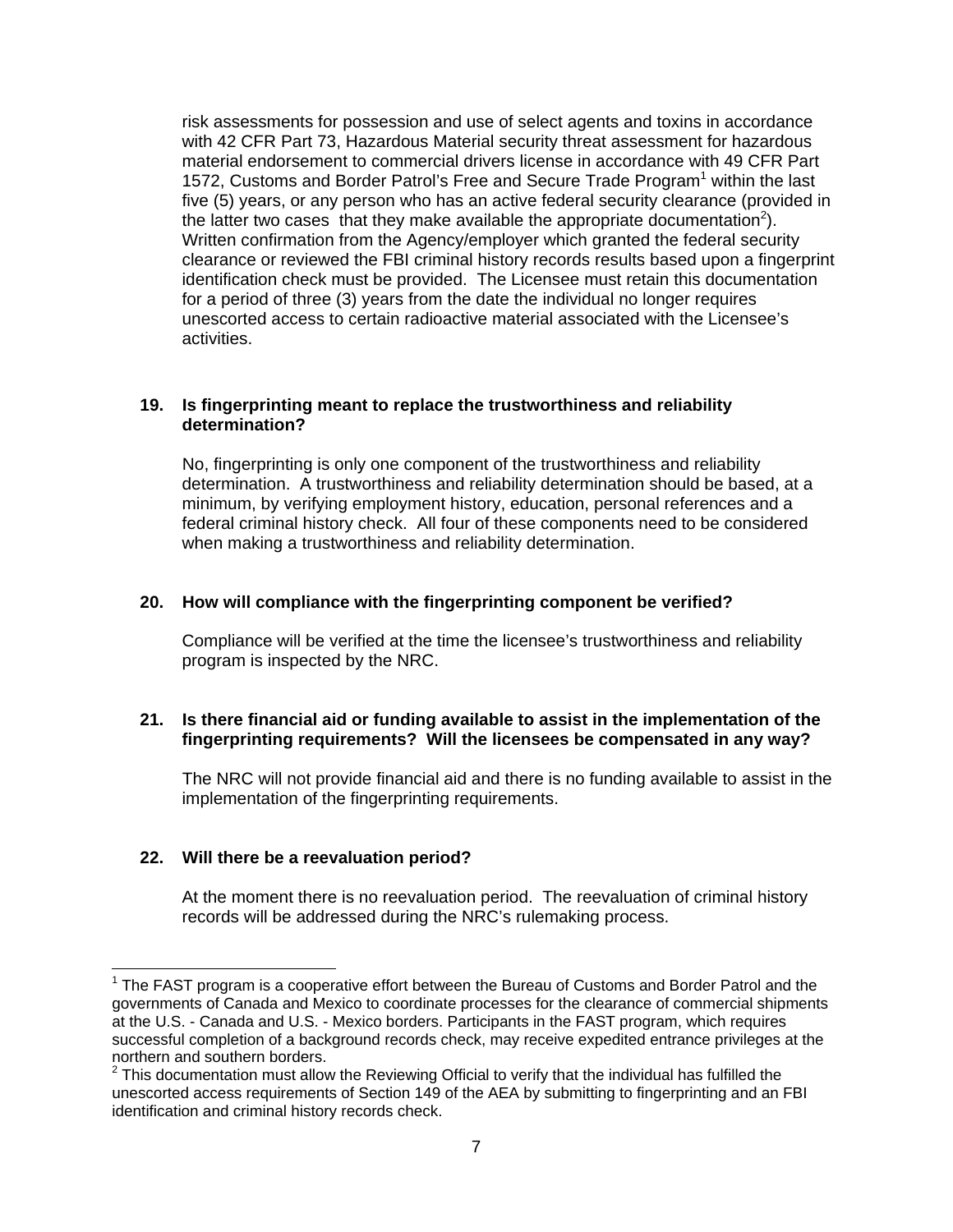#### **23. The Order requires that the licensee shall provide under oath or affirmation a certification that the Reviewing Official is deemed trustworthy and reliable. What does it mean to submit documents to the NRC "under oath or affirmation"?**

The requirement to submit documents to the NRC under oath or affirmation may be satisfied by using a notary public to authenticate oaths or affirmations and to certify that the information provided is correct and true. An alternate method for complying with the oath or affirmation requirement is presented in the United States Code, Title 28, Section 1746 (28 USC 1746). This method allows use of the following unsworn declaration to satisfy the oath or affirmation requirement:

I declare [or certify, verify, state] under penalty of perjury that the foregoing is true and correct.

Executed on [date] [Signature]

When applying this declaration, it must be used verbatim. Licensing documents accompanied by this unsworn declaration satisfy the requirement that such documents be submitted under oath or affirmation.

# **24. Can additional employees (e.g., new hires or existing employees changing positions within the company who did NOT have unescorted access prior to the date of the Order) be granted unescorted access to radioactive materials quantities of concern prior to the establishment of a fingerprinting program and certification that the Reviewing Official is deemed trustworthy and reliable?**

No. Prior to being granted unescorted access to material, all additional employees the licensee identifies after the date of the Order as requiring unescorted access, must be determined to be trustworthy and reliable based upon the requirements of the Order and the review of their FBI identification and criminal history records. The Order also requires that within 180 days of the date of the Order that licensees establish a fingerprinting program and within 90 days of the date of the Order provide under oath or affirmation a certification that the Reviewing Official is deemed trustworthy and reliable by the licensee.

Only after the Reviewing Official has been certified to be trustworthy and reliable by the licensee and approved by the NRC, can the Reviewing Official make trustworthiness and reliability determinations for any employee who requires unescorted access after the date of the Order. For administrative purposes, each submittal of fingerprints to the NRC should be accompanied by the name and address of the Reviewing Official to whom the criminal history records should be returned.

# **25. Who can perform the task of fingerprinting for my employees?**

Licensees must have their fingerprints taken by an authorized official, such as a representative from a local law enforcement agency. However, an authorized official, for the purposes of taking fingerprints, could be available through private entities, contractors, or an established on-site fingerprinting program. If a licensee has fingerprints taken at a facility other than that of a recognized Federal, State, or local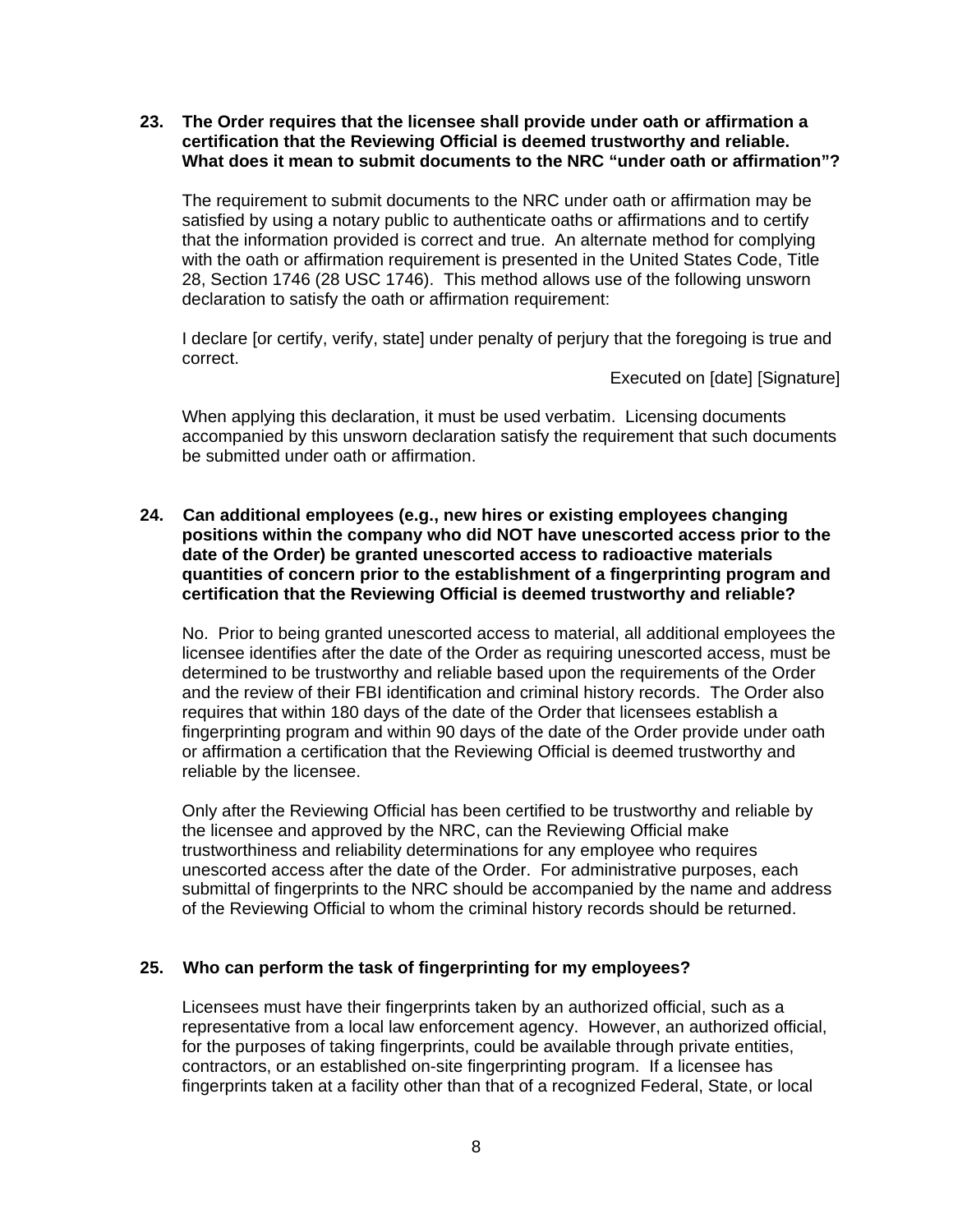law enforcement agency, the licensee should ensure that the prints are taken legibly and match the identity of the individual named on the fingerprint card.

In these cases, the individual taking fingerprints should at a minimum:

1) Be trained to take fingerprints *(Training to take fingerprints is offered through the FBI, or may be available from local law enforcement agencies and some professional associations.)*;

2) Verify the identity of the individual being fingerprinted by checking a governmentissued picture identification *(e.g. a passport or driver's license)* and that the name on the card matches the government issued identification.

3) Sign the block on the fingerprint card labeled "SIGNATURE OF OFFICIAL TAKING THE FINGERPRINTS."

The licensee must ensure that complete and accurate information is provided in accordance with 10 CFR 30.9. available at:

http://www.nrc.gov/reading-rm/doc-collections/cfr/part030/part030-0009.html

#### **26. How is the initial trustworthiness and reliability (T&R) determination and certification made (based on fingerprints and a criminal history record check) if the individual to be designated as the Reviewing Official is also the license custodian, initiator, or applicant, and has unescorted access?**

In most cases, there will be no one within an organization or company, above the custodian or initiator of a license ("licensee"), previously determined trustworthy and reliable for purposes of evaluating background check and criminal history information and making the initial determination as to whether a designated Reviewing Official is trustworthy and reliable.

Within the licensing process, there are a series of screening criteria used by the reviewer to assess information regarding the applicant. The purpose of the screening criteria is to provide reasonable assurance that radioactive material will be used as intended. The fact that a regulatory authority, using established processes, has authorized the individual applicant to provide services to devices containing radioactive material quantities of concern provides the basis for allowing the applicant to appoint Reviewing Officials.

Where the licensee or applicant requires unescorted access and intends to designate himself or herself as the Reviewing Official, the licensee or applicant should submit fingerprints to the NRC for approval. Once approved by the NRC, the licensee or applicant can then make T&R determinations for other employees who require unescorted access subject to the fingerprinting requirements.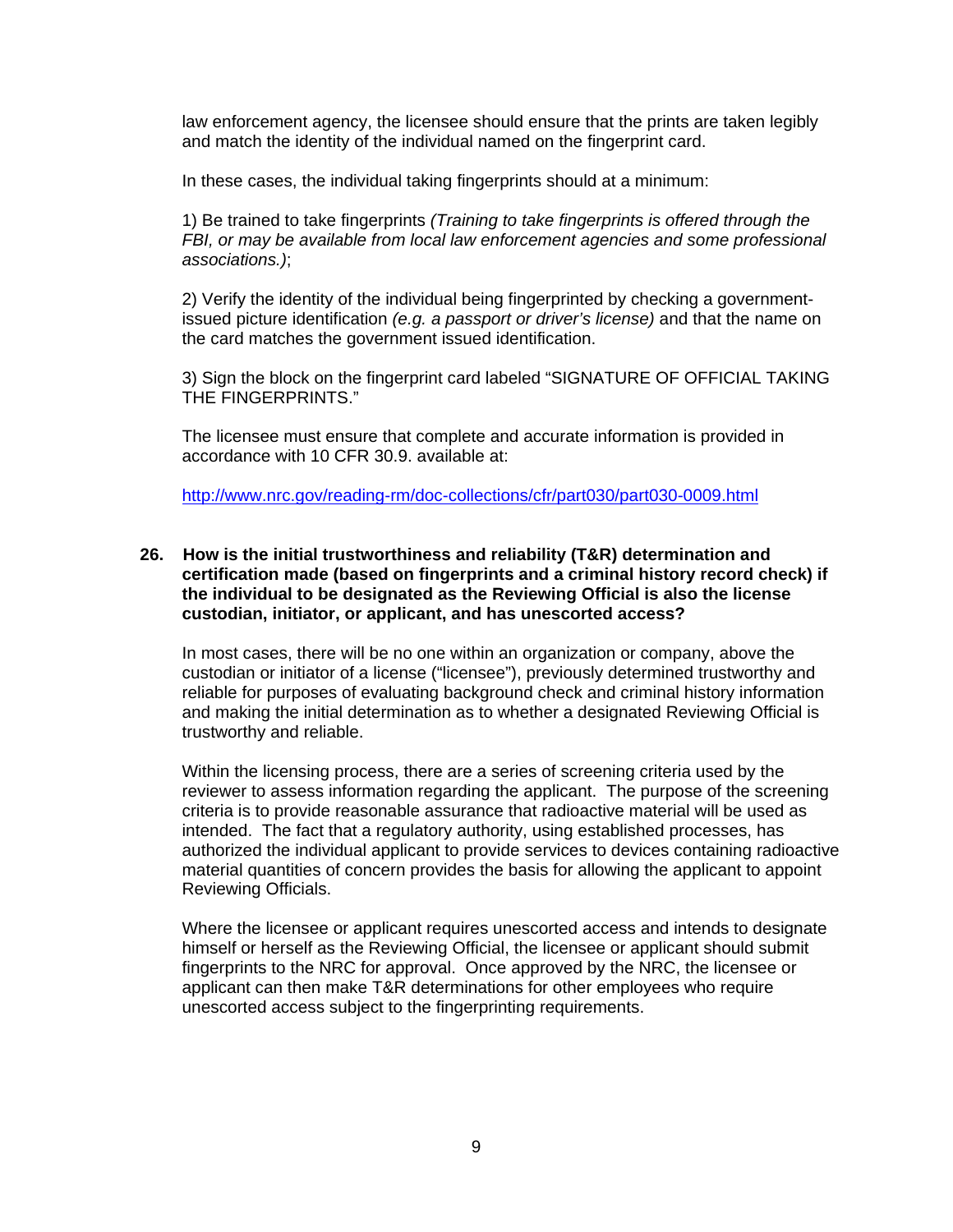**27. When completing the fingerprint cards, NRC Licensees should use their NRC docket number in the field "YOUR NO. OCA." Since Agreement State Licensees do not have NRC docket numbers, what should they use to complete the field?** 

Agreement State Licensees should use their two letter State abbreviation followed by a dash and the Licensee's license number (e.g. CA-123456).

### **28. When making a payment to the NRC through Pay.gov for processing of fingerprints, Pay.gov requires a TCN. What is a TCN and what information should go in this field?**

TCN stands for "Transaction Control Number" and it identifies payment for the processing of fingerprints for any given individual. The TCN is a tool for Licensees to track their submissions and may include any number of identifying information that would be useful for that purpose. For instance, Licensees can include the names of one or more individuals for whom payment is being made, Licensee's name and/or date of submittal.

# **29. Can I submit my fingerprints electronically to the NRC?**

Yes. Some Licensees may choose to make arrangement with the NRC to submit fingerprints electronically to the NRC. However, for many Licensees this option may be prohibitive, due to the cost associated with the purchase of electronic fingerprinting equipment. To establish an electronic fingerprinting program with the NRC, please contact NRC's Facility Security Branch at 301-492-3531. Please note that electronic submission of fingerprints to the NRC must come directly from the Licensee.

# **30. What happens to the fingerprint cards after the NRC receives it from the Licensee?**

The NRC scans the fingerprint cards to transmit to the FBI electronically. The cards are retained and secured for approximately a month after which time they are destroyed in accordance with federal guidelines.

# **31. How should large companies that are licensed in multiple jurisdictions respond to the fingerprinting requirements?**

The fingerprinting requirements are imposed based on the license, not the company. If a company holds multiple licenses subject to the fingerprinting requirements, it must respond for each license. For example, if a company holds two NRC licenses, it must respond for both licenses. If convenient, the company may submit a combined response covering both licenses, but the response must address each of the licenses (i.e., "Joe Smith, RSO for both of our licenses, will serve as the Reviewing Official for both licenses XX-XXXXX-01 and XX-XXXXX-02.").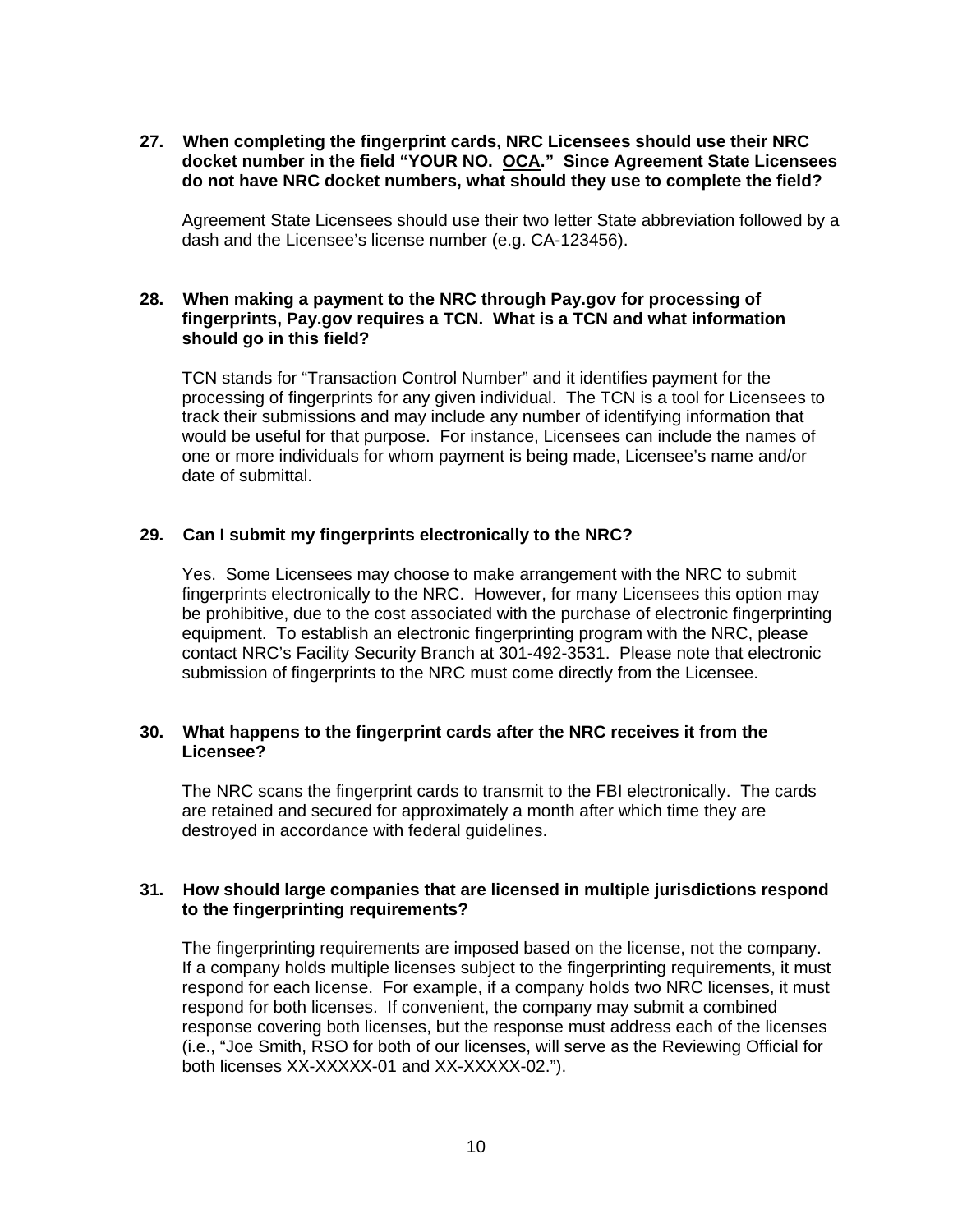**32. The implementation deadline has passed and I have not completed the trustworthiness and reliability adjudication process for certain individuals because I have not received classifiable fingerprint/FBI criminal history check results. Should I submit a request for relief from the implementation deadline?** 

A request for relief from the implementation deadline is not necessary if the initial fingerprint submissions for individuals requiring unescorted access to radioactive materials in quantities of concern were submitted to the Nuclear Regulatory Commission (NRC) by the implementation deadline. For these individuals, the trustworthiness and reliability adjudication process should be completed within a maximum of 35 days from the date of receipt of classifiable fingerprints and criminal history reports.

#### **33. What are the next steps in the process if the FBI rejects a Form FD-258 (fingerprint card) because the fingerprints are not classifiable? What options are available to licensees if an individual's fingerprints cannot be classified based on conditions other than poor quality after multiple attempts?**

The overwhelming majority of fingerprint cards are returned as classifiable (i.e., can be read by the FBI and used to identify the individual). If the initial fingerprint submission is returned by the FBI because the fingerprint impressions cannot be classified, the fingerprints may be retaken and resubmitted (i.e., new Form-258 or electronic submission) for a second attempt. The licensee will not be charged for the resubmission if the licensee provides a copy of the FBI response indicating the fingerprints could not be classified or the FBI Transaction Control Number (TCN).

If the FBI is unable to classify the second submission of fingerprints, the licensee can submit additional fingerprint impressions for the individual, as follows:

- 1. The third fingerprint card submission will require payment of an additional \$36 processing fee.
- 2. If the third submission is also returned as unclassifiable, the licensee may submit a fourth set of fingerprints. An additional fee is not required because the fee for the third submission includes one resubmission. As with the second submission, the FBI response or TCN should be included, or the submission may be treated as a new request and an additional fee may be charged.

Please note that a licensee can opt to take and submit the third and fourth sets of fingerprints together to avoid a potential delay in the response. If the third set is returned as unclassifiable, NRC will automatically resubmit the fourth set.

3. If the fourth submission is returned as unclassifiable, the licensee should submit six (6) additional fingerprint cards for the individual. All six cards will be forwarded to the FBI, who will take what they believe to be the best quality prints from each card to make a complete set of fingerprints. An additional \$36 processing fee is required and covers the processing of all six fingerprint cards, but does not include an additional resubmission.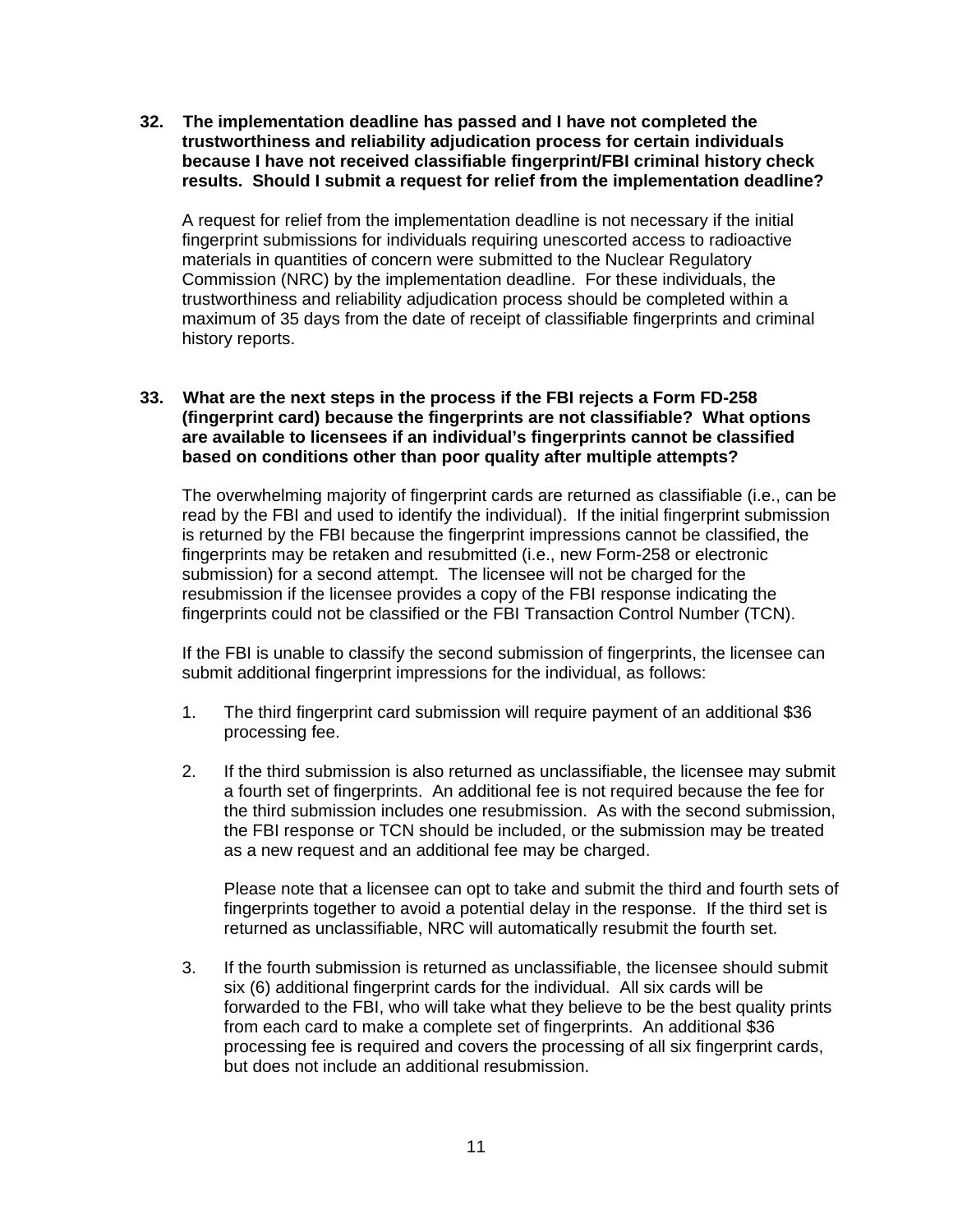- 4. If the FBI is unable to obtain classifiable fingerprints from the six cards, **based on conditions other than poor quality** (e.g., medical conditions or physical anomalies that prevent the taking of readable prints), then the NRC will automatically request a check based on a name search for the individual, and will forward the results to the licensee.
- 5. No further submissions will be required, and the licensee can consider the results of the name search-FBI identification and criminal history records check as a component in determining trustworthiness and reliability in accordance with the Order.

The NRC will consider licensee requests for deviation from the above process for good cause (e.g., a demonstrated history of difficulty providing classifiable fingerprints during other fingerprinting programs or a documented medical condition or physical anomaly that can prevent the taking of readable prints). Licensees may submit a request for consideration of alternatives, and provide the basis for the need for an alternative process to NRC's Facilities Security Branch in the Division of Facilities and Security (requests may be made by phone at 301-492-3531, mailed to the mailing address in Enclosure 3 to the Order, by FAX to the attention of Doreen Turner at 301- 492-3448 with a cover sheet attached, or e-mailed to Doreen.turner@nrc.gov). Please note that requests for an alternative to the above process will not affect a licensee's responsibility to fingerprint individuals for unescorted access or to comply with the trustworthiness and reliability requirements of the Order.

Licensees should be aware that Steps 3 and 4 do not occur often, and should take notice that Step 4 may only occur in instances where the FBI has determined that the fingerprints can not be classified based on conditions other than poor quality. Failure to provide quality fingerprint impressions may result in the individual not able to be considered for unescorted access.

Fingerprints may be unclassifiable for a number of reasons, including:

- 1. Incomplete impressions (fingers not completely rolled from one side of the nail to the other).
- 2. Left and right hands reversed on the fingerprint card.
- 3. The same hand or finger printed twice on the card.
- 4. Fingerprints are not clear and distinct (smudged, uneven, too dark or light, etc.).
- 5. Fingers on the card are missing or partially missing without an explanation.

To avoid rejection of fingerprints by the FBI as "unclassifiable," the person taking the prints should ensure they are of good quality and do not include any of these deficiencies, and follow the instructions on the back of the fingerprint card. Also, fingerprint cards with incomplete or missing information will be returned to the licensee to provide complete information, resulting in a delay in processing.

The FBI has provided guidance on the taking of fingerprints for submission to the FBI at http://www.fbi.gov/hq/cjisd/takingfps.html. This guidance also discusses special situations, such as fingerprinting an individual with abnormalities of the fingers, thumbs or hands, and the appropriate way to identify such situations on the fingerprint card. A checklist to verify that the fingerprint impressions meet the FBI's requirements is also included.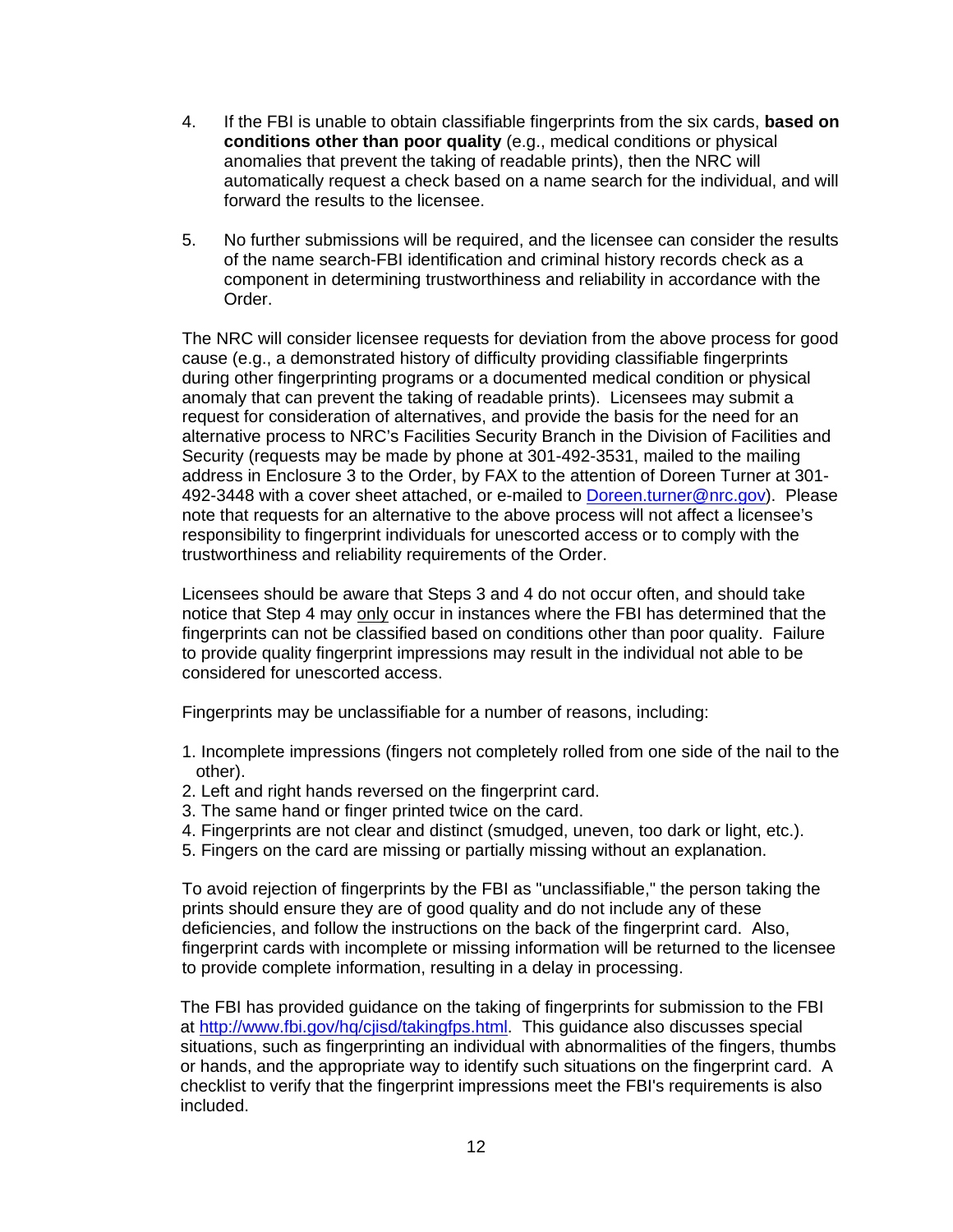# **34. Will guidance be provided on what determines trustworthiness and reliability?**

 No, however, IC1(b) provides the minimum basis upon which a determination may be made. Alternative sources may be used depending on the information available to the licensee. It is the licensee's responsibility to make a trustworthiness and reliability determination for an employee granted unescorted access. This is a licensee's business decision as to what criteria it uses for the bases of the trustworthiness and reliability determination.

The trustworthy and reliability determination is designed to identify past actions to help verify one's character and reputation which provide reasonable assurance of an individual's future reliability.

The following are some indicators that licensees may want to consider for what may be a trustworthiness and reliability concern:

- 1. Impaired performance attributable to psychological or other disorders.
- 2. Conduct that warrants referral for criminal investigation or results in arrest or conviction.
- 3. Indication of deceitful or delinquent behavior.
- 4. Attempted or threatened destruction of property or life.
- 5. Suicidal tendencies or attempted suicide.
- 6. Illegal drug use or the abuse of legal drugs.
- 7. Alcohol abuse disorders
- 8. Recurring financial irresponsibility.
- 9. Irresponsibility performing assigned duties.
- 10. Inability to deal with stress, or having the appearance of being under unusual stress.
- 11. Failure to comply with work directives.
- 12. Hostility or aggression toward fellow workers or authority.
- 13. Uncontrolled anger, violation of safety or security procedures, or repeated absenteeism.
- 14. Significant behavioral changes, moodiness or depression.

These indicators are not meant to be all inclusive or intended to be disqualifying factors. Licensees can also consider extenuating or mitigating factors in their determinations.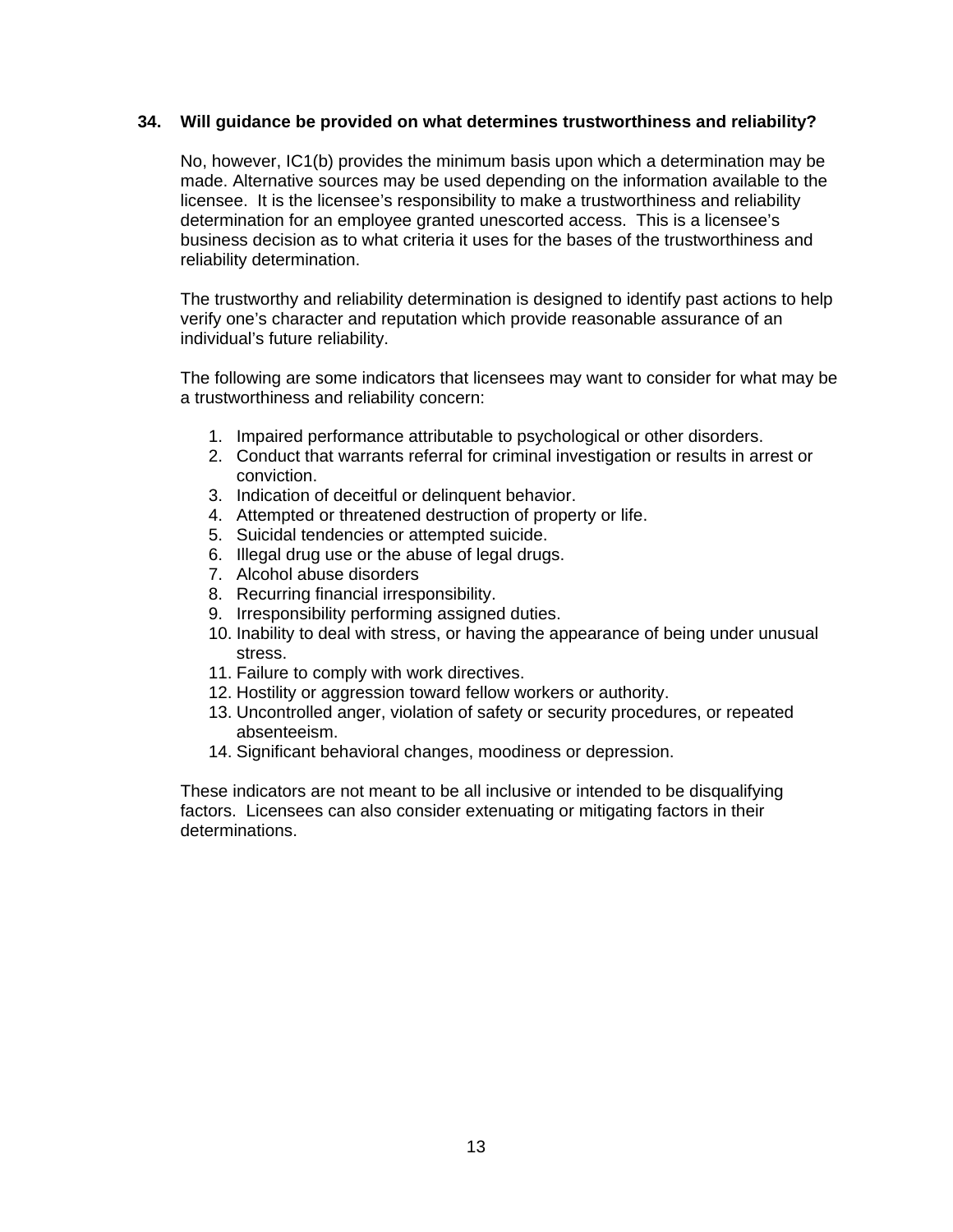# **Procedures for Processing Fingerprint Checks**

For the purpose of complying with this Order, Licensees should:

1. Submit one completed, legible standard fingerprint card (Form FD-258, ORIMDNRCOOOZ) for each individual seeking unescorted access to certain radioactive material to the Director, Division of Facilities and Security.

# 2. **Include a cover letter with the name and address of the NRC-approved Reviewing Official to whom the criminal history records should be returned.**

- 3. Mail applications to the following address (overnight mail is preferred): Director, Division of Facilities and Security U.S. Nuclear Regulatory Commission 11545 Rockville Pike Rockville, MD 20852-2738 Attn: Criminal History Program, Mail Stop TWB-05B32M
- 4. Fingerprints for unescorted access need not be taken if an employed individual (e.g., a Licensee employee, contractor, manufacturer, or supplier) is relieved from the fingerprinting requirement by 10 CFR § 73.61, or any person who has been favorably-decided by a U.S. Government program involving fingerprinting and an FBI identification and criminal history records check (e.g. National Agency Check, Transportation Worker Identification Credentials in accordance with 49 CFR Part 1572, Bureau of Alcohol Tobacco Firearms and Explosives background checks and clearances in accordance with 27 CFR Part 555, Health and Human Services security risk assessments for possession and use of select agents and toxins in accordance with 42 CFR Part 73, Hazardous Material security threat assessment for hazardous material endorsement to commercial drivers license in accordance with 49 CFR Part 1572, Customs and Border Patrol's Free and Secure Trade Program<sup>1</sup>) within the last five (5) years, or any person who has an active federal security clearance (provided in the latter two cases that they make available the appropriate documentation<sup>2</sup>). Written confirmation from the Agency/employer which granted the federal security clearance or reviewed the FBI criminal history records results based upon a fingerprint identification check must be provided. The Licensee must retain this documentation for a period of three (3) years from the date the individual no longer requires unescorted access to certain radioactive material associated with the Licensee's activities.

Additional copies of Form FD-258 may be obtained by writing the Office of Information Services, U.S. Nuclear Regulatory Commission, Washington, DC 20555-0001, by calling (301) 492-3531, or by e-mail to **forms@nrc.gov**. The Licensee should establish

 $\overline{\phantom{a}}$ 

 $1$  The FAST program is a cooperative effort between the Bureau of Customs and Border Patrol and the governments of Canada and Mexico to coordinate processes for the clearance of commercial shipments at the U.S. - Canada and U.S. - Mexico borders. Participants in the FAST program, which requires successful completion of a background records check, may receive expedited entrance privileges at the northern and southern borders.

 $2$  This documentation must allow the Reviewing Official to verify that the individual has fulfilled the unescorted access requirements of Section 149 of the AEA by submitting to fingerprinting and an FBI identification and criminal history records check.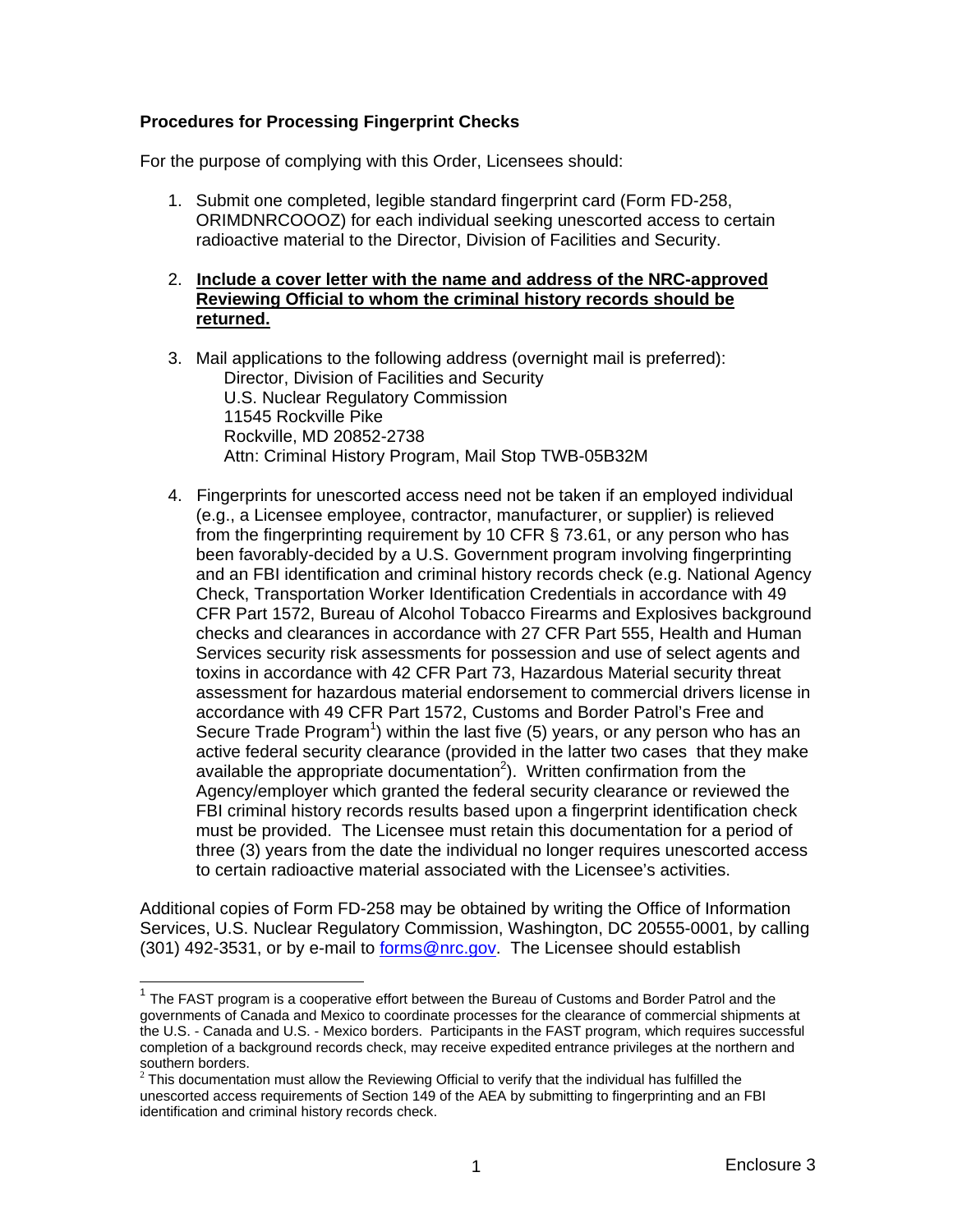procedures to ensure that the quality of the fingerprints taken results in minimizing the rejection rate of fingerprint cards due to illegible or incomplete cards.

Licensees must have their fingerprints taken by an official authorized to take fingerprints, such as a representative from a local law enforcement agency or a private entity qualified to take fingerprints, because the official must certify the identity of the person being fingerprinted.

The NRC will review submitted fingerprint cards for completeness. Any Form FD-258 fingerprint record containing omissions or evident errors will be returned to the Licensee for corrections. The fee for processing fingerprint checks includes one re-submission if the initial submission is returned by the FBI because the fingerprint impressions cannot be classified (e.g., due to poor quality, incomplete impressions, or other errors in the taking of the fingerprints). The licensee will not be charged for the one re-submission if the licensee provides the FBI Transaction Control Number (TCN) or a copy of the FBI response indicating the fingerprints could not be classified. If additional re-submissions are necessary, they will be treated as initial submittals and will require an additional payment of the processing fee.

Fees for processing fingerprint checks are due upon application (Note: local law enforcement agencies or contractors taking the fingerprints may charge an additional fee for this service). Licensees should submit payments electronically via http://www.pay.gov. Payments through Pay.gov can be made directly from the Licensee's credit/debit card. Licensees will need to establish a password and user ID before they can access Pay.gov. To establish an account, Licensees should send a request for an account to paygo@nrc.gov. The request must include the Licensee's name, address, point of contact, e-mail address, and contact phone number. The NRC will forward each request to Pay.gov and Pay.gov will contact the Licensee with all of the necessary account information. Licensees without a credit or debit card that can be linked to Pay.gov can pay the fees by check, cashier check or money order made out to the U.S. Nuclear Regulatory Commission and submitted with the fingerprint cards.

The payment of the fees for processing fingerprints must be made before or with the submission of applications to the NRC. Combined payment for multiple applications is acceptable. Licensees should include the Pay.gov payment receipt(s), or a check, cashier check, or money order for the fee(s) along with the application(s). For additional guidance on making electronic payments, contact the Facilities Security Branch, Division of Facilities and Security, at (301) 492-3531. The application fee (currently \$26) is the sum of the user fee charged by the FBI for each fingerprint card or other fingerprint record submitted by the NRC on behalf of a Licensee, and an NRC processing fee, which covers administrative costs associated with NRC handling of Licensee fingerprint applications. The Commission will directly notify Licensees subject to this requirement of any fee changes.

It is necessary for a Licensee to resubmit fingerprints only under two conditions:

- 1. The FBI has determined that the fingerprints cannot be classified due to poor quality in the mechanics of taking the initial impressions; or,
- 2. The initial submission has been lost.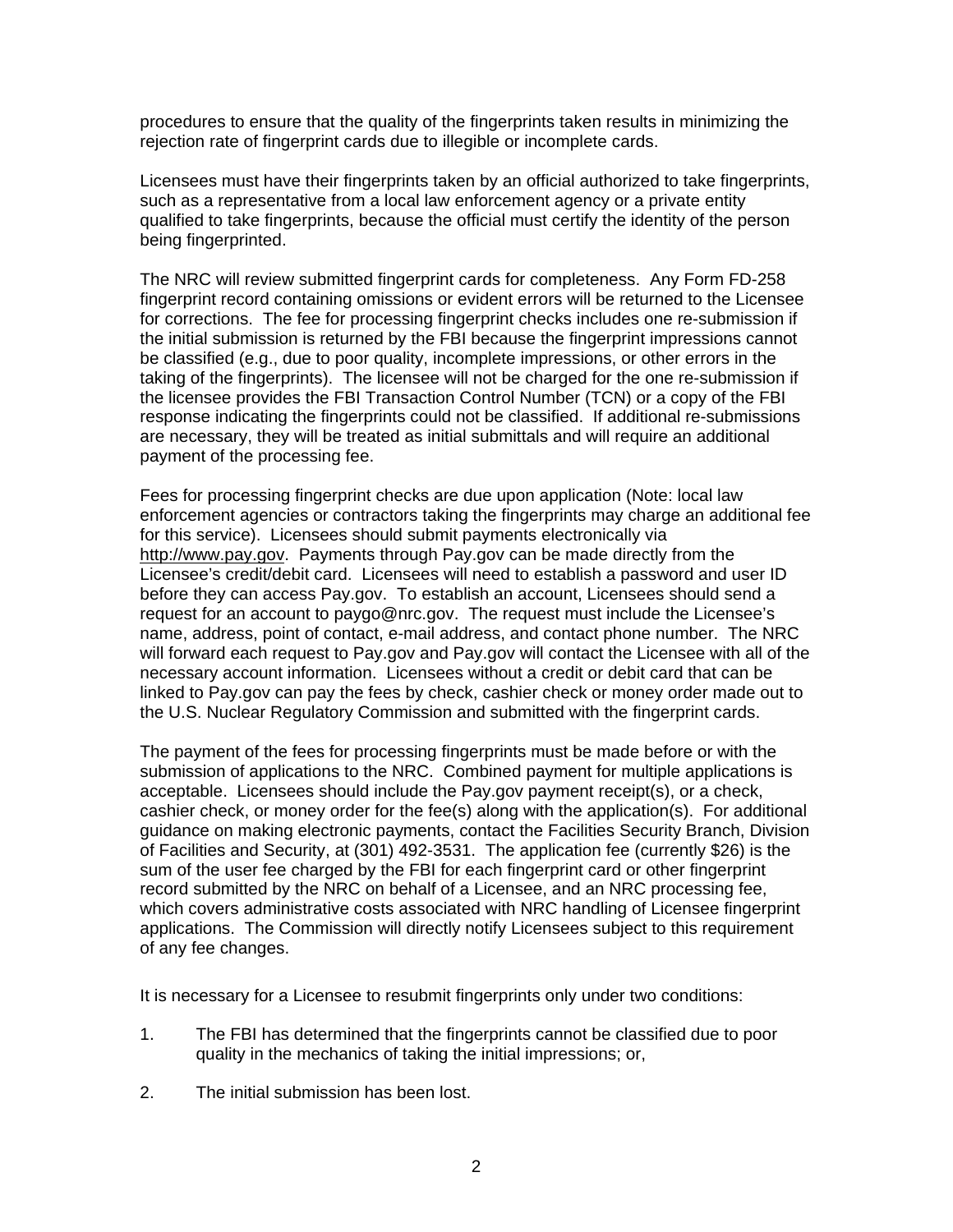If the FBI advises the fingerprints are unclassifiable based on conditions other than poor quality, the Licensee may submit a request to NRC for alternatives. The Commission will receive and forward to the submitting Licensee all data from the FBI as a result of the Licensee's application(s) for criminal history records checks, including the FBI fingerprint record(s). When the results are received from the FBI, no further fingerprintrelated search is necessary.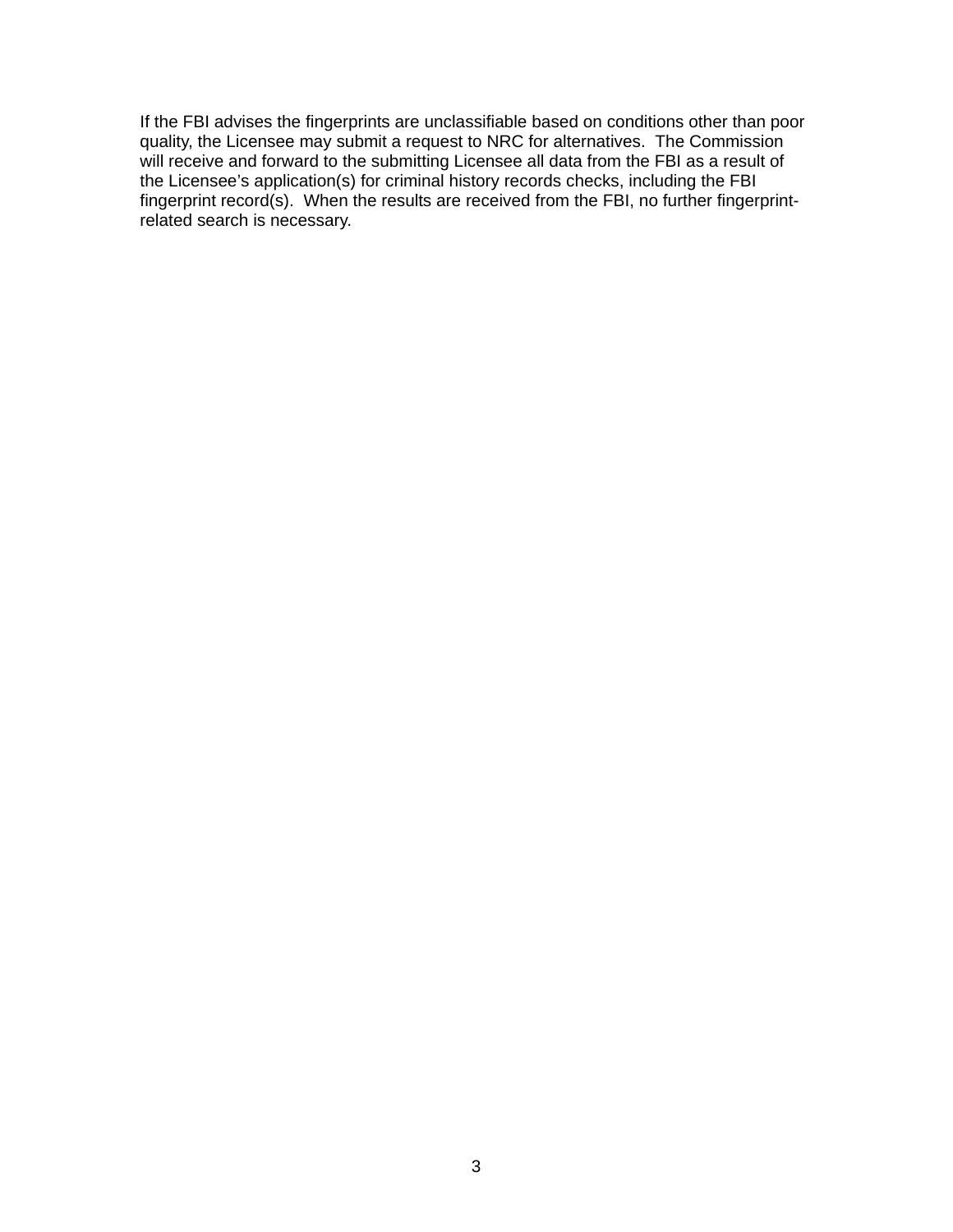# **Guidance for Evaluating FBI Identification and Criminal History Records Checks for Allowing Unescorted Access to Certain Radioactive Material**

Each Licensee is responsible for determining whether to grant an individual unescorted access to certain radioactive materials. The Licensee shall allow only trustworthy and reliable individuals, approved in writing by the Licensee, to have unescorted access to radioactive material quantities of concern (listed in Attachment 2 of the Order) and devices containing that radioactive material. The trustworthiness and reliability (T&R) determination, to grant an individual unescorted access to certain radioactive materials, is made by the Licensee's Reviewing Official, based on information gathered from all four elements of the background check and evaluated by the Reviewing Official. The minimum four background check elements are: 1) fingerprinting and a Federal Bureau of Investigation (FBI) identification and criminal history records check, 2) verifying employment history, 3) verifying education, and 4) personal references. The purpose of this guidance is to address the fingerprinting component of the T&R determination.

Unescorted access determinations require an evaluation of a person's trustworthiness and reliability. When a person's life history shows evidence of unreliability or untrustworthiness, questions arise whether the person can be relied on and trusted to exercise the responsibility necessary for working with risk-significant radioactive materials. The purpose of the T&R determination requirement, for unescorted access, is to provide reasonable assurance that those individuals are trustworthy and reliable, and do not constitute an unreasonable risk to the public health and safety, including the potential to commit or aid theft and/or radiological sabotage. This is a Licensee's business decision as to what criteria it uses for the bases of the trustworthiness and reliability determination. Some indicators that Licensees should consider for what may be a trustworthiness and reliability concern can be found in Increased Control guidance in Q and A #34 (Enclosure 2 to the transmittal letter of this Order).

In evaluating the relevance of an individual's conduct, the Reviewing Official should consider the following factors:

- (1) The nature, extent, and seriousness of the conduct;
- (2) the circumstances surrounding the conduct, to include knowledgeable participation;
- (3) the frequency and recency of the conduct;
- (4) the individual's age and maturity at the time of the conduct;
- (5) the extent to which participation is voluntary;
- (6) the presence or absence of rehabilitation and other permanent behavioral changes;
- (7) the motivation for the conduct;
- (8) the potential for pressure, coercion, exploitation, or duress; and
- (9) the likelihood of continuation or recurrence.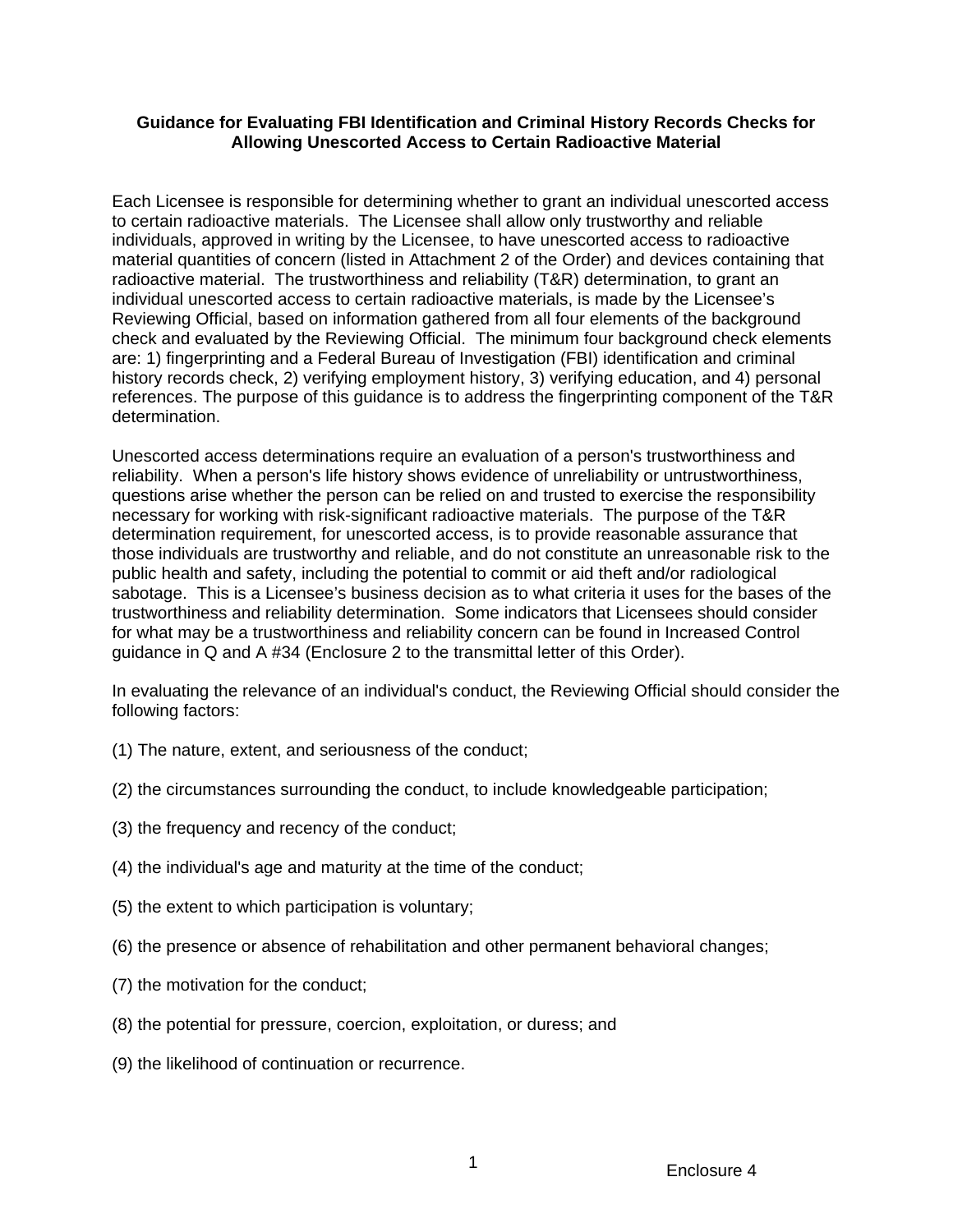Each case must be judged on its own merits, and final determination remains the responsibility of the Licensee. In every case, the Reviewing Official should evaluate trustworthiness and reliability based on an accumulation of information which supports a positive finding, prior to granting unescorted access. Items to consider include:

1. The Reviewing Official should evaluate the information collected for consistency and adequacy.

2. True identity should be evaluated by comparing applicant provided identification and personal history data to pertinent information from the background check, and other data sources.

3. The Reviewing Official should determine whether inconsistencies determined through review or investigation, are intentional, innocent, or an oversight. Willful or intentional acts of omission or untruthfulness could be grounds for denial of unescorted access.

When a Licensee submits fingerprints to the NRC pursuant to an NRC Order, it will receive a FBI identification and criminal history record since the individual's eighteenth birthday*.* The Licensee will receive the information from the criminal history check of those individuals requiring unescorted access to radioactive materials, and the Licensee's Reviewing Official should evaluate that information using the guidance below.

The Licensee's Reviewing Official is required to evaluate all available information in making a T&R determination for unescorted access to radioactive materials, including the criminal history records information pertaining to the individual as required by the NRC Order. The FBI identification and criminal history records check is used in the determination of whether the individual has a record of criminal activity that indicates that the individual should not have unescorted access to radioactive materials subject to this Order. Each determination of T&R for unescorted access to radioactive materials, which includes a review of criminal history information, must be documented to include the basis for the decision made.

Licensees shall not make a final determination solely on the basis of criminal history checks information involving an arrest more than 1 year old for which there is not information on the disposition of the case, or an arrest that resulted in dismissal of the charge or an acquittal.

All information collected is to be considered by the Licensee in making a trustworthiness or reliability determination for unescorted access. Potentially disqualifying information obtained from confidential/unnamed sources must be substantiated and documented, and should not be used as a sole basis to deny access authorization unless corroborated. Licensees should establish criteria in writing that would disqualify someone from being granted authorized access.

The FBI identification and criminal history records check is used to evaluate whether the individual has a record of criminal activity that may compromise his or her trustworthiness and reliability. Identification of a criminal history through the FBI criminal history records check does not automatically indicate unreliability or lack of trustworthiness of the employee. The licensee will have to judge the nature of the criminal activity, length of employment, and recency of the criminal activity. The licensee can authorize individuals with criminal records for unescorted access to radioactive materials, based on a documented evaluation of the basis for determining that the employee was reliable and trustworthy notwithstanding his or her criminal history. Each evaluation conducted in review of criminal history and other background checks information, should be documented to include the decision making basis.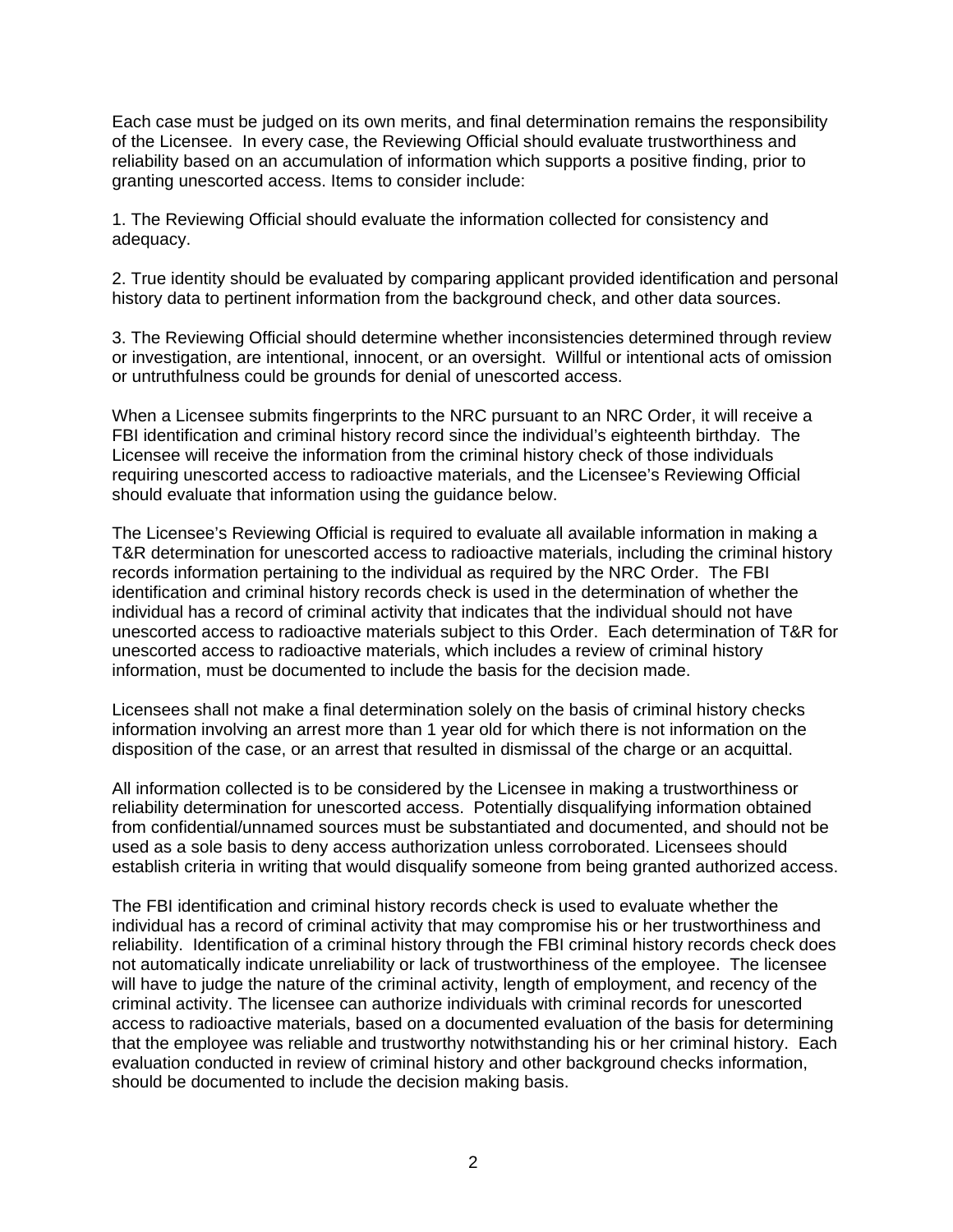At a minimum, the Licensee should consider the following elements when evaluating the results of the FBI Identification and Criminal History Records check:

1. Committed, attempted to commit, aided, or abetted another who committed or attempted to commit any act of sabotage, espionage, treason, sedition, or terrorism.

2. Publicly or privately advocated actions that may be inimical to the interest of the United States, or publicly or privately advocated the use of force or violence to overthrow the Government of the United States or the alteration of the form of government of the United States by unconstitutional means.

3. Knowingly established or continued a sympathetic association with a saboteur, spy, traitor, seditionist, anarchist, terrorist, or revolutionist, or with an espionage agent or other secret agent or representative of a foreign nation whose interests may be inimical to the interests of the United States, or with any person who advocates the use of force or violence to overthrow the Government of the United States or the alteration of the form of government of the United States by unconstitutional means. (Ordinarily, the Licensee should not consider chance or casual meetings or contacts limited to normal business or Official relations.)

4. Joined or engaged in any activity knowingly in sympathy with or in support of any foreign or domestic organization, association, movement, group, or combination of persons which unlawfully advocates or practices the commission of acts of force or violence to prevent others from exercising their rights under the Constitution or laws of the United States or any State or any subdivisions thereof by unlawful means, or which advocate the use of force and violence to overthrow the Government of the United States or the alteration of the form of government of the United States by unconstitutional means. (Ordinarily, the Licensee should not consider chance or casual meetings or contacts limited to normal business or official relations.)

5. Deliberately misrepresented, falsified or omitted relevant and material facts from documentation provided to the Licensee.

6. Has been convicted of a crime(s) which, in the Reviewing Official's opinion, indicate poor judgment, unreliability, or untrustworthiness.

These indicators are not meant to be all inclusive nor intended to be disqualifying factors. Licensees can also consider how recent such indicators occurred and other extenuating or mitigating factors in their determinations. Section 149.c.(2)(B) of the AEA requires that the information obtained as a result of fingerprinting be used solely for the purposes of making a determination as to unescorted access suitability. Unescorted access suitability is not a hiring decision, and the NRC does not intend for licensees to use this guidance as such. Because a particular individual may not be suitable for unescorted access does not necessarily mean that he is not suitable for escorted access or some other position that does not involve NRCregulated activities.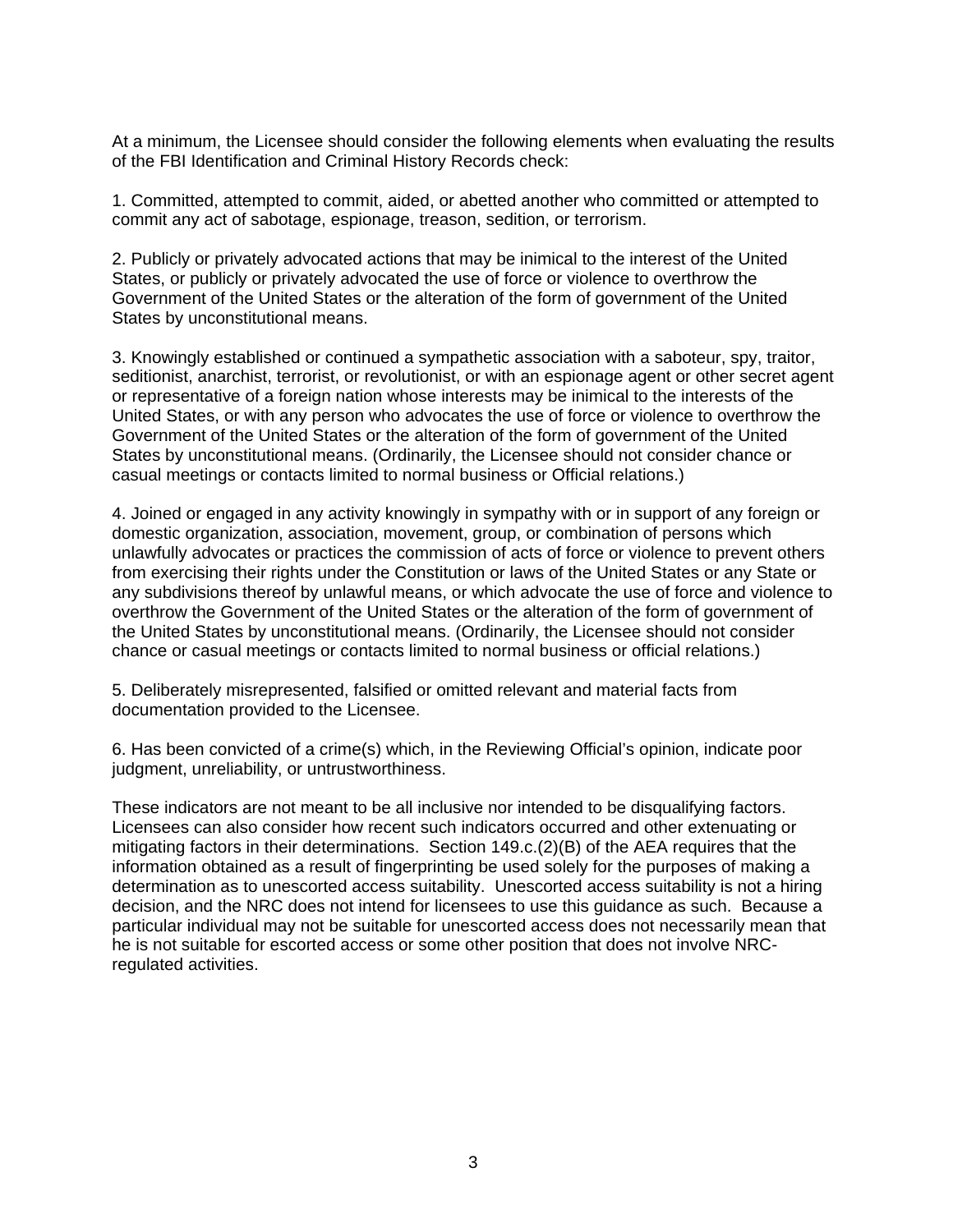### **Process to Challenge NRC Denials or Revocations of Unescorted Access to Certain Radioactive Material**

# 1. Policy.

This policy establishes a process for individuals whom NRC licensees nominate as Reviewing Officials to challenge and appeal NRC denials or revocations of access to certain radioactive material. Any individual designated as a licensee Reviewing Official whom the NRC has determined may not have unescorted access to certain radioactive material shall, to the extent provided below, be afforded an opportunity to challenge and appeal the NRC's determination. This policy shall not be construed to create a liberty or property interest of any kind in the unescorted access of any individual to certain radioactive material.

# 2. Applicability.

This policy applies solely to those employees of licensees who are designated as a Reviewing Official, and who are thus to be considered by the NRC for initial or continued unescorted access to certain radioactive material in that position.

3. Unescorted Access Determination Criteria.

Determinations for granting a designated Reviewing Official unescorted access to certain radioactive material will be made by the NRC staff. Unescorted access shall be denied or revoked whenever it is determined that an individual does not meet the applicable standards. Any doubt about an individual's eligibility for initial or continued unescorted access to certain radioactive material shall be resolved in favor of national security and result in denial or revocation of unescorted access.

4. Procedures to Challenge the Contents of Records Obtained from the FBI.

Prior to a determination by the NRC Facilities Security Branch Chief that an individual designated as a Reviewing Official is denied or revoked unescorted access to certain radioactive material, the individual shall:

- a. Be provided the contents of records obtained from the FBI for the purpose of assuring correct and complete information. If, after reviewing the record, an individual believes that it is incorrect or incomplete in any respect and wishes to change, correct, or update the alleged deficiency, or to explain any matter in the record, the individual may initiate challenge procedures. These procedures include either direct application by the individual challenging the record to the agency (i.e., law enforcement agency) that contributed the questioned information, or direct challenge as to the accuracy or completeness of any entry on the criminal history record to the Assistant Director, Federal Bureau of Investigation Identification Division, Washington, DC 20537-9700 (as set forth in 28 C.F.R. § 16.30 through 16.34). In the latter case, the FBI forwards the challenge to the agency that submitted the data and requests that agency to verify or correct the challenged entry. Upon receipt of an official communication directly from the agency that contributed the original information, the FBI Identification Division makes any changes necessary in accordance with the information supplied by that agency.
- b. Be afforded 10 days to initiate an action challenging the results of an FBI criminal